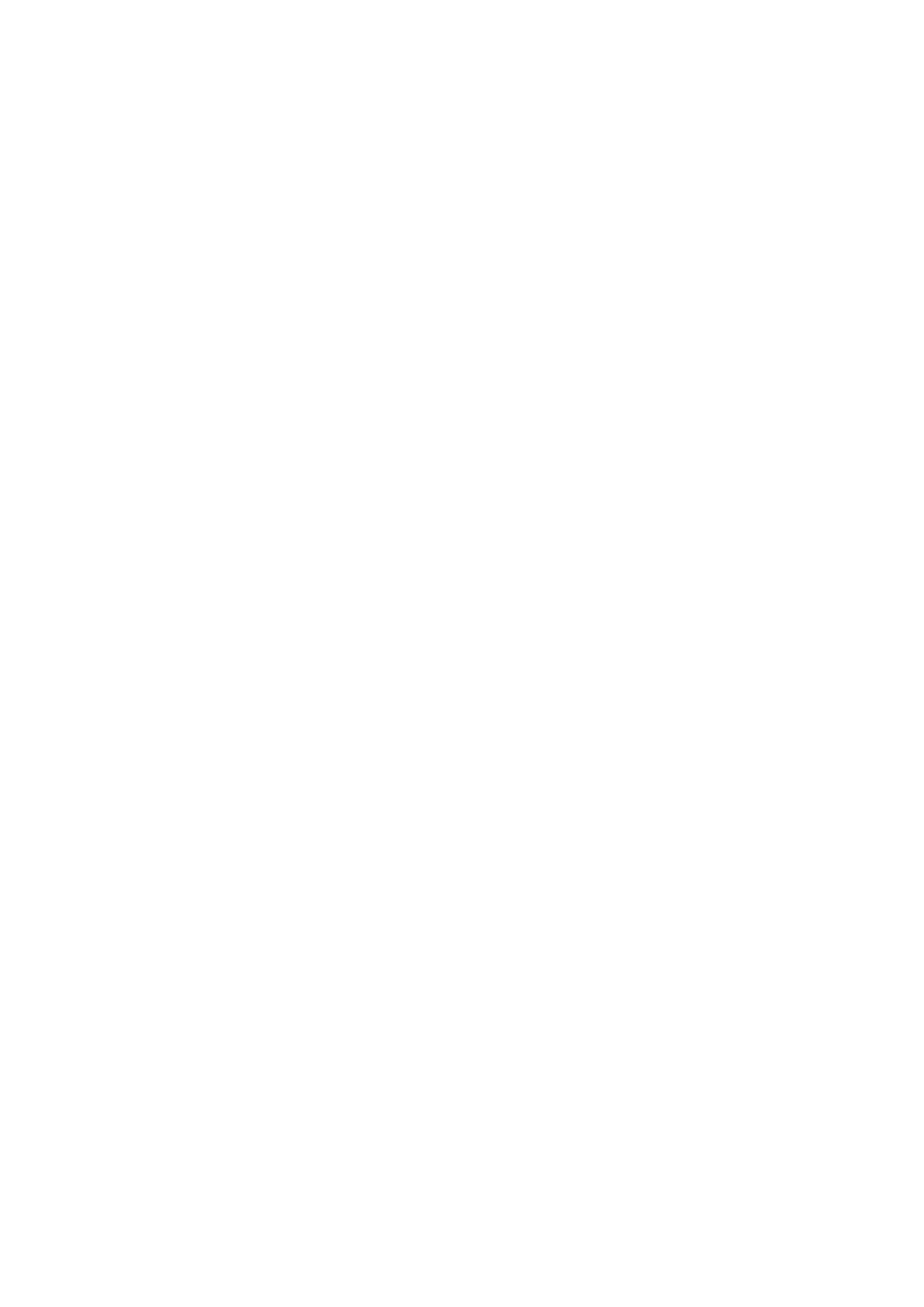## **ISSUE PAPER** ORGANIZED CRIME AND GENDER: ISSUES RELATING TO THE UNITED NATIONS CONVENTION AGAINST TRANSNATIONAL ORGANIZED CRIME



UNITED NATIONS Vienna, 2022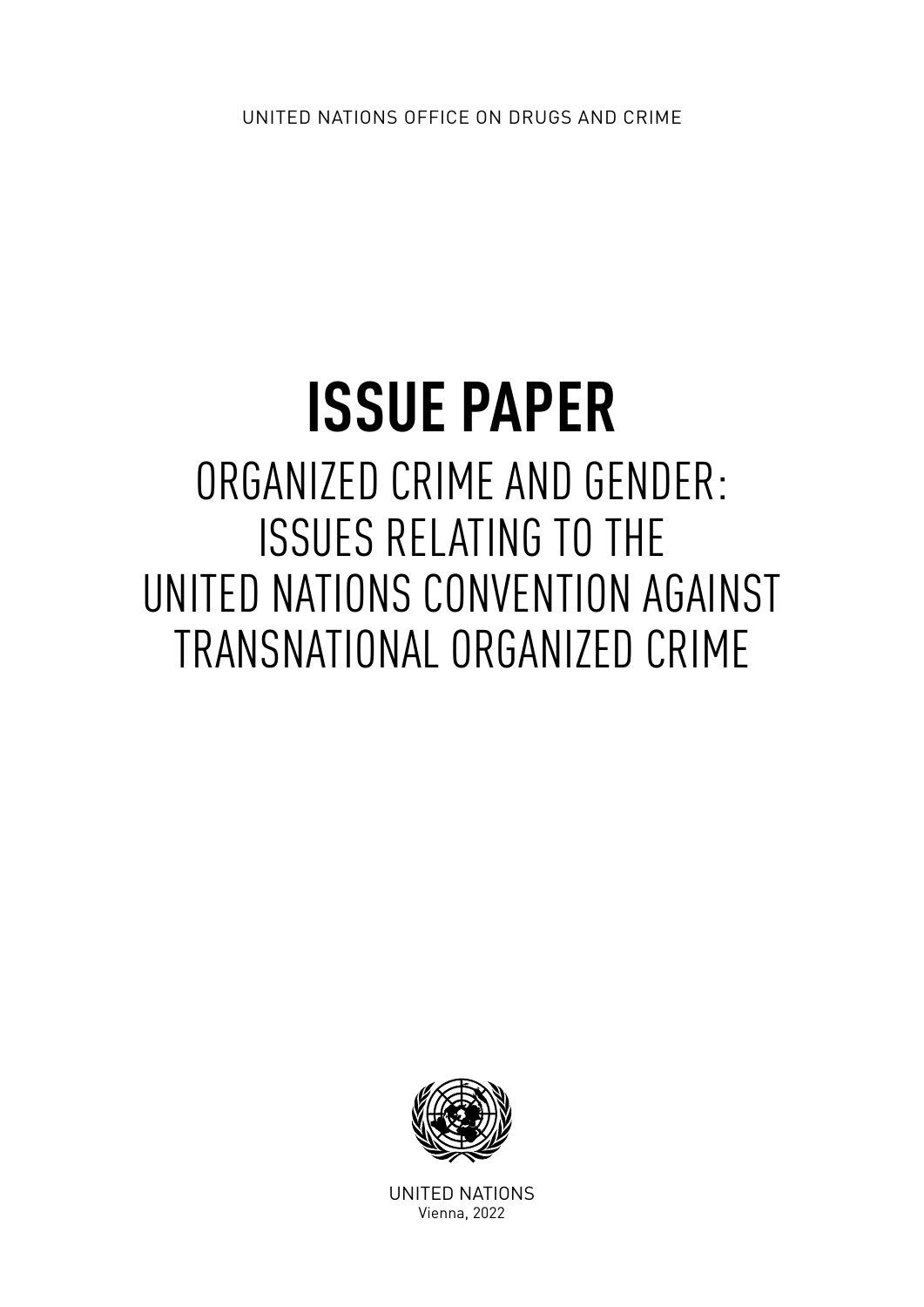#### <span id="page-3-0"></span>ACKNOWLEDGMENTS

The present issue paper was developed by the United Nations Office on Drugs and Crime (UNODC), under phase II of the global programme entitled "Implementing the Organized Crime Convention: from Theory to Practice", thanks to the generous support of the Government of the United Kingdom of Great Britain and Northern Ireland.

The issue paper was drafted by Cecilia Farfán-Méndez, with substantive support from the following UNODC staff (in alphabetical order): Agustina Diaz Rhein, Magdalena Howland, Roxana-Andreea Mastor, Maria Cristina Montefusco, Riikka Puttonen, Marian Salema and Hanna Sands. UNODC would also like to thank the following persons for their contributions: Felia Allum, Anne Aulinger, Margot Denier, Mafaro Kasipo, Mariela Labozzetta, Luís Lozano, Elena Pohl, Pascale Reinke-Schreiber, Agustina Inés Rodríguez, Jennifer Sarvary Bradford and Raha Sayadifar.

UNODC also wishes to thank the following experts, who attended the online expert group meeting to support the development of the issue paper and who contributed to the research (in alphabetical order): Jay Albanese, Jana Arsovska, Adam Baird, Lucia Bird, Francesco Calderoni, Marcelo Colombo, Alessandra Dino, Hannah Furby, Corina Giacomello, Catalina Gil, Santiago Guerra, Robert Henry, Annette Hübschle, Alanna Inserra, Edward Kleemans, Roxane Milot, Steve Monaco, Robert Nagel, Simona Ragazzi, Laurie Richardson, Gabriella Sanchez, Anna Sergi, Catherine Shipton, Eileen Skinnider, Ana Linda Solano López, Darrell Steffensmeier, Monica Usai and Manuel A. Vélez Salas.

© United Nations, May 2022. All rights reserved, worldwide.

The designations employed and the presentation of material in this publication do not imply the expression of any opinion whatsoever on the part of the Secretariat of the United Nations concerning the legal status of any country, territory, city or area, or of its authorities, or concerning the delimitation of its frontiers or boundaries.

Publishing production: English, Publishing and Library Section, United Nations Office at Vienna.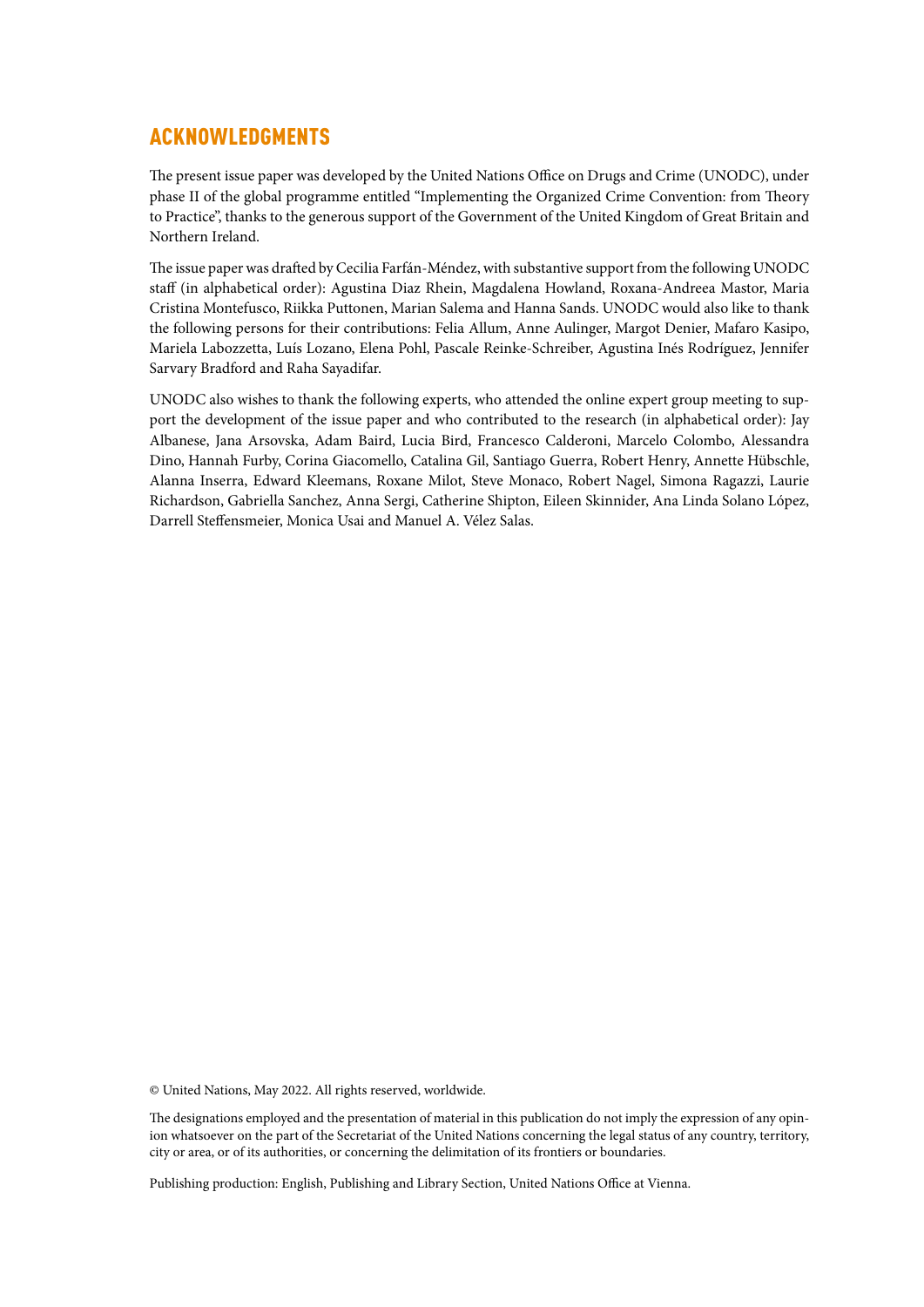## **CONTENTS**

|         |                                                                                       | $\mathsf{V}$   |
|---------|---------------------------------------------------------------------------------------|----------------|
|         |                                                                                       | $\mathbf{1}$   |
|         |                                                                                       | $\overline{2}$ |
|         |                                                                                       | $\mathfrak{Z}$ |
| I.      |                                                                                       | 5              |
|         |                                                                                       | 5              |
|         |                                                                                       | 6              |
|         | Mainstreaming gender into the implementation of the Organized Crime Convention        | 8              |
|         | Gender mainstreaming and why it matters for the implementation of the Organized       | 8              |
|         |                                                                                       | 8              |
|         |                                                                                       |                |
|         |                                                                                       |                |
| $\Pi$ . | SELECT GENDER ISSUES IN THE IMPLEMENTATION OF THE ORGANIZED                           |                |
|         | Criminalization, measures targeting specific offences and scope of application of the |                |
|         |                                                                                       |                |
|         |                                                                                       |                |
|         |                                                                                       |                |
|         |                                                                                       |                |
|         |                                                                                       |                |
|         |                                                                                       |                |
|         |                                                                                       |                |
|         |                                                                                       |                |
|         |                                                                                       |                |
|         |                                                                                       |                |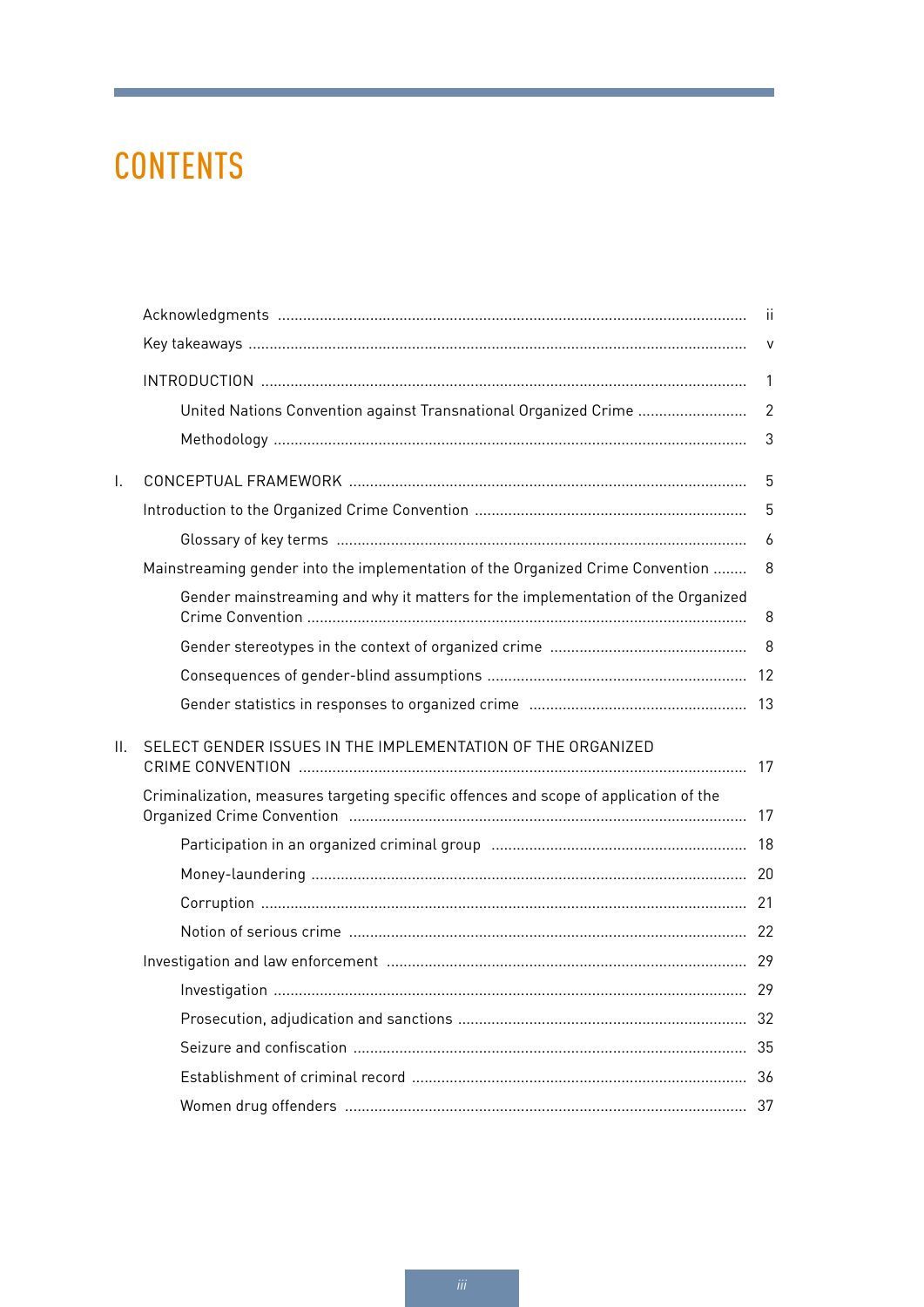| Collection, exchange and analysis of information on the nature of organized crime  43 |  |  |
|---------------------------------------------------------------------------------------|--|--|
|                                                                                       |  |  |
| Witnesses and persons collaborating with law enforcement authorities  44              |  |  |
|                                                                                       |  |  |
|                                                                                       |  |  |
|                                                                                       |  |  |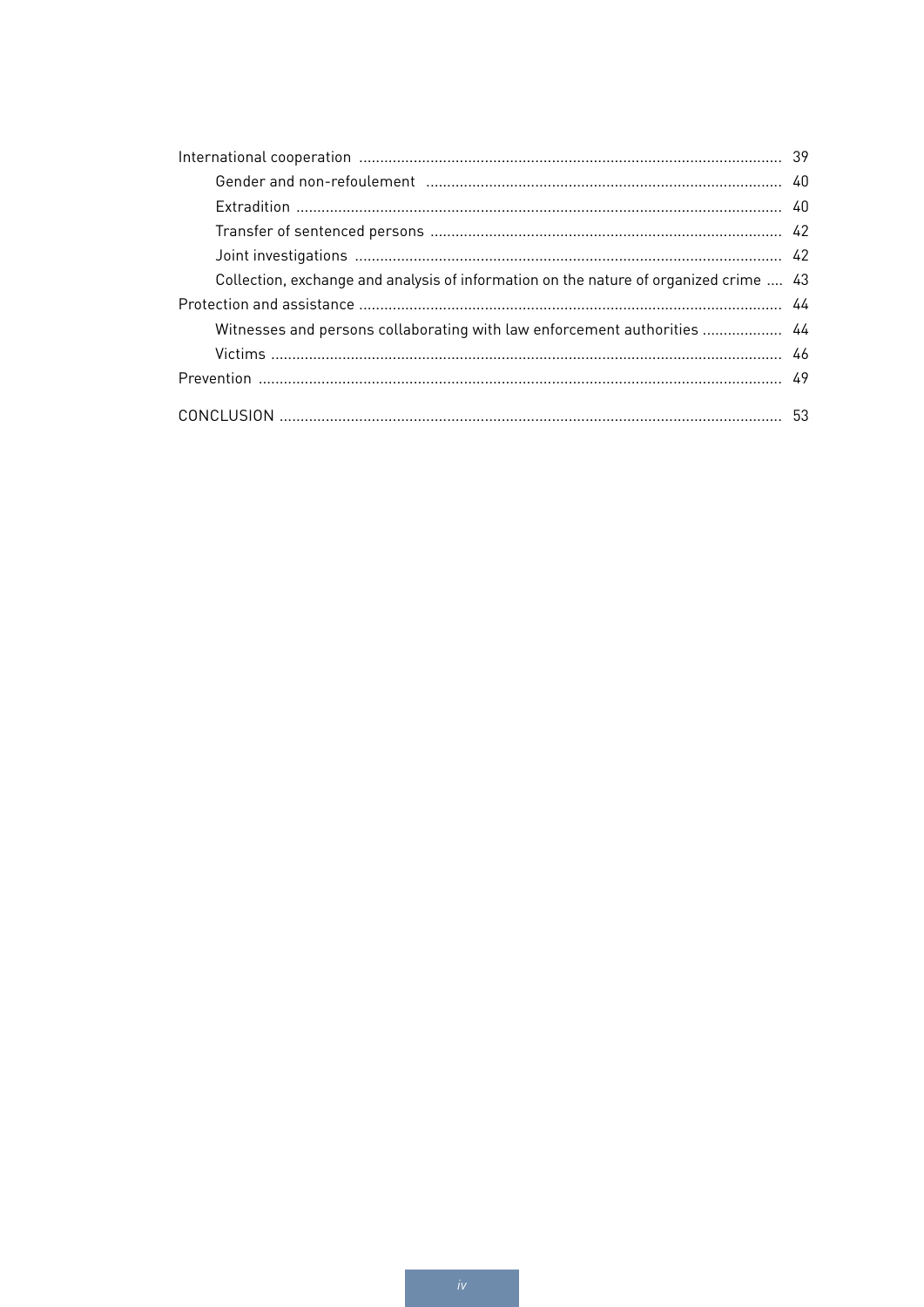## <span id="page-6-0"></span>KEY TAKEAWAYS

Gender mainstreaming in the implementation of the United Nations Convention against Transnational Organized Crime offers the opportunity to explore some biases and stereotypes with respect to gender roles in organized crime and explore some promising practices in gender mainstreaming in the implementation of the Convention.

There are several implications of not mainstreaming gender into legislation, policies and practices to combat organized crime. These implications include jeopardizing the effective implementation of the Organized Crime Convention and implementing ineffective or even counterproductive practices to prevent and combat organized crime.

Not mainstreaming gender into policies, legislation and practices can lead to a continuation of differential treatment in society and within criminal justice systems, including secondary victimization and revictimization. This can lead to higher levels of violence and perpetuate the cycle of organized criminal activity. In policies, legislation and practices into which gender has not been mainstreamed, men are seen predominantly as perpetrators and rarely as victims, which can lead to them being denied the assistance and protection they would need in order to be able to collaborate with criminal justice systems to help bring to justice those who lead and direct organized criminal groups. Women are seen predominantly as victims and rarely as perpetrators. Moreover, such policies, legislation and practices do not recognize that the categories of perpetrator and victim in organized crime are not mutually exclusive and that the roles of perpetrators and victims can be fluid and, at times, overlap. This can lead to impunity or unjust treatment by criminal justice systems.

The composition of the workforce of the criminal justice system has an impact on the treatment of individuals within the system, as accused persons, prisoners, witnesses or victims. Criminal justice institutions cannot provide equal and equitable responses if the composition of the workforce is not representative of the broader population, or if discriminatory human resources policies persist. If victims and witnesses do not feel comfortable coming forward and collaborating with the justice system, the quality of investigations, prosecutions and adjudications is compromised.

In terms of legislation and policy development, there are fundamental questions to ask to address the gender dimensions in policies to prevent and combat organized crime. Who makes law and policy (representativeness)? What evidence do they draw on? Are gender-disaggregated data available and used? Whose voices do legislators and policymakers hear in consultations? What is the gender composition of the criminal justice workforce? Can gender bias be identified in pretrial detention and sentencing?

In terms of looking at investigation, prosecution and adjudication through a gender-sensitive lens, some key points should be addressed. What is the gender selectivity, or assumptions as to who is a perpetrator and who is a victim, in investigations and prosecutions? Who benefits in reality from the proceeds of organized crime? Is the distinction between perpetrator and victim clear cut? Are gender-sensitive victim assistance and witness protection provided to victims and witnesses, to encourage and enable them to collaborate with the criminal justice system? Is such protection extended, in appropriate cases, to their relatives and other persons close to them to take into account the caregiver roles? Are victims and witnesses protected from intimidation and retaliation in a gender-sensitive manner? Are vulnerable individuals protected from revictimization and secondary victimization?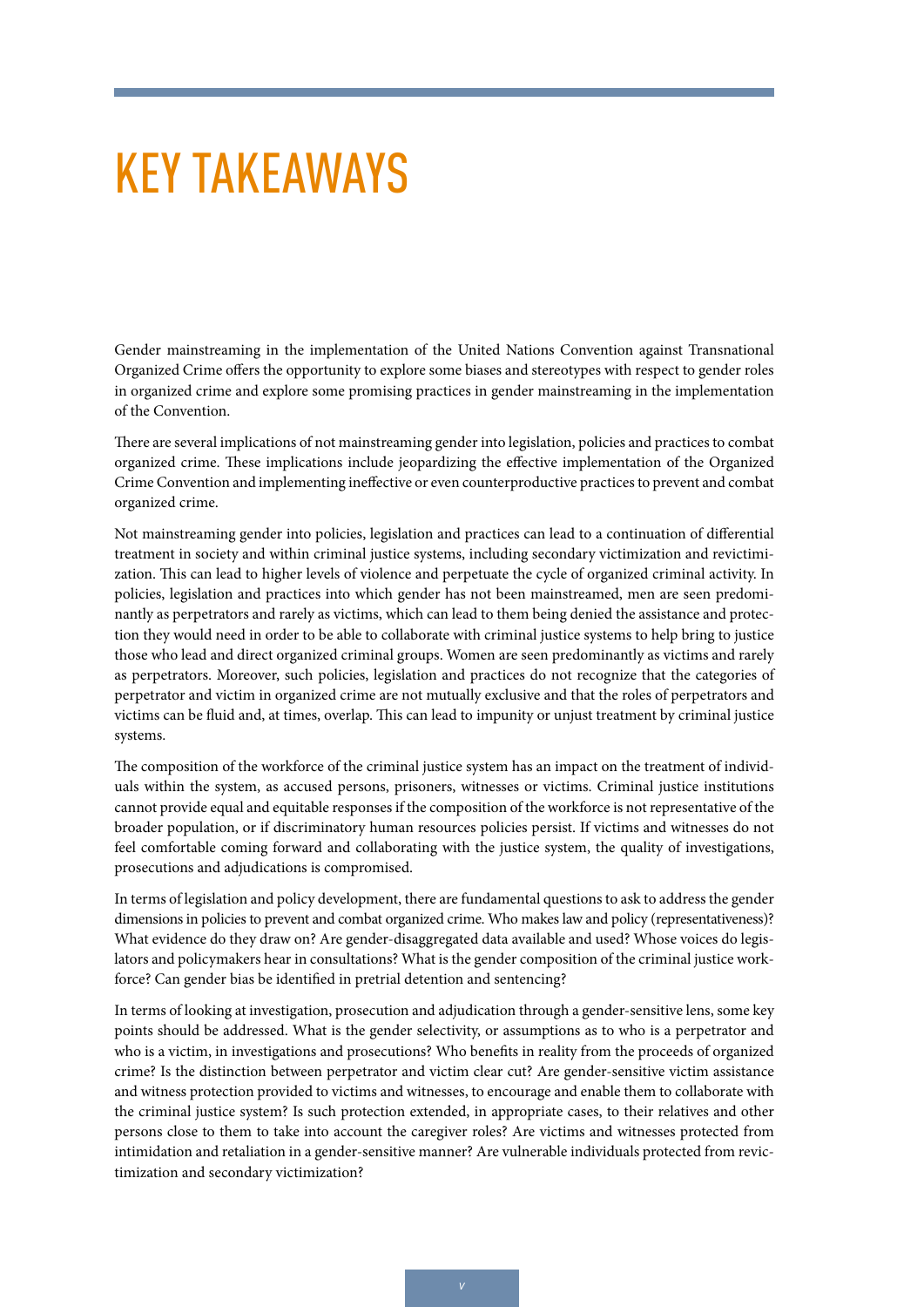The present issue paper concludes that gender mainstreaming is not a parallel effort or a "women's issue" separate from the implementation of the Organized Crime Convention but that it is an integral part of full implementation of the Convention. Significant data challenges still exist: gender statistics, including sexdisaggregated data, need to be collected, disseminated and used to inform policy, legislation and practices in order to improve understanding of gender and organized crime and to prevent and combat organized crime more efficiently.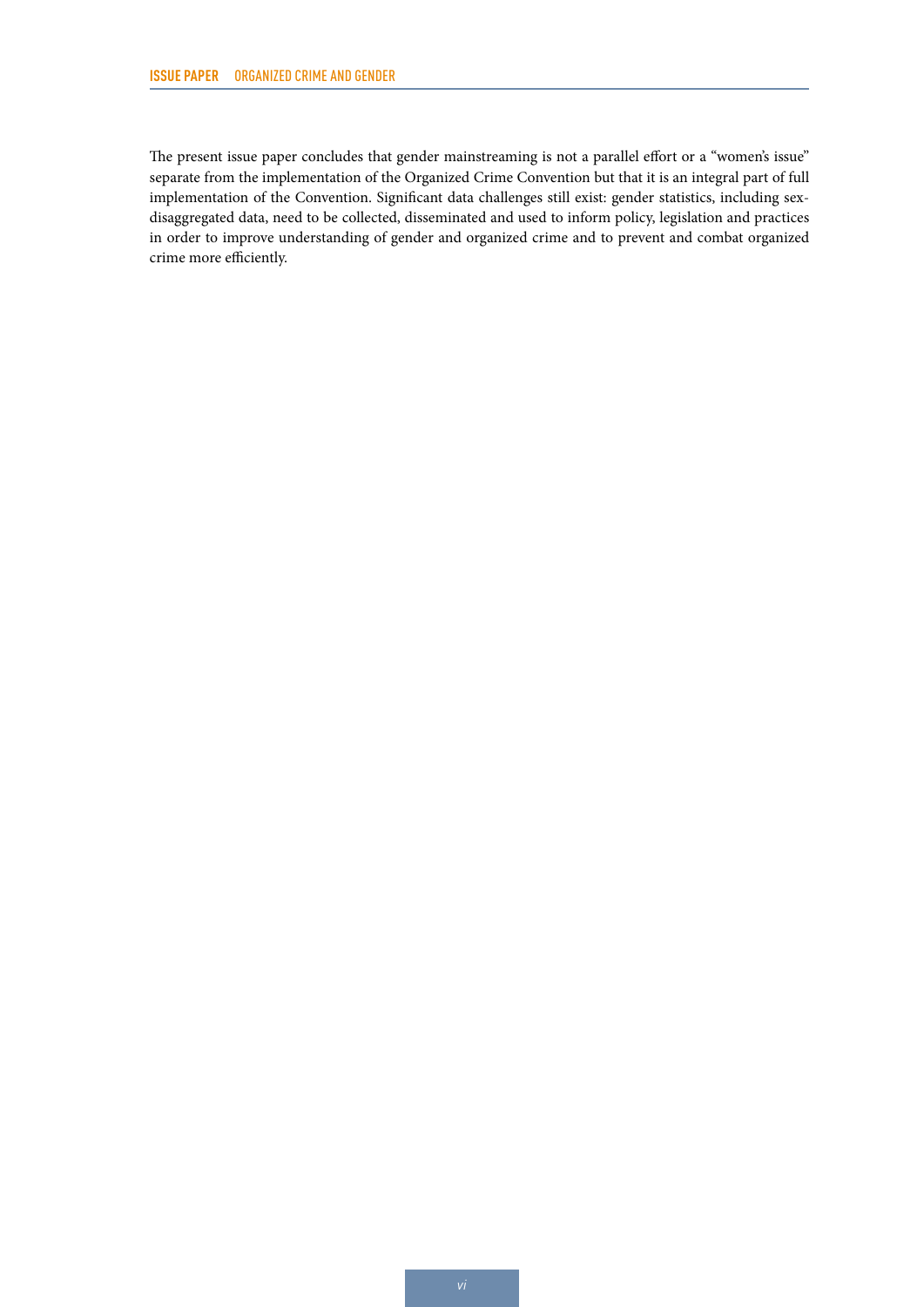## <span id="page-8-0"></span>INTRODUCTION

Organized crime should no longer be associated solely with images of women involved in criminal activity only as a result of family ties, nor should it be associated with images of powerful men in control. By perpetuating stereotypes or ignoring evidence, the agency of women and vulnerability of men are not recognized, the context is not examined when female participation and victimization of men are conferred as exceptional and the invisibility paradox of all genders is exacerbated, depending on the context. Ultimately, ineffective policy and discriminatory legislation are the result.

Whereas there is now a growing body of work examining the gendered dimensions of trafficking in persons, gendered aspects of the wide variety of other serious crimes falling under the scope of the United Nations Convention against Transnational Organized Crime continue to be underresearched, and significant data gaps exist. An introductory analysis of select gender considerations pertaining to the Organized Crime Convention are provided in the present issue paper, with the purpose of supporting States and other stakeholders in mainstreaming gender into the implementation of the Convention. It is recognized that much more remains to be done.

The issue paper is organized into two main chapters.

Chapter I is focused on providing a conceptual framework built on four concepts: *(a)* agency; *(b)* relationships; *(c)* intersectionality; and *(d)* chronic vulnerability. Furthermore, it contains an exploration of the relevance of gender mainstreaming for the implementation of the Organized Crime Convention, the prevailing gender stereotypes in relation to organized crime, the need for gender statistics, and policy implications of making women invisible as perpetrators and victims and ignoring vulnerabilities in other genders, including men.

Chapter II considers select gender issues in the implementation of the Organized Crime Convention, according to the following five clusters of articles:

- *(a)* Criminalization, measures targeting specific offences and scope of application;
- *(b)* Investigation, prosecution and adjudication;
- *(c)* International cooperation;
- *(d)* Protection and assistance;
- *(e)* Prevention.

The first section of chapter II addresses selected gender considerations in relation to the criminalization of specific conduct introduced by the Organized Crime Convention, with a focus on participation in an organized criminal group, and contains examples from different parts of the world. Subsequent sections of chapter II are focused on the impact of gender on the criminal justice systems, in particular with regard to the investigation, prosecution and adjudication of organized crime, international cooperation and the protection of and assistance to victims and witnesses of organized crime. These sections contain a discussion of the gendered impact of organized crime, ranging from gender stereotyping in criminal justice systems and its impact on different individuals to discriminatory policies and laws that affect women and LGBTIQ+ individuals disproportionately, gender stereotypes and the role of masculinities, human rights considerations in international cooperation and gender diversity in the criminal justice workforce.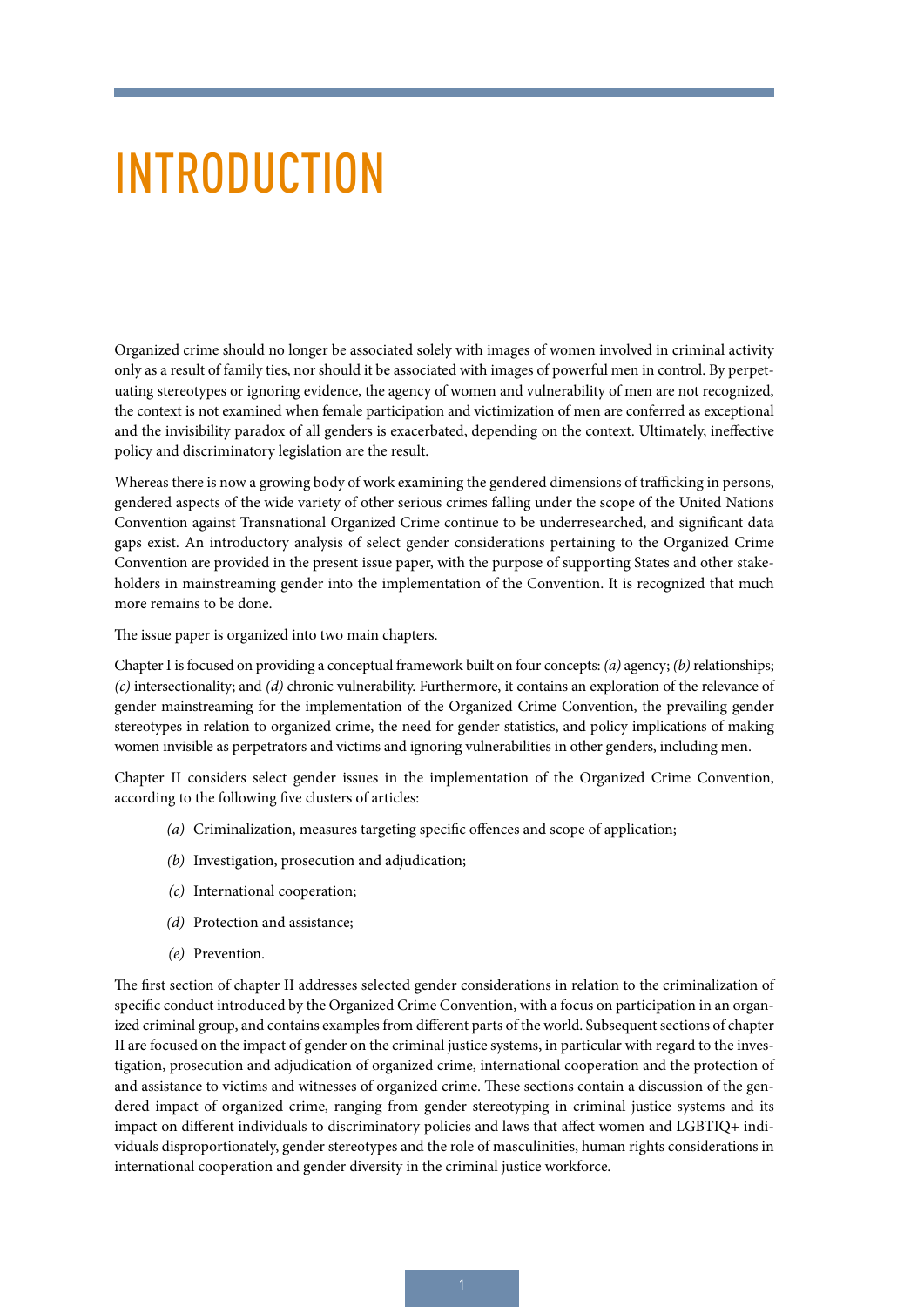<span id="page-9-0"></span>Throughout the issue paper, fundamental questions are addressed, such as:

- What do the concepts of gender, sex, agency, relationships, chronic vulnerability and intersectionality mean?
- How can gender stereotypes in organized criminal groups be debunked?
- What are the consequences of gender-blind assumptions in criminal justice policies and legislation?
- Why does gender matter in the investigation, prosecution and adjudication of organized crime cases, as well as in the composition of the criminal justice workforce?
- What are possible gender-sensitive measures for the protection of witnesses and for assistance to victims of organized crime?
- What is the role of gender in prevention of organized crime?

Looking into these questions demonstrates the wide spectrum of people participating in organized crime, as well as the differentiated impacts of criminal activity in different groups (women, men, boys, girls and genderdiverse individuals). Gender matters in preventing and combating organized crime and in fully implementing the Organized Crime Convention. One of the aims of the issue paper is to show why.

#### **UNITED NATIONS CONVENTION AGAINST TRANSNATIONAL ORGANIZED CRIME**

In the first two decades of the twenty-first century, organized crime killed as many people as armed conflicts around the world, with both the cause of roughly 1 million deaths each between 2000 and 2017.<sup>a</sup>

In the fight against organized crime, the General Assembly adopted the United Nations Convention against Transnational Organized Crime in 2000.<sup>b</sup> The Organized Crime Convention has reached near-universal adherence, with 190 parties as of February 2022.

In its resolution 55/25, by which it adopted the Convention, the General Assembly expressed its deep concern about the negative economic and social implications related to organized criminal activities. Those negative effects have differentiated impacts on women, men, girls, boys and people from gender-diverse and non-binary groups that necessitate looking at the phenomenon of organized crime through a gender-responsive lens. It is only through such a lens that the multiple facets, manifestations and consequences of organized crime can be understood and hence addressed, in terms of the roles of perpetrators, the drivers of their involvement, the impacts of their crimes on victims and their experiences in the criminal justice system. Only then is it possible to prevent and combat organized crime in an effective way and to ensure that the global commitment to and leading principle of the Sustainable Development Goals of leaving no one behind is achieved.

a United Nations, Office on Drugs and Crime (UNODC), "Global study on homicide 2019", booklet 1, "Executive summary" (Vienna, 2019) p. 12.

<sup>b</sup> The Organized Crime Convention was adopted along with the Protocol to Prevent, Suppress and Punish Trafficking in Persons, Especially Women and Children, and the Protocol against the Smuggling of Migrants by Land, Sea and Air. A third protocol, the Protocol against the Illicit Manufacturing of and Trafficking in Firearms, Their Parts and Components and Ammunition, was adopted in 2001.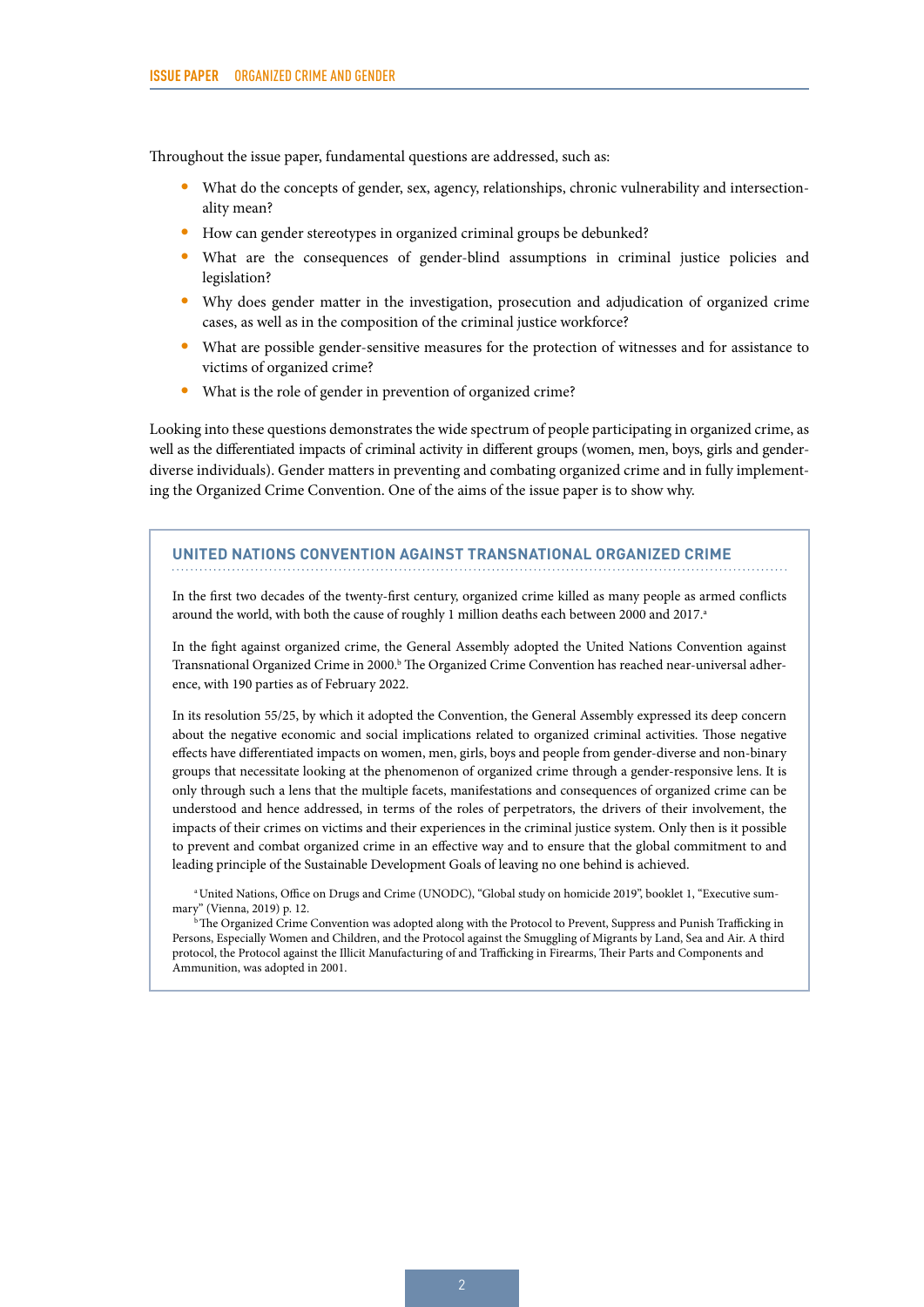#### <span id="page-10-0"></span>**METHODOLOGY**

#### **Sources**

The research for the present issue paper involved a desk review of available primary sources, supported by secondary sources. Most of the examples of jurisprudence chosen were selected from among the cases contained on the UNODC Sharing Electronic Resources and Laws on Crime (SHERLOC) knowledge management portal.

The cases included as examples also build on the examples covered in the *Guidance Note for UNODC Staff: Gender Mainstreaming in the Work of UNODC* and module 15, on gender and organized crime, of the Education for Justice initiative.

Further examples of legislation, policies and initiatives were obtained from experts attending an expert group meeting on the Organized Crime Convention and gender that was held on 1 and 2 February 2021, as well as from States, practitioners and UNODC staff.

#### **Scope and limitations**

The topic of the issue paper is broad: the Organized Crime Convention contains more than 30 substantive articles aimed at preventing and combating transnational organized crime. Gender mainstreaming is also a broad and multifaceted concept. It was adopted as a strategy to promote gender equality at the Fourth World Conference on Women, in 1995,<sup>1</sup> and it was defined by the Economic and Social Council, in its agreed conclusion E/1997/66, as follows: "Mainstreaming a gender perspective is the process of assessing the implications for women and men of any planned action, including legislation, policies or programmes, in all areas and at all levels. It is a strategy for making women's as well as men's concerns and experiences an integral dimension of the design, implementation, monitoring and evaluation of policies and programmes in all political, economic and societal spheres so that women and men benefit equally and inequality is not perpetuated. The ultimate goal is to achieve gender equality." The intersection of these two dimensions yields a wide and complex area of work for policymakers and other stakeholders. The issue paper addresses only a selection of the measures contained in the Convention's provisions. Furthermore, the three Protocols supplementing the Convention are excluded from the scope of this paper.

Challenges in drafting the issue paper were presented by the available sources and information. A lack of gender-disaggregated data, including a lack of qualitative data, on organized crime cases collected at the national level hindered the identification of appropriate case studies. Among other topics, there was also limited in-depth analysis available on the gender dimensions of services available to victims of organized crime.

In the issue paper, gender is understood as a spectrum and the diverse sexual orientations, gender identities and gender expressions that exist are recognized. The complex way in which the effects of multiple forms of direct and structural discrimination (such as ageism, racism, sexism, ableism, homophobia, transphobia, colonialism and classism) combine, overlap and intersect, creating cumulative disadvantages, are also recognized. Owing to limitations in the availability of research concerning how diverse genders, sexual orientations and identities interact with the criminal justice system, the examples selected for discussion in the paper are limited and do not fully reflect the diversity of those experiences. Examples that discuss the experiences of men and women as binary groups are given without the intention of obscuring the experiences of youth and children, or the experiences of LGBTIQ+ individuals.

<sup>&</sup>lt;sup>1</sup>Beijing Declaration and Platform for Action.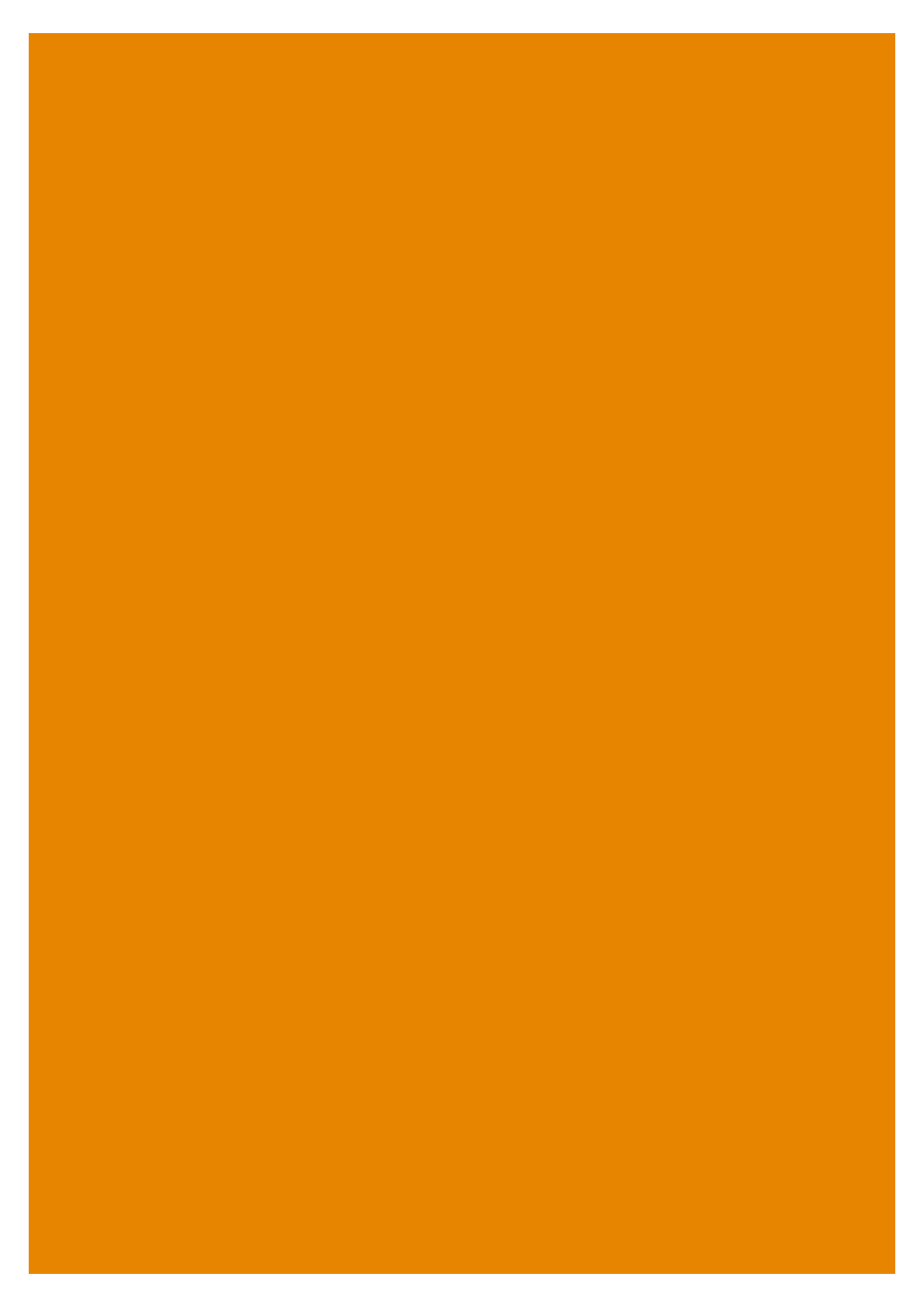# <span id="page-12-0"></span>*Chapter I.* CONCEPTUAL FRAMEWORK

Chapter I contains an introduction to the conceptual framework that forms the foundation of the issue paper. It also contains an introduction to gender mainstreaming in the implementation of the Organized Crime Convention from a general perspective.

#### INTRODUCTION TO THE ORGANIZED CRIME CONVENTION

The Organized Crime Convention is the main international instrument in the fight against transnational organized crime. It entered into force on 29 September 2003 and, with 190 parties at the time of writing, it has reached near-universal adherence.

States parties to the Convention commit to taking a series of measures against transnational organized crime, including the creation of domestic criminal offences (participation in an organized criminal group, laundering of proceeds of crime, corruption and obstruction of justice), the adoption of frameworks for international cooperation, including extradition, mutual legal assistance and law enforcement cooperation, the protection of victims and witnesses of organized crime and, finally, measures to prevent transnational organized crime. These measures are further examined and analysed in chapter II of the present issue paper.

The Convention is further supplemented by three protocols<sup>2</sup> that will be referred to within the issue paper whenever they can provide guidance or examples of gender mainstreaming, but will however, not be addressed in greater detail.

<sup>&</sup>lt;sup>2</sup>The Trafficking in Persons Protocol; the Smuggling of Migrants Protocol; and the Firearms Protocol.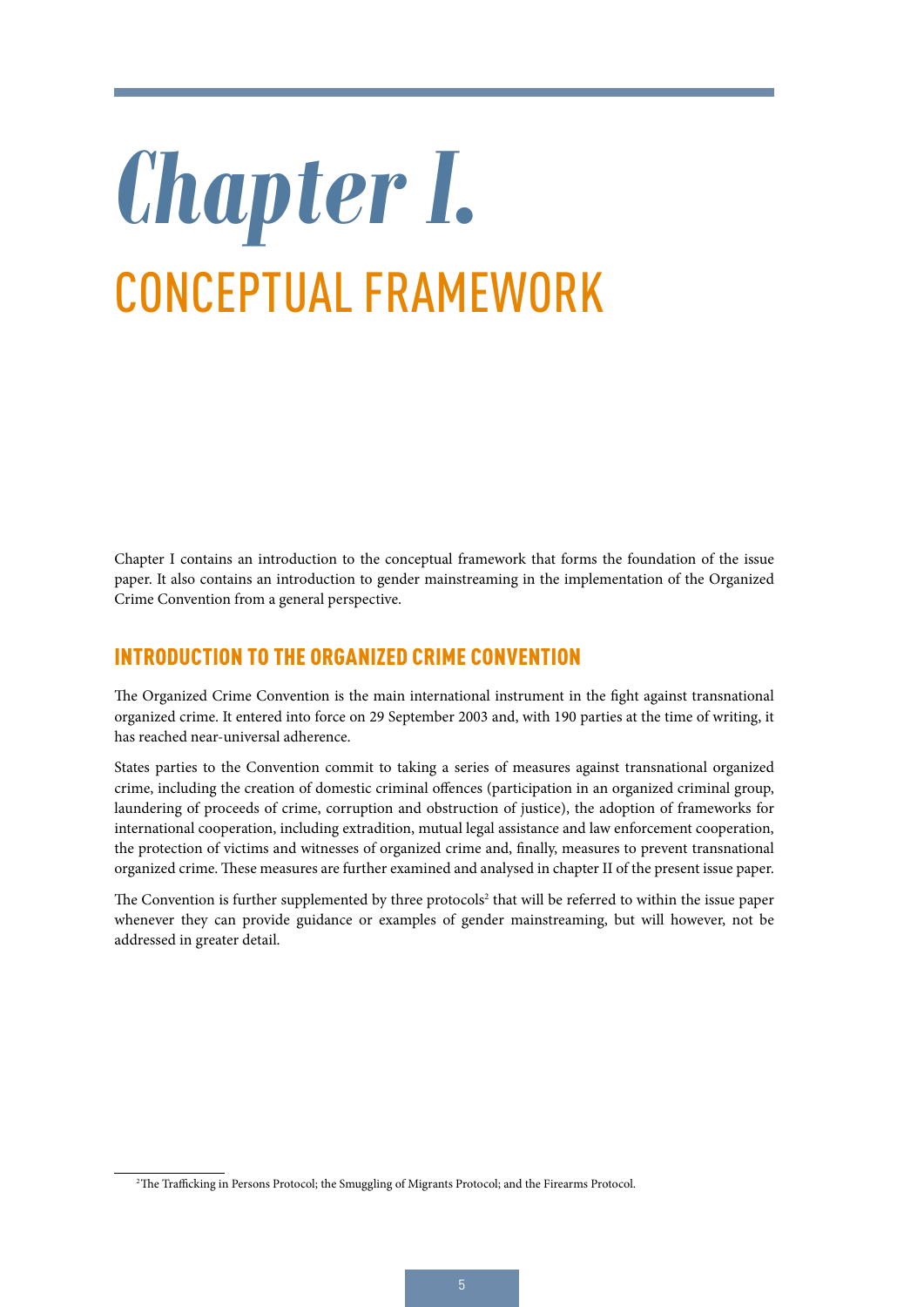### <span id="page-13-0"></span>**Glossary of key terms**

| agency:                | the individual's capacity to act or cause change                                                                                                                                                                                                                                                                                                                                                                                                                                                          |
|------------------------|-----------------------------------------------------------------------------------------------------------------------------------------------------------------------------------------------------------------------------------------------------------------------------------------------------------------------------------------------------------------------------------------------------------------------------------------------------------------------------------------------------------|
| cisgender:             | a term used to refer to individuals whose sense of their gender aligns with the<br>sex they were assigned at birth                                                                                                                                                                                                                                                                                                                                                                                        |
| chronic vulnerability  | socially generated, historical impoverishment and exclusion that is of high inten-<br>sity, specific to a particular neighbourhood and maintained across generations                                                                                                                                                                                                                                                                                                                                      |
| classism:              | a prejudice against people on the basis of social class                                                                                                                                                                                                                                                                                                                                                                                                                                                   |
| femininity:            | a pattern of social behaviour that is associated with ideals about how women<br>and girls should behave and their position within gender relations, in a particu-<br>lar society at a particular time                                                                                                                                                                                                                                                                                                     |
| gender:                | the socially constructed roles, behaviours, activities and attributes that a given<br>society considers appropriate for individuals on the basis of the sex they were<br>assigned at birth                                                                                                                                                                                                                                                                                                                |
| gender binary:         | a concept classifying gender into two distinct, supposedly "opposite" forms,<br>namely men/boys and women/girls                                                                                                                                                                                                                                                                                                                                                                                           |
| gender blindness:      | the failure to recognize that the roles and responsibilities of men and boys and<br>women and girls are given to them in and against specific social, cultural, eco-<br>nomic and political contexts and backgrounds. Projects, programmes, policies<br>and attitudes that are gender blind do not take into account these different roles<br>and diverse needs, they maintain the status quo and they will not help trans-<br>form the unequal structure of gender relations                             |
| gender discrimination: | any distinction, exclusion or restriction made on the basis of real or perceived<br>sex, gender, sexual orientation, gender identity and/or gender expression (as<br>the grounds of discrimination relevant to this paper) that has, for any individ-<br>ual or any group of individuals, the effect or purpose of impairing or nullifying<br>the recognition, enjoyment or exercise of human rights and fundamental free-<br>doms in the political, economic, social, cultural, civil or any other field |
| gender equality:       | the equal rights, responsibilities and opportunities of all individuals, regardless<br>of gender. Equality does not mean that all individuals are the same, but that<br>rights, responsibilities and opportunities will not depend on the sex assigned at<br>birth, physical sex characteristics, gender assigned by society, gender identity<br>or gender expression. Gender equality also implies that the interests, needs and<br>priorities of all individuals should be taken into consideration     |
| gender equity:         | the process of being fair to individuals of all genders, including cisgender and<br>transgender men and women, other transgender people, non-binary people<br>and people with other gender identities                                                                                                                                                                                                                                                                                                     |
| gender issue:          | any issue or concern determined by gender-based and/or sex-based differences<br>between women and men. Gender issues are all aspects and concerns relating to<br>how women and men interrelate, their differences in access to and use of resources,<br>their activities and how they react to changes, interventions and policies                                                                                                                                                                        |
| gender mainstreaming:  | a strategy for assessing the gendered implications of any planned action, includ-<br>ing policies, programming or legislation, and for ensuring that gender concerns<br>and experiences are an integral consideration in the design, formulation,<br>implementation, analysis and monitoring of such actions                                                                                                                                                                                              |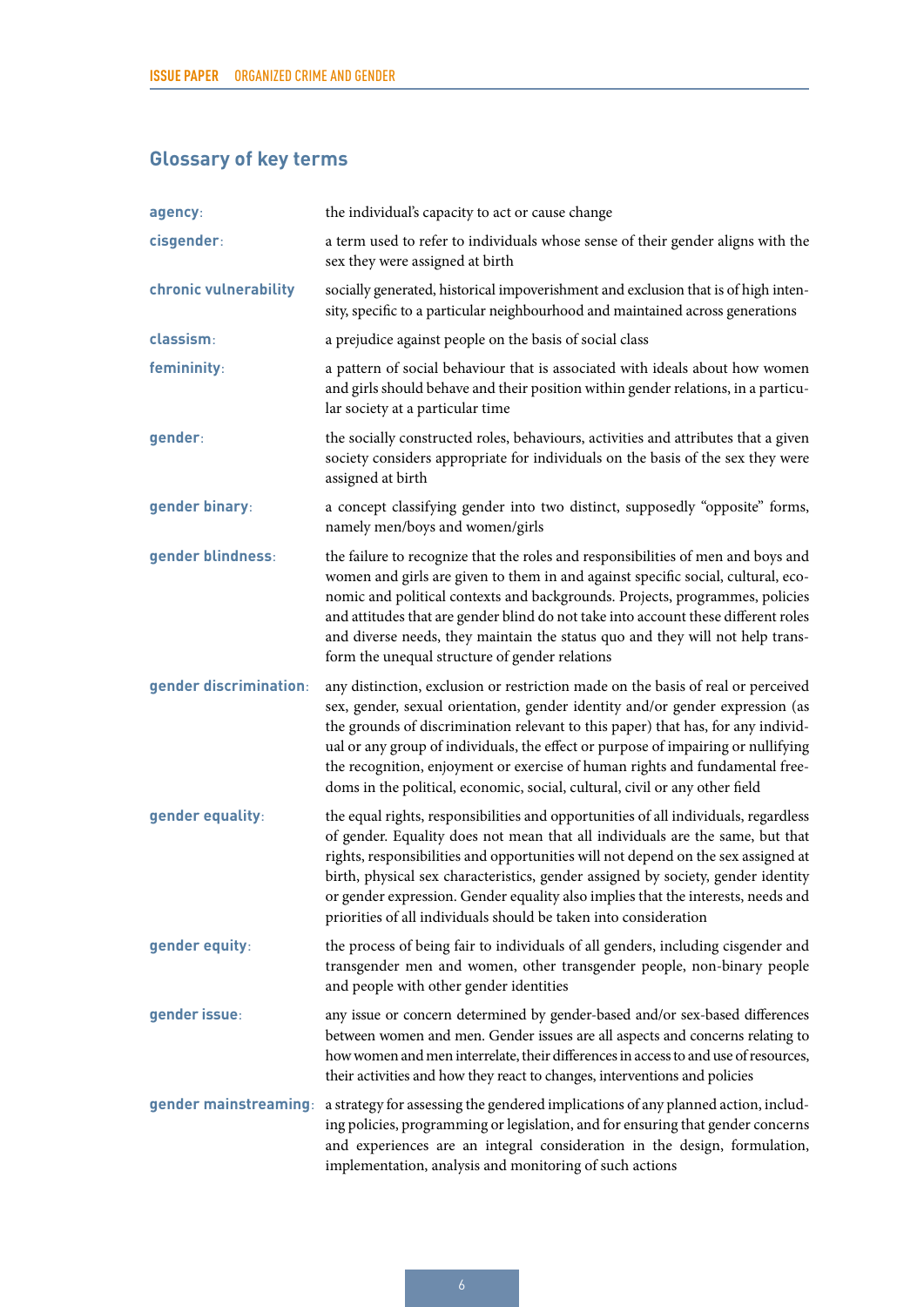**gender neutral**: approaches that do not consider gender and do not affect norms, roles and relations **gender norms**: ideas about how men and women should be and should act. These are the standards and expectations to which gender identity generally conforms, within a range that defines a particular society, culture and community at that point in time **gender responsive**: considering and addressing gender norms, roles and access to resources only insofar as needed to reach project goals gender statistics: statistics that adequately reflect differences and inequalities in the situation of women and men, girls and boys, in all areas of life **gender transformative**: considering gender as central and transforming unequal gender relations to promote shared power, control of resources, decision-making and support for the empowerment of women **intersectionality**: how intersecting power relations influence social relations across diverse societies, as well as individual experiences in everyday life **intersex**: persons born with a reproductive or sexual anatomy that does not seem to fit the typical definitions of female or male **LGBTIQ**+: lesbian, gay, bisexual, transgender, intersex and queer or questioning persons. The symbol "+" denotes other persons of diverse sexual orientation and gender identity (asexual, pansexual, etc.) **masculinity**: pattern of social behaviour that is associated with ideals about how men and boys should behave and their position within gender relations in a particular society at a particular time **non-binary**: an adjective describing people whose gender identity falls outside the binary of male and female gender identities. An umbrella term that encompasses a wide variety of gender experiences, including people with a specific gender identity other than man or woman, people who identify as two or more genders (bigender, pangender or polygender) and people who do not identify with any gender (agender) **racism**: a prejudice, discrimination or antagonism directed against someone of a different race or ethnicity based on the belief that a person's own race or ethnicity is superior **sex**: the classification of a person as having female, male and/or intersex sex characteristics. While infants are usually assigned the sex of male or female at birth on the basis of the appearance of their external anatomy alone, a person's sex is a combination of a range of bodily sex characteristics **sexism**: prejudice, stereotyping or discriminating, typically against women, on the basis of sex **sexual orientation**: each person's enduring capacity for profound romantic, emotional and/or physical feelings for, or attraction to, other people **social construction**: meanings, notions and connotations that exist not objectively or inherently, but because of human interaction **transgender**: term used by some people whose gender identity differs from what is typically associated with the sex they were assigned at birth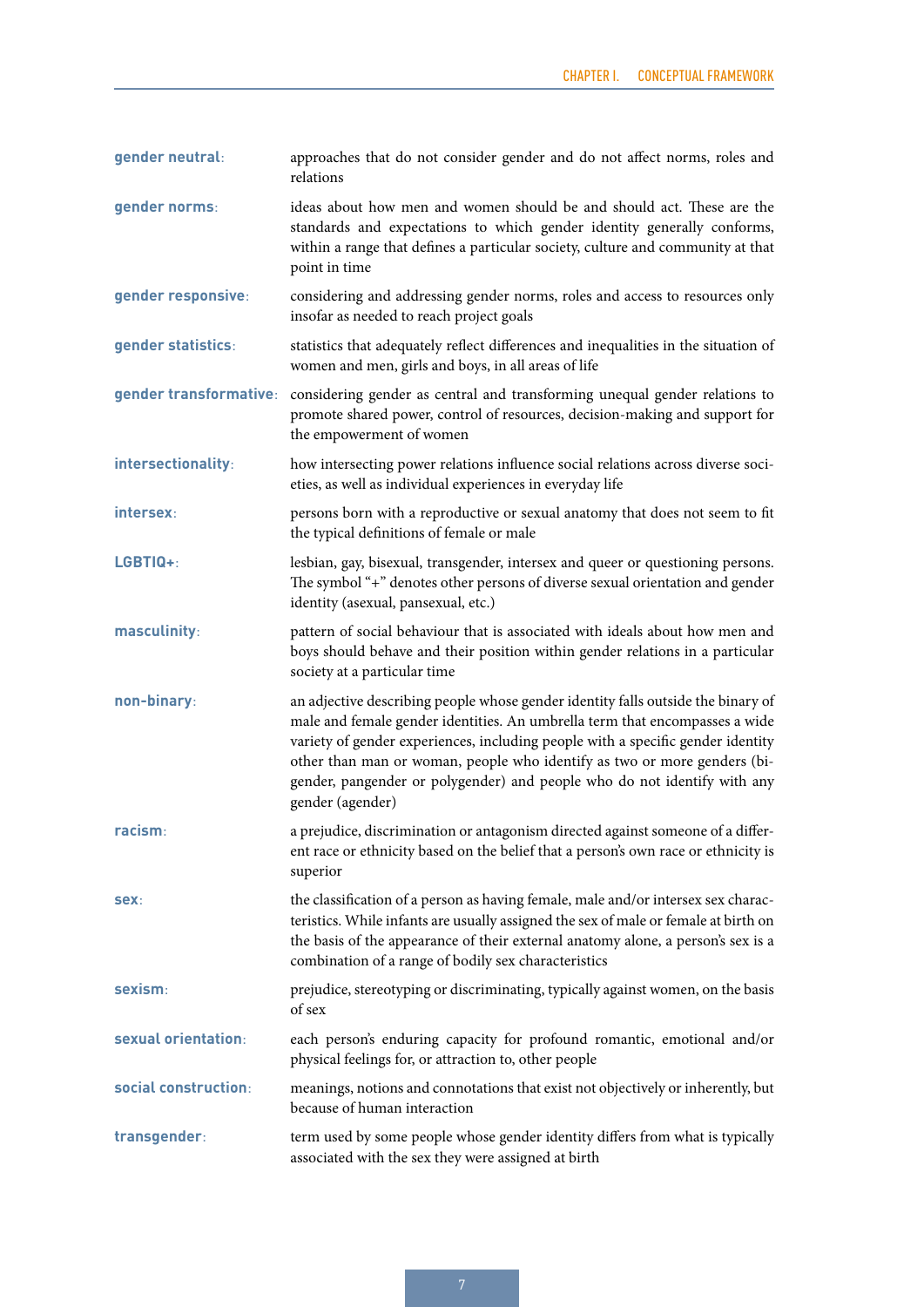#### <span id="page-15-0"></span>MAINSTREAMING GENDER INTO THE IMPLEMENTATION OF THE ORGANIZED CRIME CONVENTION

#### **Gender mainstreaming and why it matters for the implementation of the Organized Crime Convention**

Gender mainstreaming refers to the process of assessing the gendered implications of any planned action, including policies, programming or legislation, and ensuring that gender concerns and experiences are an integral consideration in the design, formulation, implementation, analysis and monitoring of such action.

To effectively prevent and combat transnational organized crime, a holistic understanding of the phenomenon is required. This will only be possible if policymakers and legislators adopt a gender-responsive approach and mainstream gender into policies and legislation to prevent and combat organized crime, illuminating and taking into account the different roles that women, men and gender-diverse and non-binary persons occupy within organized criminal groups and the variety of offences and serious crimes of which they are victims.

Mainstreaming gender is, thus, not a parallel effort or a women's issue separate from the implementation of the Organized Crime Convention. Gender mainstreaming recognizes that people do not share particular

Mainstreaming gender is not just about women and is not a separate "women's issue" unrelated from the Organized Crime Convention's implementation process.

characteristics because they are men or because they are women;<sup>3</sup> they do not share particular characteristics because of their gender. Rather, persons of all genders make choices shaped by locally specific configurations of political and cultural institutions, agents and social practices.<sup>4</sup> A more integrated, genderbased approach to transnational organized crime should help in the design of more effective solutions to these challenges and make better use of the Convention's instruments.<sup>5</sup>

People who participate in and/or are victims of organized criminal activity make choices that are affected by the contexts in which they live. They have agency, but this agency is shaped by other people and the social structures around them.<sup>6</sup> In the case of organized criminal activities, this agency is significantly affected by gendered assumptions of acceptable roles for men and women (masculinity and femininity). However, unless these choices, and their formal and informal constraints, are understood, the design, implementation, monitoring and evaluation of policies will fall short of effectively preventing and combating organized crime.

#### **Gender stereotypes in the context of organized crime**

Discussions of organized crime often invoke conceptions of violence underpinned by gendered assumptions of masculinities and femininities. These assumptions are commonly derived from the stereotypes where male aggression is assumed as inherent (rather than as a contingent fact) and females are perceived solely as victims. The reality of organized crime, however, is more complex. In analysing crime or criminal spaces,

<sup>3</sup>Caron E. Gentry and Laura Sjoberg, *Beyond Mothers, Monsters, Whores: Thinking about Women's Violence in Global Politics* (London, Zed Books, 2015), p. 5.

<sup>4</sup>Mo Hume and Polly Wilding, "Beyond agency and passivity: situating a gendered articulation of urban violence in Brazil and El Salvador", *Urban Studies*, vol. 57, No. 2 (February 2020), p. 250.

<sup>&</sup>lt;sup>5</sup>The General Assembly first introduced the concept of gender mainstreaming to the United Nations system in 1996, in its resolution 50/203. Since then, the Organization has continued to emphasize its commitment to gender mainstreaming. Indeed, gender mainstreaming figures prominently in the 2030 Agenda for Sustainable Development, as gender equality and the empowerment of women are not only a standalone Sustainable Development Goal (Goal 5) but also a cross-cutting theme that affects the achievement of all the other Goals. With regard to the fight against organized crime, the Commission on Crime Prevention and Criminal Justice, in its resolution 26/3, called upon Member States to take a gender perspective into account in the implementation of the Organized Crime Convention and also called upon Member States to continue to appropriately mainstream a gender perspective into their criminal justice systems and into efforts to prevent and combat crime, including transnational organized crime.

<sup>6</sup>Gentry and Sjoberg, *Beyond Mothers, Monsters, Whores*, p. 5.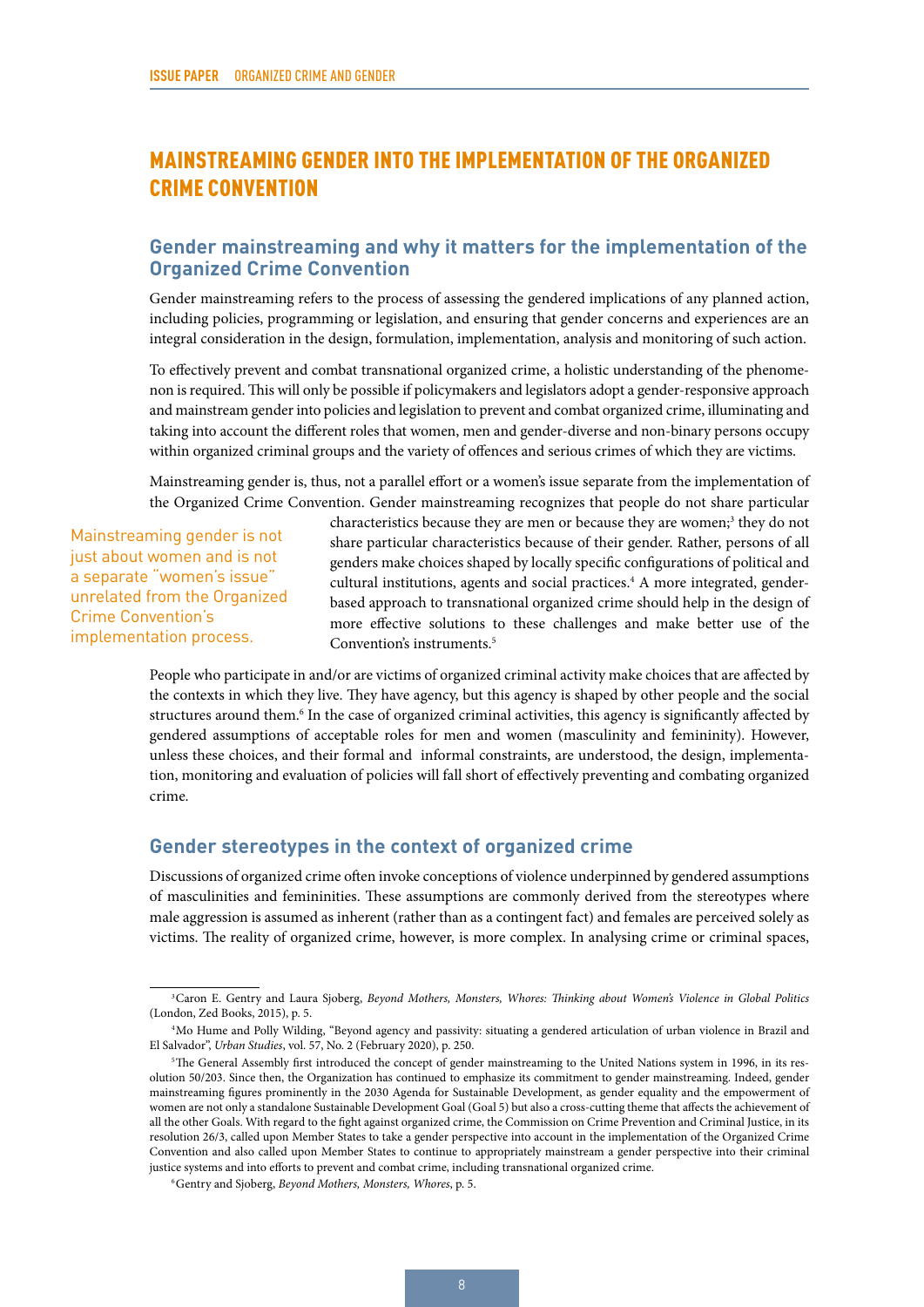gender norms generally focus on violent hypermasculinities (exaggeration of male stereotypical behaviour, such as an emphasis on physical strength, aggression, and sexuality), where violence is at the core of the gender performance. As criminal spaces are often seen as a "man's place", masculinities play a key role in the gendered experiences of organized crime.

However, before evaluating how people make choices and their pathways into crime, it is important to debunk the enduring myth among the general public and some policymakers of men-only organized criminal groups. In that sense, and in line with emerging scholarship on different gender identities and organized crime,7 a precondition to successfully mainstreaming gender into the implementation of the Organized Crime Convention is to understand that women are not only victims of certain types of crime, such as trafficking in persons, but may also be members of organized criminal groups and perpetrators of organized criminal activity. Moreover, where they participate in organized crime, their participation may not be merely a result of their circumstances but an exercise of their own agency. Even if their participation derives from kinship or romantic ties, women may exercise power and authority within criminal structures.<sup>8</sup>

Accurate data on female rates of participation in organized criminal groups are not available at the global level and national statistics on rates of female participation are also lacking, with some exceptions. For example, the Netherlands,<sup>9</sup> Italy<sup>10</sup> and the United Kingdom of Great Britain and Northern Ireland<sup>11</sup> have reported that 9 per cent, 2 per cent and 5 per cent, respectively, of those participating in organized crime are women. The lack of data beyond rates of female participation and paths into offending is due to the difficulty of estimating the size of criminal markets, including the types and numbers of participants. However, in the case of female perpetrators, this problem may be magnified in view of biased perceptions that neglect female participation. Bearing in mind the data challenges, UNODC estimates that women make up approximately 4 per cent of persons prosecuted in organized crime cases in the Western Balkans, which is comparable with global trends.12 It should be noted that the number of prosecuted persons does not equal the number of participants in organized crime. That is, this estimate reflects only those who came in contact with the criminal justice system and were subsequently prosecuted, but not the actual number of women who are involved in criminal activities. The smaller number of (known) women offenders compared with that of male offenders has stimulated discussion on whether women are less prone to committing criminal acts than men or whether women's offending is more hidden from view, consisting of crimes that are rarely recorded. More research and better data from criminal justice systems from around the world are necessary to establish with greater certainty the merits of these hypotheses.

Beyond the limited data on female offenders, policy and academic research on women and organized crime is characterized by its paucity. Even considering the limitations of conducting research related to illicit activities, the implicit assumption that organized criminal groups are exclusively composed of men has incorrectly portrayed women as outsiders or passive participants in criminal activity, often defining women only in relation to male criminal offenders. Furthermore, because organized crime is associated – often incorrectly so – with the use of violence, women who participate in organized crime are considered to be exceptions.<sup>13</sup> Where law enforcement entities, the media and, to some extent, scholarly work have recognized the participation of women, they have still often relied on stereotypes about women who offend, and simultaneously make

<sup>7</sup> See, for example, Innes and Anderson, *Indigenous Men and Masculinities: Legacies, Identities, Regeneration* (Winnipeg, University of Manitoba Press, 2015).

<sup>8</sup> Alessandra Dino, "Symbolic domination and active power: female roles in organized criminal groups", in *Women and the Mafia*, Giovanni Fiandaca, ed., Studies in Organized Crime Series, vol. 5 (New York, Springer, 2007).

<sup>9</sup> Victor van der Geest, M. Vere van Koppen and Edward R. Kleemans, "Delinquent development, employment and income in a sample of Dutch organized crime offenders: shape, content, and correlates of delinquent trajectories from age 12 to 65", in *Understanding Recruitment to Organized Crime and Terrorism,* David Weisburd and others, eds. (Cham, Switzerland, Springer, 2020).

<sup>10</sup> Ernesto U. Savona and others, "The criminal careers of Italian mafia members", in *Understanding Recruitment to Organized Crime and Terrorism,* Weisburd and others.

<sup>&</sup>lt;sup>11</sup> Brian Francis and others, *Understanding Criminal Careers in Organized Crime: Research Report 74* (London, Home Office, 2013).

<sup>12</sup> UNODC, *Measuring Organized Crime in the Western Balkans* (Vienna, 2020).

<sup>&</sup>lt;sup>13</sup> It should be noted that when women are prosecuted, they may also experience harsher punishments for similar reasons. This point is further explored in the section on Prosecution, adjudication and sanctions in chapter II.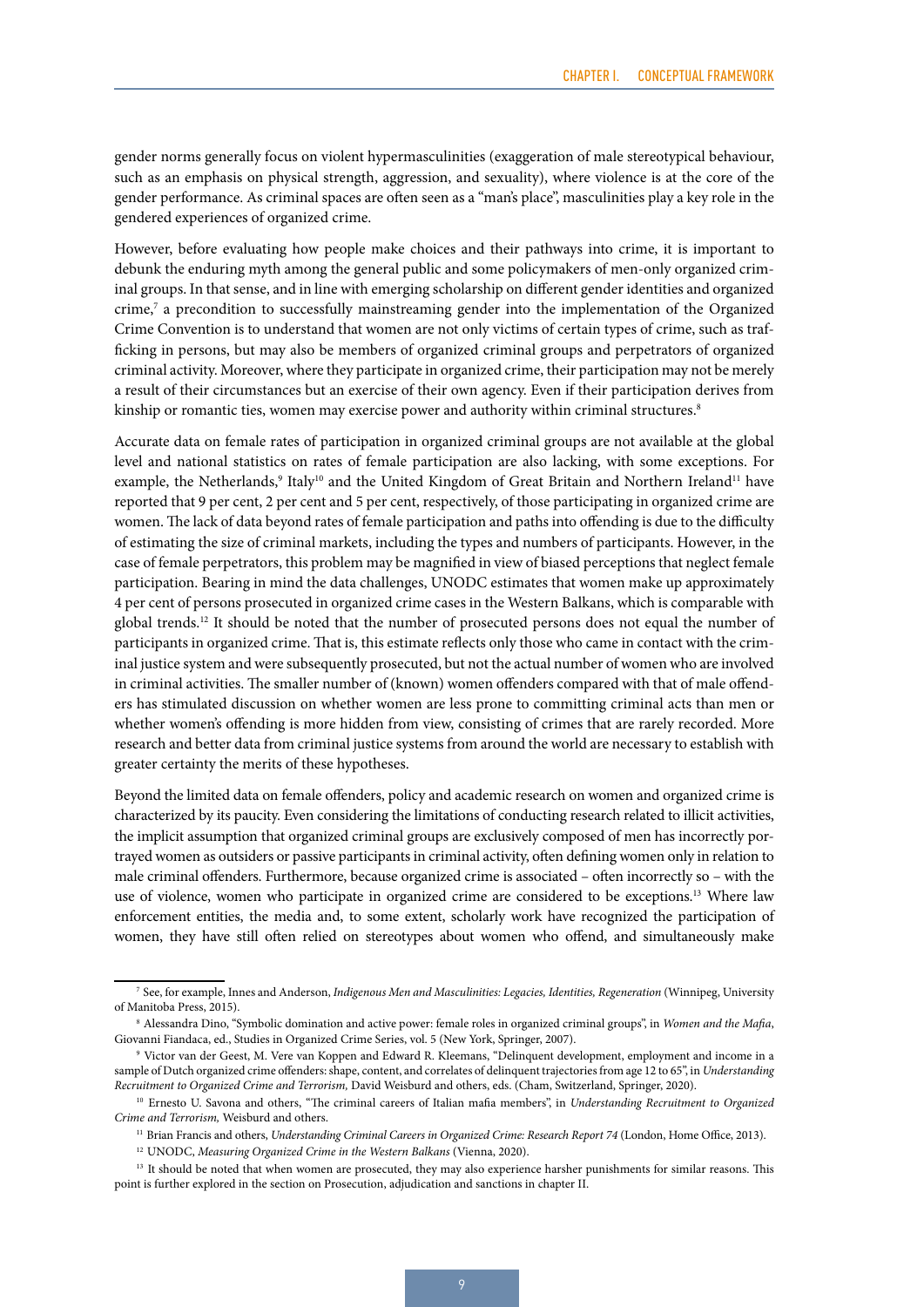implications about "normal", "regular" or "real" women, namely that such women do not commit violent crimes and are not members of organized criminal groups.14 For example, research from the context of war crimes has found that women war criminals go unnoticed because their very existence challenges deeply held assumptions about war and women. Although, in the war crimes context, the increased visibility of female members of Da'esh may challenge these assumptions, similar assumptions exist about women in organized crime.

Similarly, a focus on hegemonic masculinity<sup>15</sup> (the dominant and dominating forms of male identity in society) has obscured the existence of vulnerable masculinities. The concept of vulnerable masculinities recognizes that not all men benefit equally from existing power structures and may also be in disadvantageous situations. Within the field of masculinity, there are sites of domination, subordination, orthodoxy (maintaining the status quo), heterodoxy (seeking change), submission and usurpation. For example, a man may be subordinated as a gay man within the field of masculinity, yet be dominant within the field of gay masculinity.16 Furthermore, these identities are multifaceted and situationally mutable: men are not permanently committed to one pattern of masculinity; rather, they draw upon a repertoire of performances to negotiate the gendered world from one space and moment to the next. Research from Latin America shows, for example, that some hitmen can be caring fathers, sons or brothers at home, while also being perpetrators of murder and, in some cases, rape.17

The association of violent crimes with men and the subsequent assumption that women do not participate in organized crime is linked closely with the idea of harmful masculinities, which recognizes how hegemonic masculinities can uphold negative masculine ideals. Examples of this are the associations of violence, the display of limited emotions and the expression of dominant behaviours with masculine traits and, as a result, the association of feminine traits with weakness. Harmful masculine traits are often expressed to

#### **WHEN MEDIA PORTRAYALS SEXUALLY OBJECTIFY OFFENDERS:** the case of Kristina Svechinskaya

Kristina Svechinskaya was charged, along with 36 other individuals, for hacking into computers and extracting funds from bank accounts. The hackers used fake passports to open bank accounts, before deploying a virus to attack thousands of computers and extract personal banking information. This allowed the hackers to transfer money illegally into the accounts they had opened. According to the Department of Justice of the United States of America, the group succeeded in stealing approximately \$3 million from banks based in the United States and \$11 million from banks based in the United Kingdom of Great Britain and Northern Ireland. Svechinskaya personally received \$35,000, according to charges filed by the United States Attorney for the Southern District of New York at the time. She pleaded guilty to those crimes on 19 November 2010.<sup>a</sup>

In several media outlets, Svechinskaya was referred to as "the world's sexiest computer hacker"<sup>b</sup> and a magazine even published an article entitled "How sexy is accused Russian hacker Kristina Svechinskaya?". This example not only highlights the sexualization and objectification of female offenders in the media but also underscores the difference in the perception of female and male offenders. Media coverage of Svechinskaya focused on her appearance, while her male criminal associates were known only as criminals, without any media attention placed on what they looked like.

a Al Harris, "Kristina Svechinskaya: world's most notorious cyber bank robber", Technical Framework, 15 January 2020. b See Geoffrey Ingersoll, "'World's sexiest computer hacker' to be sentenced this spring", *Business Insider*, 5 March 2013; "Is Kristina Svechinskaya, sexy Russian hacker, the next Anna Chapman", *The Observer,* 10 January 2010; and "'World's sexiest computer hacker' Kristina Svechinskaya to appear in court in connection with multi-million dollar internet fraud scam", *Daily Mirror,* 27 January 2012.<br><sup>c</sup> Jessica Pressler, *Intelligencer*, 1 October 2010.

<sup>14</sup> Gentry and Sjoberg, *Beyond Mothers, Monsters, Whores*.

<sup>15</sup> R.W. Connell, *Masculinities* (Los Angeles, University of California Press, 1995).

<sup>&</sup>lt;sup>16</sup> Tony Coles, "Negotiating the field of masculinity: the production and reproduction of multiple dominant masculinities", *Men and Masculinities*, vol. 12, No. 1 (October 2009).

<sup>17</sup> Adam Baird, "Becoming the 'baddest': masculine trajectories of gang violence in Medellín", *Journal of Latin American Studies*, vol. 50, No. 1 (February 2018), pp. 192–193.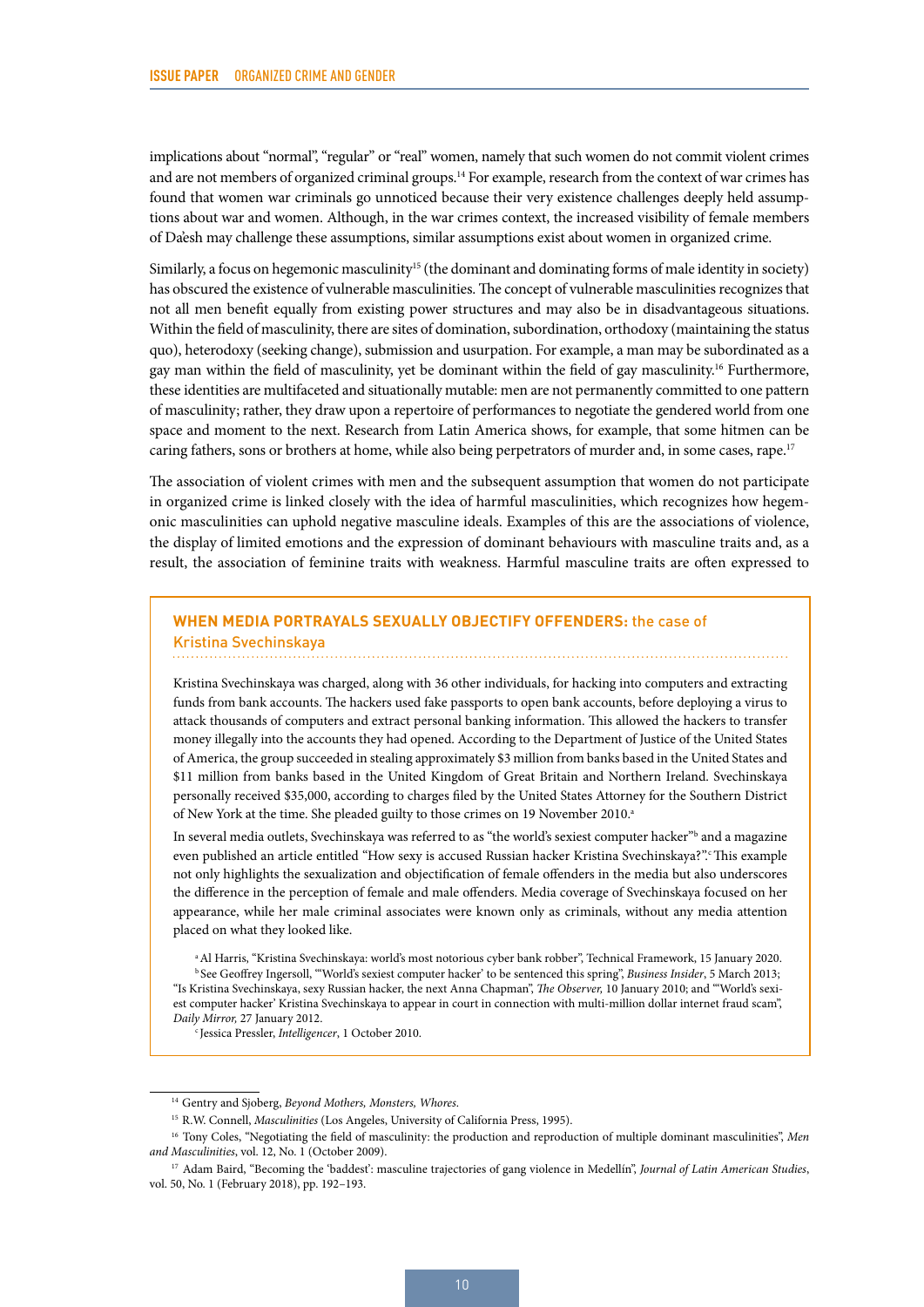reinforce power and control when there is a perceived failure to meet masculine expectations. Research has shown that these harmful masculinities can be valuable for some organized criminal groups that may place a premium on the use of dominant behaviours to achieve and maintain their business goals.18 It is important to note, however, that understanding of masculinities and subsequently hegemonic and harmful masculinities is contextual and can change over time.

The involvement of women in organized crime is not new. For example, during the first two decades of the twentieth century, women were successful owners and managers of brothels operating extralegally in Chicago. Although they never occupied central positions in the organized criminal groups running the brothels, they benefited from direct relationships with powerful men who would guarantee social capital, resources and protection.19 Women in Latin America were involved in supplying the United States drug market as early as the 1930s. María Dolores Estévez Zuleta, also known as Lola la Chata, led her own drug trafficking organization based in Mexico City, with storage sites around the country and processing laboratories in Mexico City and near the border with the United States. She entered the drug trade with her mother, who had previously sold legitimate goods only.20

While it is true that certain organized criminal groups around the world formally exclude women from participating, evidence shows that women continue to be involved in these groups, in informal roles. For instance, even though the Japanese Yakuza formally precludes female involvement, women married to top members of the Yamaguchi-gumi organization have been instrumental in member retention by resolving quarrels between the group's subordinates or between subordinates and their wives.<sup>21</sup> At a time when Japanese youth are uninterested in joining the Yakuza, keeping human capital is crucial for continuing their illegal activities. These informal roles are not fixed and, just as the roles of men have evolved and changed as organized criminal activities have adapted, so have women's.<sup>22</sup>

Promoting gender equality goes beyond conventional spheres of the economy and health and includes the reduction of risk and levels of future societal conflicts. Evidence shows that higher levels of gender inequality in education, employment, financial inclusion and political representation and higher rates of adolescent pregnancy and intimate partner violence all correlate with higher levels of organized violence. It therefore follows that improvements in women's education and employment, financial inclusion, political participation, access to contraception and reproductive health and education, and reduced rates of intimate partner violence are all associated with lower levels of organized criminal activities and incidents of violence.<sup>23</sup>

In calling attention to the different roles that women perform within organized criminal groups, as well as to how they are victimized, one of the aims of the present issue paper is to abandon gender-blind policies that offer the same services to all persons but are, in reality, only appropriate for the subgroup whose social reality that service most closely approximates.<sup>24</sup> Therefore, there should not be a "one-size-fits-all" policy response but, instead, the diverse experiences of men, women boys, girls and non-binary and gender-diverse people, affected by different social factors, should be addressed by policymakers and legislative drafters when developing national responses to organized crime.

<sup>&</sup>lt;sup>18</sup> See, for example, Karina García, "Violence within: understanding the use of violent practices among Mexican drug traffickers", Justice in Mexico Working Paper Series, vol. 16, No. 2 (2019).

<sup>&</sup>lt;sup>19</sup> Chris M. Smith, *Syndicate Women: Gender and Networks in Chicago Organized Crime*, (Oakland, California, University of California Press, 2019).

<sup>20</sup> Elaine Carey, "A woman formed the first cartel? Historical imagination and realities of the US-Mexico drug war", *The Social History of Alcohol and Drugs*, vol. 31 (2017), p. 27.

<sup>&</sup>lt;sup>21</sup> Cecilia Farfán-Méndez, "Women's involvement in organized crime and drug trafficking: a comparative analysis of the Sinaloa and Yamaguchi-gumi organizations", in *The Impact of Global Drug Policy on Women: Shifting the Needle*, Julia Buxton, Giavana Margo, Lona Burger, eds. (Bingley, United Kingdom, Emerald Publishing, 2020); and Rié Alkemade, *Outsiders Amongst Outsiders: A Cultural Criminological Perspective on the Sub-Subcultural World of Women in the Yakuza Underworld* (Oisterwijk, Netherlands, Wolf Legal Publishers, 2014).

<sup>22</sup> Carey, "A woman formed the first cartel?".

<sup>&</sup>lt;sup>23</sup> Jeni Klugman, Robert Nagel and Mariana Viollaz, "Women's empowerment as a path to peace: understanding the relationship between gender equality and organized violence" (Washington, D.C., Georgetown Institute for Women, Peace and Security, 2021).

<sup>24</sup> Fiona Macaulay, "Gendering drug policy", in *The Impact of Global Drug Policy on Women*, Buxton, Margo and Burger.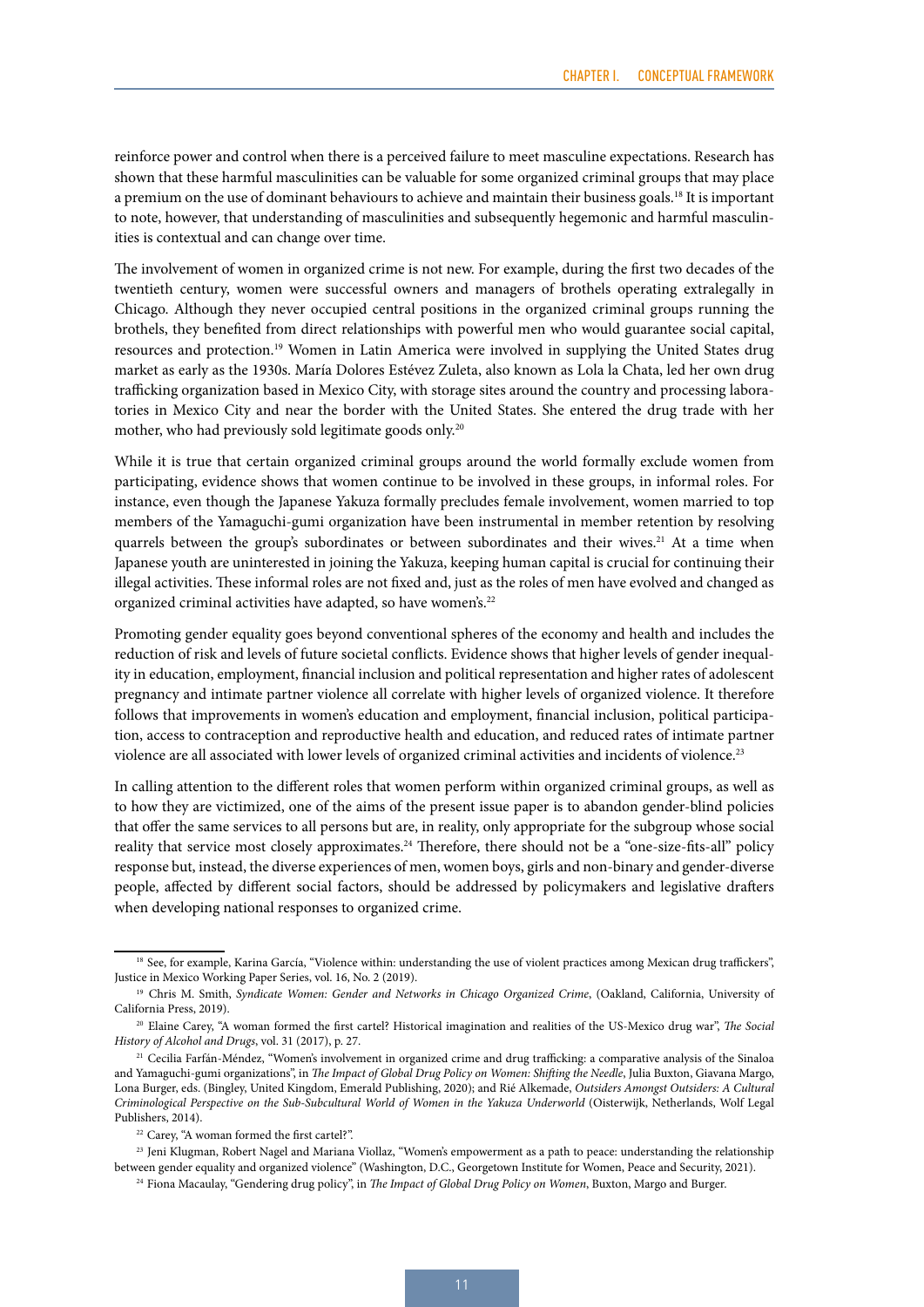#### <span id="page-19-0"></span>**Consequences of gender-blind assumptions**

Table 1 below provides further information on why addressing gender-blind assumptions matters.

| <b>ASSUMPTIONS</b>                                                    | <b>WHY IT MATTERS</b>                                                                                                                                                                                                                                                                                                                                                                                                                                                                                                                                                                                                                            |
|-----------------------------------------------------------------------|--------------------------------------------------------------------------------------------------------------------------------------------------------------------------------------------------------------------------------------------------------------------------------------------------------------------------------------------------------------------------------------------------------------------------------------------------------------------------------------------------------------------------------------------------------------------------------------------------------------------------------------------------|
| Men are<br>perpetrators and<br>rarely victims                         | Not all men benefit equally from patriarchal structures (systems that<br>reproduce and maintain privileged status for men over women and gender-<br>diverse and non-binary individuals) <sup>a</sup><br>Men and boys who are victims might not seek help, especially for issues<br>relating to mental health and social well-being <sup>b</sup><br>When men are not considered as victims, organizations and practitioners that<br>could normally provide services to male victims are less likely to show interest<br>or feel a sense of urgency, thus contributing to men lacking equal access to<br>support services for victims <sup>c</sup> |
| <b>Women perpetrators</b><br>are anomalies or<br>passive participants | Female motivations for participating in organized crime remain<br>misunderstood.<br>Despite representations in popular culture of organized crime as a violent<br>activity, many organized criminal groups do not engage in violence. Even those<br>groups that do engage in violent activities also engage in non-violent activities,<br>such as money-laundering, hiding weapons or bribing officials. As violent roles<br>are often associated with men, when only these roles are considered, other<br>functions are obscured that may be performed by individuals of other genders                                                          |
| Only certain crimes<br>affect women                                   | Certain crimes may disproportionately affect women, for example, trafficking<br>in persons for the purposes of sexual exploitation<br>However, even when crimes do not affect men, women and non-binary<br>individuals in the same way, they still affect all genders                                                                                                                                                                                                                                                                                                                                                                            |

Table 1. Policy implications of making women invisible as perpetrators and victims

a Adam Baird, "Duros and gangland girlfriends: male identity, gang socialisation and rape in Medellín", in *Violence at the Urban Margins*, Javier Auyero, Philippe Bourgeois and Nancy Scheper-Hughes, eds. (Oxford, Oxford University Press, 2015). b Andrea Waling, "Problematising 'toxic' and 'healthy' masculinity for addressing gender inequalities", *Australian Feminist Studies*, vol. 34, No. 101 (October 2019).

c Thomas Callender and Liz Dartnall, "Mental health responses for victims of sexual violence and rape in resource poor settings", Briefing Paper (Pretoria, Sexual Violence Research Initiative, 2011); Monica Adhiambo Onyango and Karen Hampanda, "Social constructions of masculinity and male survivors of wartime sexual violence: an analytical review", *International Journal of Sexual Health*, vol. 23, No. 4 (November 2011); and Anjuli Fahlberg, and Mollie Pepper, "Masculinity and sexual violence: assessing the state of the field", *Sociology Compass*, vol. 10, No. 8 (August 2016).

The consequence of gender blindness are criminal justice policies that deny not only equal access to justice but also equity in law. Policies that deny equity lead to increased levels of organized criminal activities and incidents of violence. Another consequence is the continuation of differentiated treatment for different genders, both under the law and in society more broadly. The goal is for the criminal justice system to guarantee equal access to justice and to take into account the distinct life trajectories of men, women, boys, girls and non-binary and gender-diverse individuals and to develop policies that respond to individuals' needs and have equivalent outcomes. Policymakers should be aware of and address these issues, as they can hinder States' actions to prevent and combat organized crime in an effective way.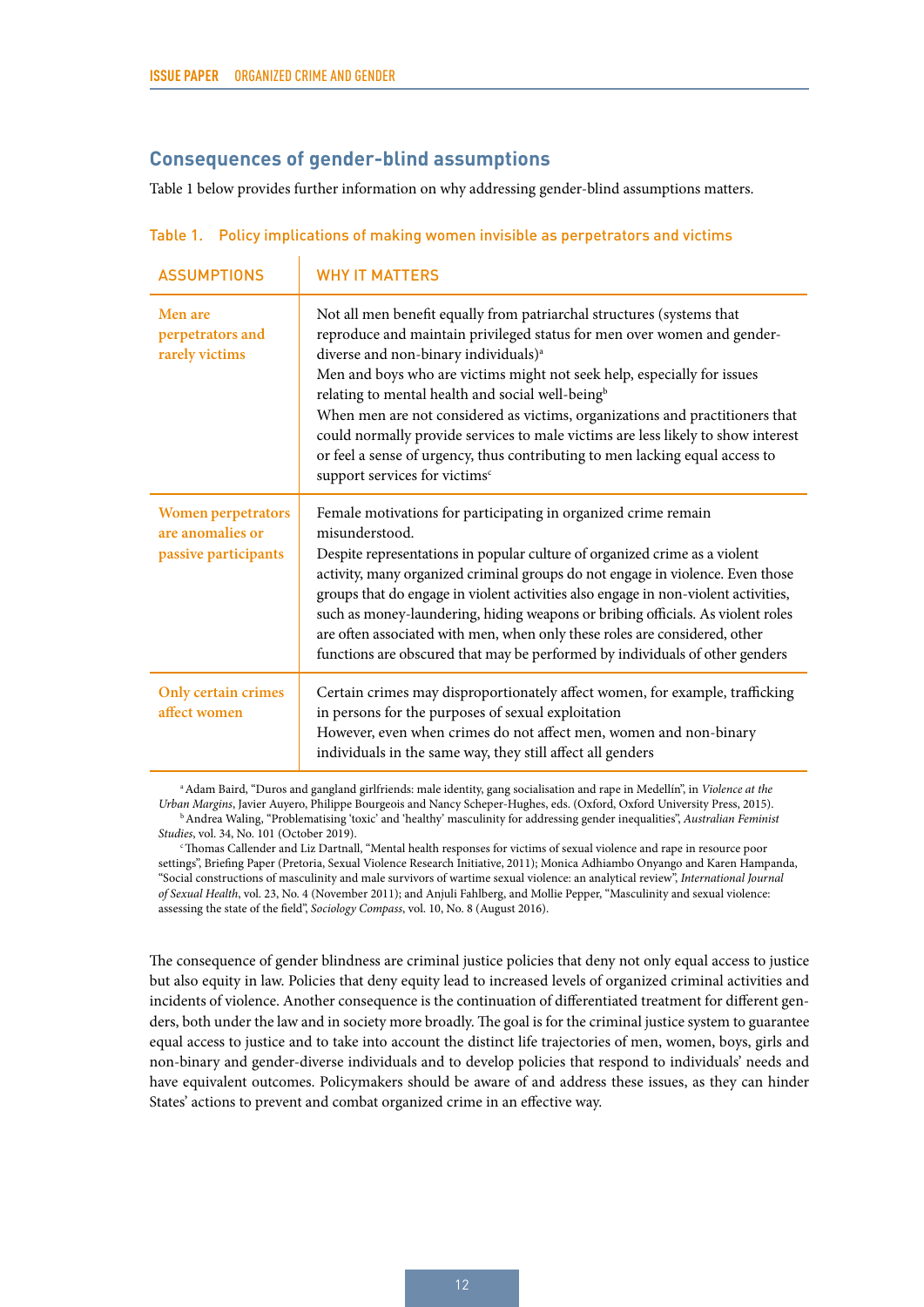#### <span id="page-20-0"></span>**Gender statistics in responses to organized crime**

Mainstreaming gender into the implementation of the Organized Crime Convention requires gender statistics and an adequate gender-sensitive analysis of the data. A suitable gender analysis is required to properly process sex-disaggregated and other forms of gender-related data. Without it, there is a risk of overlooking hidden assumptions and explanations.25 It is important to

*"Those who are invisible in data are also invisible in policies"*

Sylvie Durrer

stress that gender statistics are more than data disaggregated by sex. Sex-disaggregated statistics are simply data collected on biological traits and tabulated separately for women and men. In contrast, gender statistics are defined as the sum of the following characteristics:

- *(a)* Data that are collected and presented disaggregated by sex as a primary and overall classification;
- *(b)* Data that reflect gender issues, including questions, problems and concerns related to all aspects of people's lives, such as their specific needs, opportunities and contributions to society;
- *(c)* Data based on concepts and definitions that adequately reflect diversity and capture all aspects of people's lives;
- *(d)* Data-collection methods that take into account stereotypes and social and cultural factors that may induce gender bias.<sup>26</sup>

For example, a study of the criminal histories of Australian organized crime offenders had a final sample comprising 2,172 offenders who had collectively committed 37,689 offences. Of those, 92 per cent (1,994) were male and 6 per cent (141) were female. The gender of 2 per cent (37) of the offenders was unknown. While such studies offer information on the nature and seriousness of offending, their utility in designing policy responses is limited insofar as they do not account for different trajectories into crime, offences committed and offending frequency between men and women.<sup>27</sup>

#### **PROMISING PRACTICE**

In 2018, Statistics Canada implemented new sex-at-birth and gender variables into a number of its household surveys, including victimization surveys, to better reflect how Canadians describe themselves and address information gaps on the transgender and non-binary populations of Canada, while maintaining the same high standards for quality and historical comparability of the data. Statistics Canada has also made a change to its approach to reporting crime statistics data. As of 2019, data collected from police services now record the gender of the victim and of the accused. These definitions enable police to reflect individuals as they are living and expressing themselves and alleviate the need for police to inquire about sex at birth.

As States parties implement the Organized Crime Convention, it is crucial that gender statistics are collected and include information on perpetrators, victims, law enforcement agencies and public servants within the criminal justice systems. To the extent that data producers and data users are able to account for gender differentials in their products, it will be possible to answer questions such as, but not limited to, how – and to what extent – women, men and non-binary and gender-diverse people are recruited into organized criminal groups and their varying experiences as offenders and victims, including in their interactions with the

<sup>25</sup> UNODC, *Gender Mainstreaming in the Work of UNODC: Guidance Note for UNODC Staff* (Vienna, 2021).

<sup>26</sup> *Integrating a Gender Perspective into Statistics*, Studies in Methods, Series F, No. 111 (United Nations publication, 2016).

<sup>27</sup> Georgina Fuller, Anthony Morgan and Rick Brown, "Criminal histories of Australian organized crime offenders", Trends and Issues in Crime and Criminal Justice Series, No. 567 (Canberra, Australian Institute of Criminology, 2019).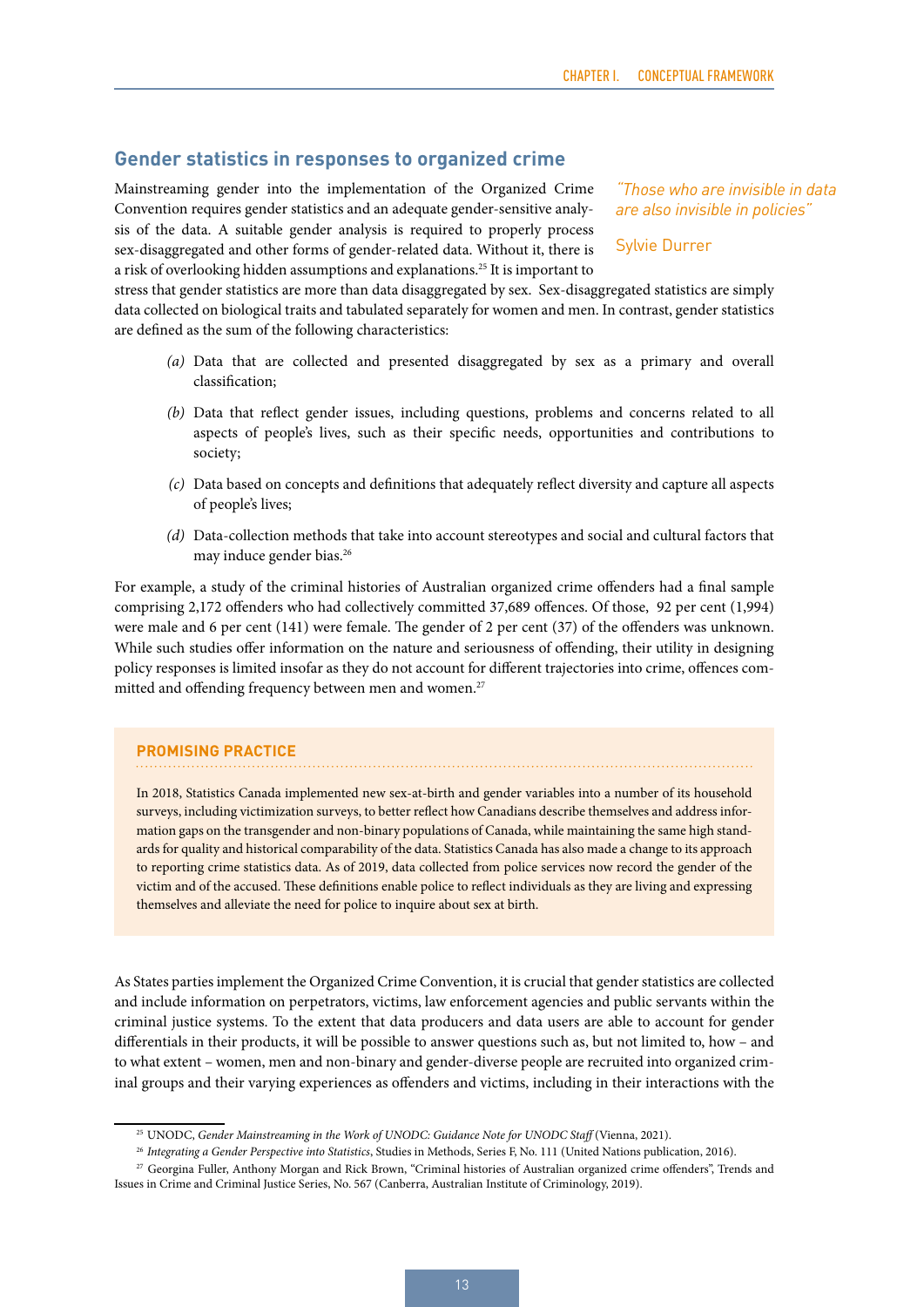criminal justice system, as well as the number of women and non-binary and gender-diverse people working in law enforcement. Similarly, there is a need to account for the growing number of gender-diverse and non-binary individuals who in some countries, such as the United States, are overrepresented – as both

Gender statistics – on participation, roles, activities, etc. – need to be collected and disseminated to improve understanding of gender and organized crime.

victims and offenders – at every stage of the criminal justice system, including in the juvenile justice system.28 Research has found that lesbian, gay and bisexual people are incarcerated at a rate over three times that of the general adult population in the United States.<sup>29</sup> Nevertheless, despite some positive recent trends in some countries, even the collection of sex-disaggregated data remains a challenge and, in many cases, diverse gender identities are not recognized and sometimes punished by law or within communities, which can put individuals at risk.

Except where the dissemination of certain statistics needs to be limited for reasons of security, statistical information should be made available to a wider group of stakeholders, including scholars and civil society. This can potentially improve prevention strategies and understanding of the many facets of organized crime and in turn contribute to limiting and preventing such crime.

Table 2 below contains examples of gender statistics that can be collected, expanded upon and disseminated by States. It is not meant to be exhaustive, but rather to offer ideas of how gendered data related to organized crime can be expanded by both researchers and government agencies.

| <b>GROUP</b>                 | <b>EXAMPLES OF GENDER STATISTICS AND QUALITATIVE DATA</b>                                                                                                                                                                                                                                                                                                                                                                                                                                             |
|------------------------------|-------------------------------------------------------------------------------------------------------------------------------------------------------------------------------------------------------------------------------------------------------------------------------------------------------------------------------------------------------------------------------------------------------------------------------------------------------------------------------------------------------|
| <b>Victims</b>               | Narrative-based data on:<br>Initial contact with a criminal group or member of a criminal group,<br>including questions on the use of coercion and/or co-optation<br>mechanisms<br>Social relations, including family, friendship, marriage, partnership and<br>۰<br>other interpersonal links<br>Conditions of chronic vulnerability<br>٠                                                                                                                                                            |
| <b>Offenders</b>             | Narrative-based data on:<br>Behaviour including recruitment, retention and offences committed<br>٠<br>Social relations including family, friendship, marriage, partnership and<br>۰<br>other interpersonal links<br>Conditions of chronic vulnerability                                                                                                                                                                                                                                               |
| Law enforcement<br>officials | Narrative-based data on:<br>The composition of investigative teams<br>The roles within the team (who is leading, who is supporting, who is a<br>$\bullet$<br>technical expert, etc.)<br>Gender-responsive training for police, including who has received training<br>٠<br>and the impact of such training<br>Threats received in relation to work on organized criminal cases<br>٠<br>Attacks on their person, property and/or family as a result of involvement<br>٠<br>in organized criminal cases |

#### Table 2. Examples of gender statistics and qualitative data relating to different groups

<sup>&</sup>lt;sup>28</sup> Alexi Jones, "Visualizing the unequal treatment of LGBTQ people in the criminal justice system", Prison Policy Initiative, 2 March 2021. 29Ilan H. Meyer and others, "Incarceration rates and traits of sexual minorities in the United States: national inmate survey, 2011–2012" *American Journal of Public Health*, vol. 107, No. 2 (February 2017).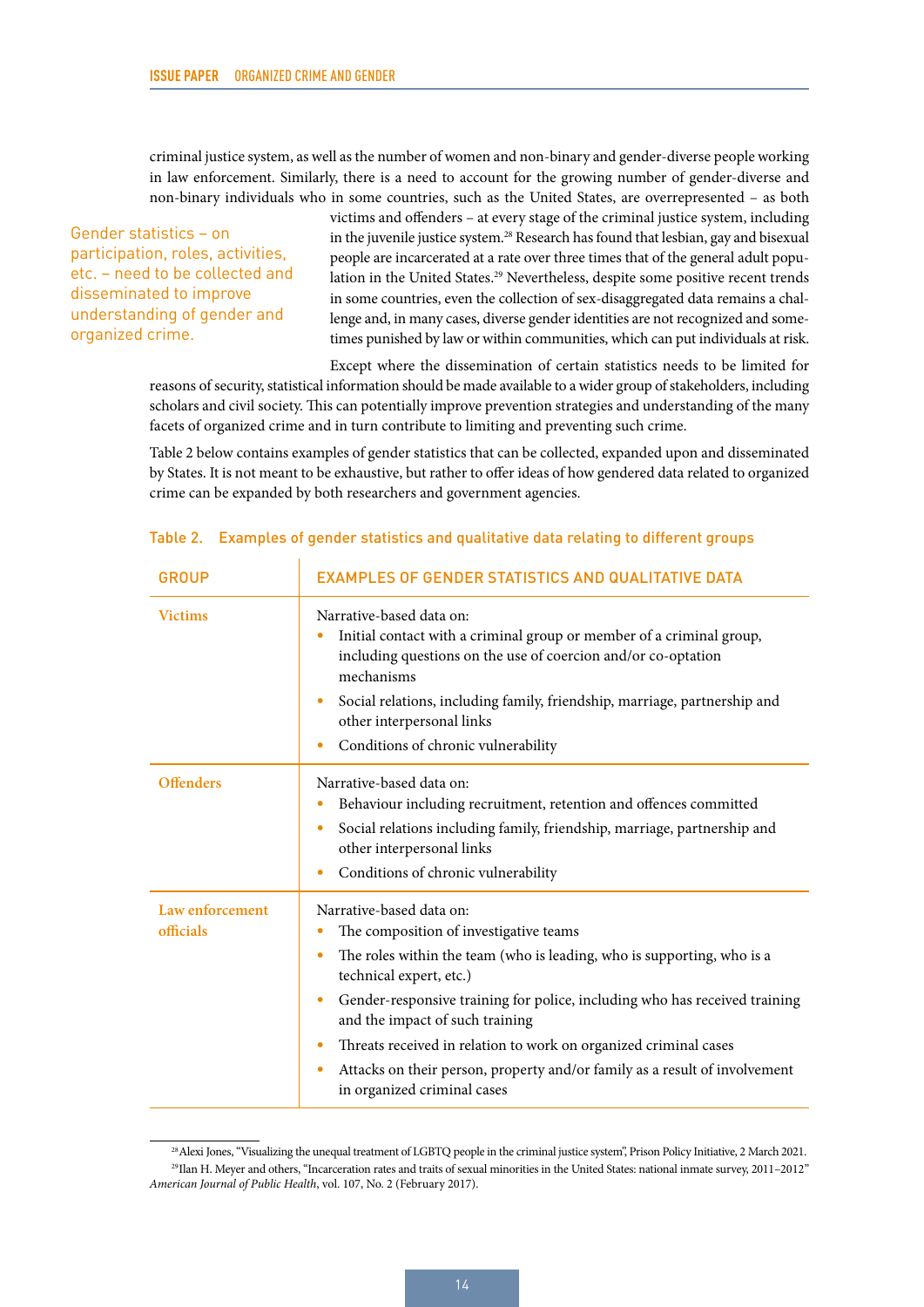| <b>GROUP</b> | <b>EXAMPLES OF GENDER STATISTICS AND QUALITATIVE DATA</b>                                                                                                                                                                                                                                                                                |
|--------------|------------------------------------------------------------------------------------------------------------------------------------------------------------------------------------------------------------------------------------------------------------------------------------------------------------------------------------------|
| Judges       | Narrative-based data on:<br>Gender-responsive training<br>Assignment of organized crime cases<br>Guidelines used in sentencing of organized crime cases<br>Threats received in relation to work in organized criminal cases<br>Attacks on their person, property and/or family as a result of involvement<br>in organized criminal cases |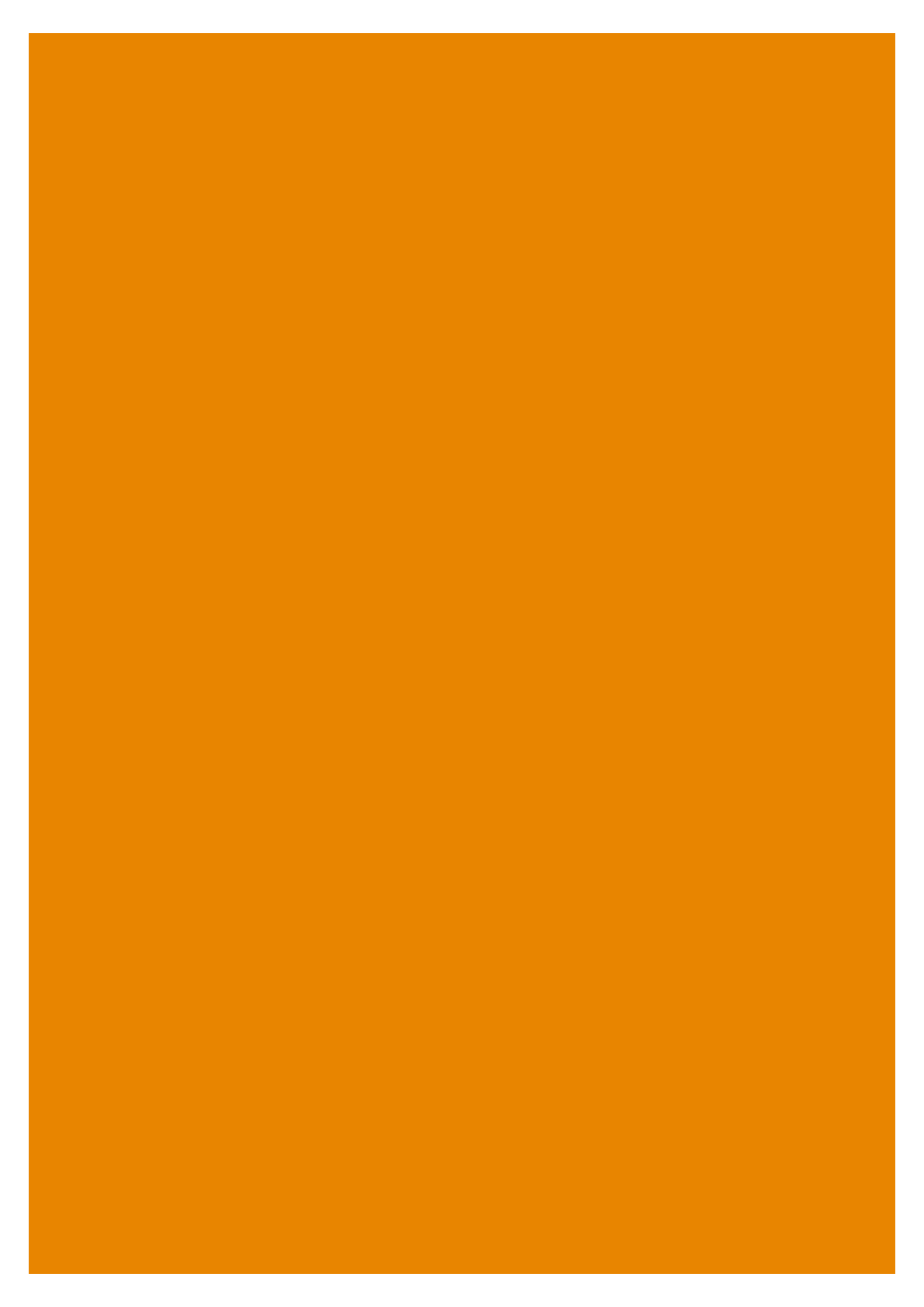# <span id="page-24-0"></span>*Chapter II.* SELECT GENDER ISSUES IN THE IMPLEMENTATION OF THE ORGANIZED CRIME CONVENTION

Chapter II of this issue paper considers select gender issues in the implementation of the Organized Crime Convention. These are organized according to the following five clusters of articles within the Organized Crime Convention:

- *(a)* Criminalization, measures targeting specific offences and scope of application;
- *(b)* Investigation, prosecution and adjudication;
- *(c)* International cooperation;
- *(d)* Protection and assistance;
- *(e)* Prevention.

### CRIMINALIZATION, MEASURES TARGETING SPECIFIC OFFENCES AND SCOPE OF APPLICATION OF THE ORGANIZED CRIME CONVENTION

The Organized Crime Convention requires that States parties criminalize certain conduct relating to organized crime, namely participation in an organized criminal group (article 5), laundering of the proceeds of crime (article 6), corruption (article 8) and obstruction of justice (article 23). Article 3 defines the scope of application of the Convention. It provides the framework of application of the Convention and states that it applies, except where the Convention provides otherwise, to the prevention, investigation and prosecution of offences established in accordance with articles 5, 6, 8 and 23 and "serious crime", where such offences are transnational in nature and involve an organized criminal group.

The present section addresses gender considerations in relation to the illicit conduct of participation in an organized criminal group and illustrates, with examples, how gender influences the way that people are affected by and involved in organized criminal groups. The section also touches upon the concept of "serious crime" as used in the Organized Crime Convention, and provides a few additional examples of its application, highlighting how organized crime affects people differently according to their gender, such as in the case of money-laundering, and how, on the basis of gender and gender identity, individuals might be more or less likely to be involved as either victim or offender in organized crime.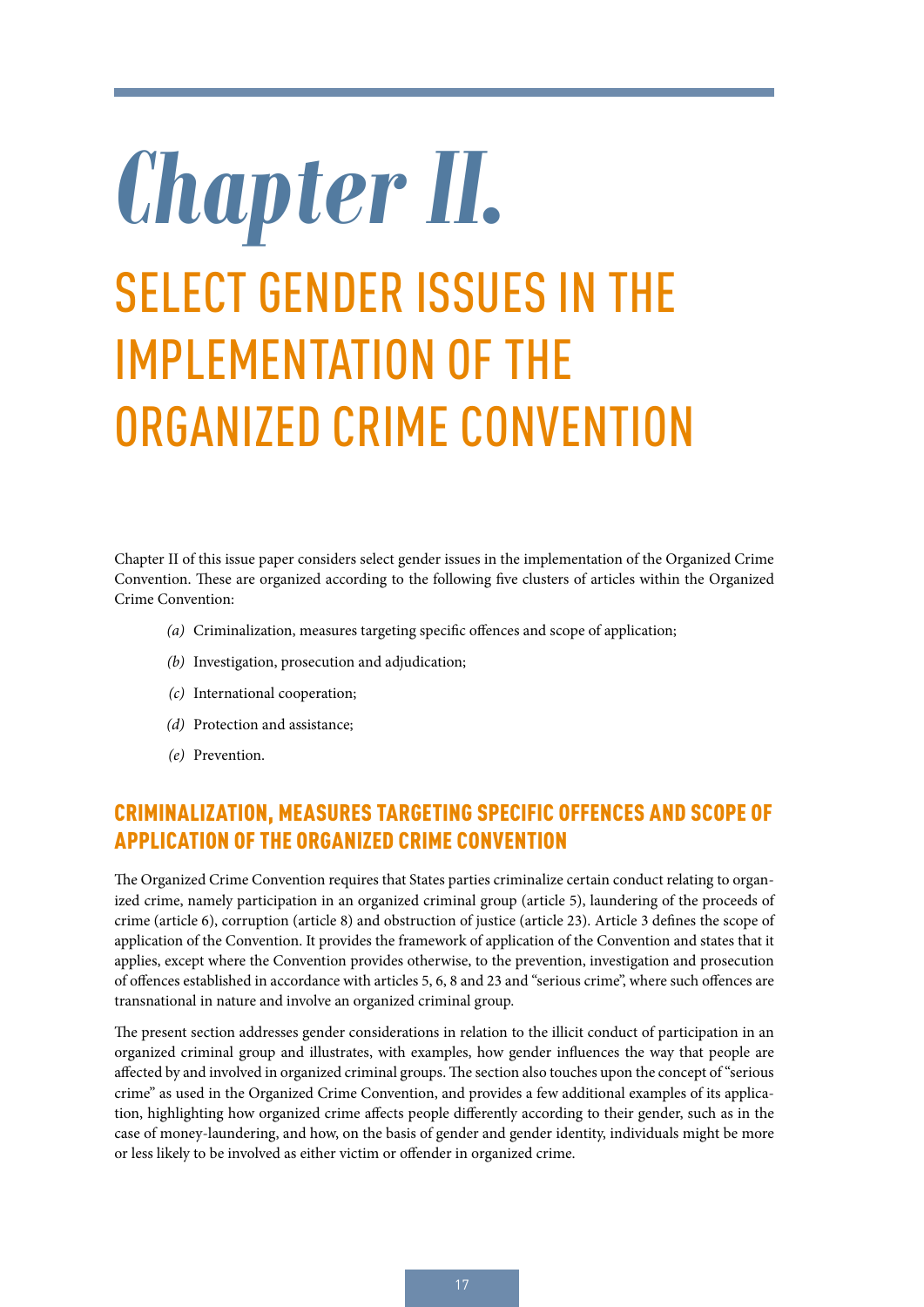<span id="page-25-0"></span>The examples presented in the section are not exhaustive. They do not represent the only ways in which persons of all genders are victimized by or participate in organized criminal groups. Rather, they are shared with the aim of providing specific examples of the concepts discussed in the conceptual framework included in chapter I above. Gender considerations in relation to the offences covered in the three Protocols supplementing the Convention are not addressed in the issue paper.<sup>30</sup>

#### **Participation in an organized criminal group**

Article 5 of the Organized Crime Convention requires that States parties criminalize participation in an organized criminal group. Article 2 of the Organized Crime Convention defines an organized criminal group as a structured group of three or more persons, existing for a period of time and acting in concert with the aim of committing one or more serious crimes or offences established in accordance with the Convention, in order to obtain, directly or indirectly, a financial or other material benefit.

Article 5 of the Convention provides that States parties may take one (or both) of two approaches to criminalizing participation in an organized criminal group. The first approach is based on the concept of conspiracy (a concept widely used in common-law countries). The second is based on the concept of criminal association (a concept that emerged in civil-law countries).

As noted previously, adoption of an intersectional approach, for looking at the distinct roles that different individuals play in organized criminal groups, will contribute to more sensitive and effective policies to prevent and combat organized crime. In particular, greater attention is needed in the analysis of the roles of women in organized crime – and victimization of men – which continues to receive inadequate attention in studies and public policies.

As the examples below illustrate, female participation in organized criminal groups is not limited to passive involvement. The examples draw attention to the different functions and the varying contexts in which women negotiate their agency. They are deliberately focused on women to illustrate how women participate in organized crime around the world.

#### **WHEN SOCIAL AND FAMILY RELATIONSHIPS HAVE THE POTENTIAL TO INFLUENCE AN INDIVIDUAL'S PARTICIPATION IN AN ORGANIZED CRIMINAL GROUP:** the case of Raffaela D'Alterio

Raffaella D'Alterio was the daughter of a Camorra boss (one of the Mafia-type organized criminal groups based in and around Naples, Italy) and later married another. She took over the leadership of the group when her husband was arrested in 2002 and, after his release, they started a violent feud over control of the criminal organization. The conflict between the two rival families ended when Raffaella arranged to have her husband killed. She remained the leader of the group until 2012, when the police arrested her, together with other 65 members of the group, and confiscated property valued over 10 million euros. Over 70 criminal charges were brought against them, including criminal association, extortion, drug trafficking and illicit arms possession.<sup>a</sup>

a UNODC, Education for Justice, University Module Series, Organized Crime, "Module 15: gender and organized crime", April 2019.

<sup>30</sup> In relation to the Trafficking in Persons Protocol and the Smuggling of Migrants Protocol, see UNODC, *UNODC Toolkit for Mainstreaming Human Rights and Gender Equality into Criminal Justice Interventions to Address Trafficking in Persons and Smuggling of Migrants* (Vienna, 2021); UNODC, *Female Victims of Trafficking for Sexual Exploitation as Defendants: A Case Law Analysis,* (Vienna, 2020); and UNODC, Education for Justice, University Module Series, Trafficking in Persons and Smuggling of Migrants, "Module 13: gender dimensions of trafficking in persons and smuggling of migrants", May 2019.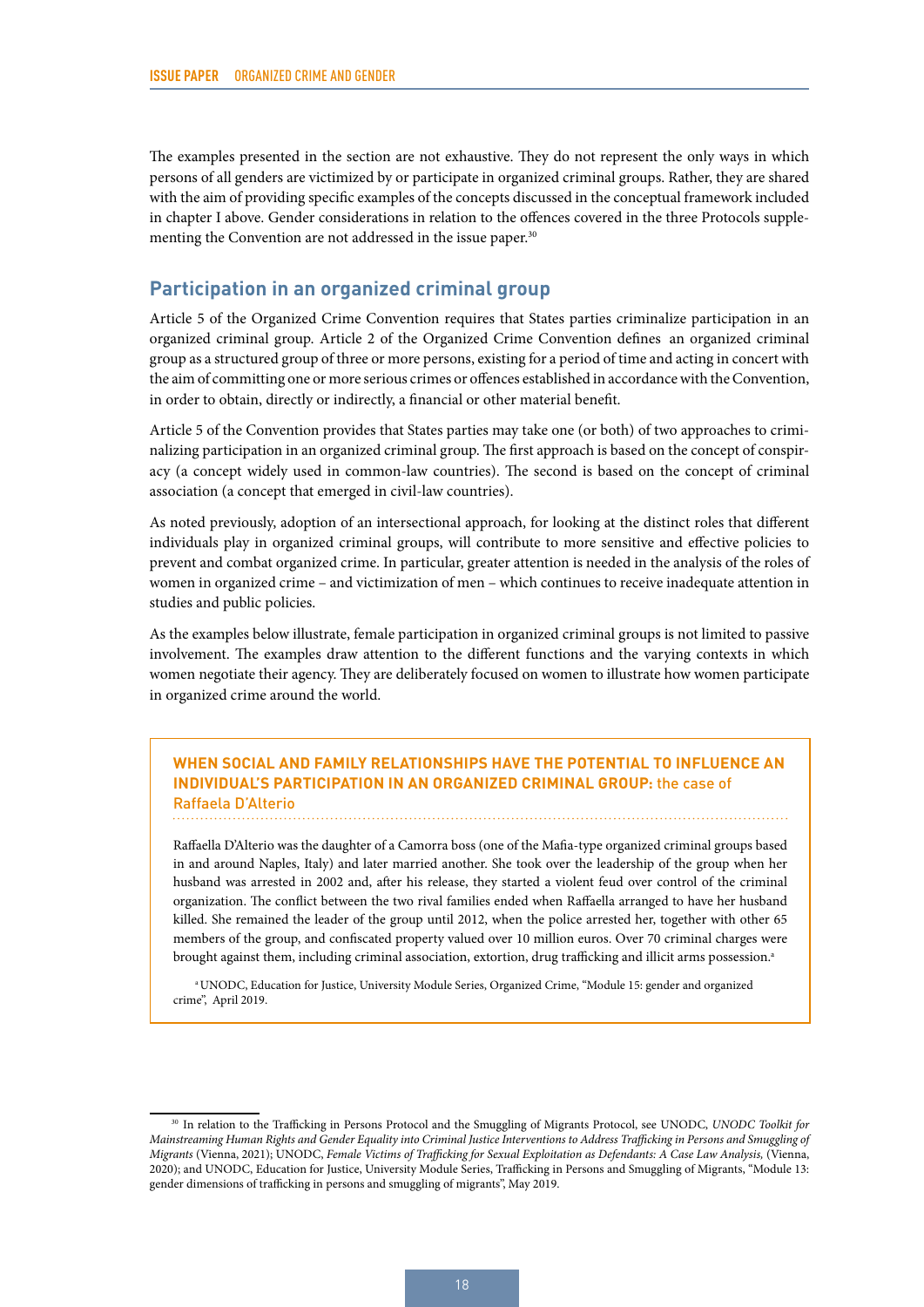#### **WHEN CHRONIC VULNERABILITY, AS WELL AS MULTIPLE AND COMPOUNDING FORMS OF DISCRIMINATION, LEAD TO PARTICIPATION IN CRIMINAL ACTIVITIES:** women in Central American extortion gangs

The high prevalence of extortion markets in poor urban neighbourhoods in Guatemala, which are characterized by a lack of job opportunities, poverty and broken families, has converted this criminal economy into a major source of informal employment for women, many of whom have connections to members of the MS13 or Barrio 18 gangs in the country's prisons. Extortion is the most common crime for which women are imprisoned in Guatemala, and that statistic has been on the rise since 2009. In 2014, 382 women were serving prison sentences for extortion. By 2017, that number had more than doubled, reaching 791, out of a total of 2,612 women incarcerated in the country, according to official figures.<sup>a</sup>

a InSight Crime and Global Initiative against Transnational Organized Crime, *A Criminal Culture: Extortion in Central America* (Geneva, 2019), p. 32.

Participation in an organized criminal group may take different forms. Individuals participating in a group's activity may be involved only partially, or may carry out only specific functions and responsibilities, such as laundering proceeds of crime. Organized criminal groups frequently launder illicit funds from proceeds of crime into apparently legitimate assets to enjoy the benefits of crime and sustain their criminal businesses. Money-laundering rarely involves the use of violence and, as research into and enforcement against violent activities of organized criminal groups tends to obscure non-violent roles such as money-laundering, women's participation and involvement in criminal activities may be obscured.

#### **AGENCY IN A PATRIARCHAL SOCIETY AND MALE-DOMINATED ENVIRONMENT:**  the case of Ivonne Soto-Vega

Narratives of "drug cartels" in Mexico are often constructed around male dominant figures. Women may, however, exercise agency within the male-dominated environment of organized criminal groups.

Ivonne Soto-Vega was arrested in 2001 in the city of Tijuana, Mexico. The Attorney General's Office of Mexico identified her as the main money-launderer for the Arellano-Félix organization. The Office of Foreign Assets Control in the United States identified her as one of the managers of a group of brokers that operated a pawn shop, one restaurant and nine currency exchange houses, eight of which were in Tijuana and one in Guadalajara, Mexico.

According to the Financial Crimes Enforcement Network, United States dollars from illicit drug sales in the United States were smuggled by members of the Arellano-Félix organization in bulk into Mexico.<sup>a</sup> These dollars were then brought back into the United States by declaring the currency in the name of the currency exchange houses in Mexico, thereby concealing the illicit origin of the funds. The currency was then deposited into United States bank accounts held in the name of the currency exchange companies. To further conceal the origin of the funds, money from those accounts was transferred to bank accounts around the world. The Department of Treasury stated that Soto-Vega laundered more than \$120 million over a three-year period.<sup>b</sup>

a United States, Financial Crimes Enforcement Network, *Fiscal Year 2005 Annual Report* (Washington, D.C., 2005). b Cecilia Farfán-Méndez, "The structure of drug trafficking organizations and money laundering practices: a risk appetite hypothesis", *Journal of Illicit Economies and Development*, vol. 1, No. 3 (November 2019).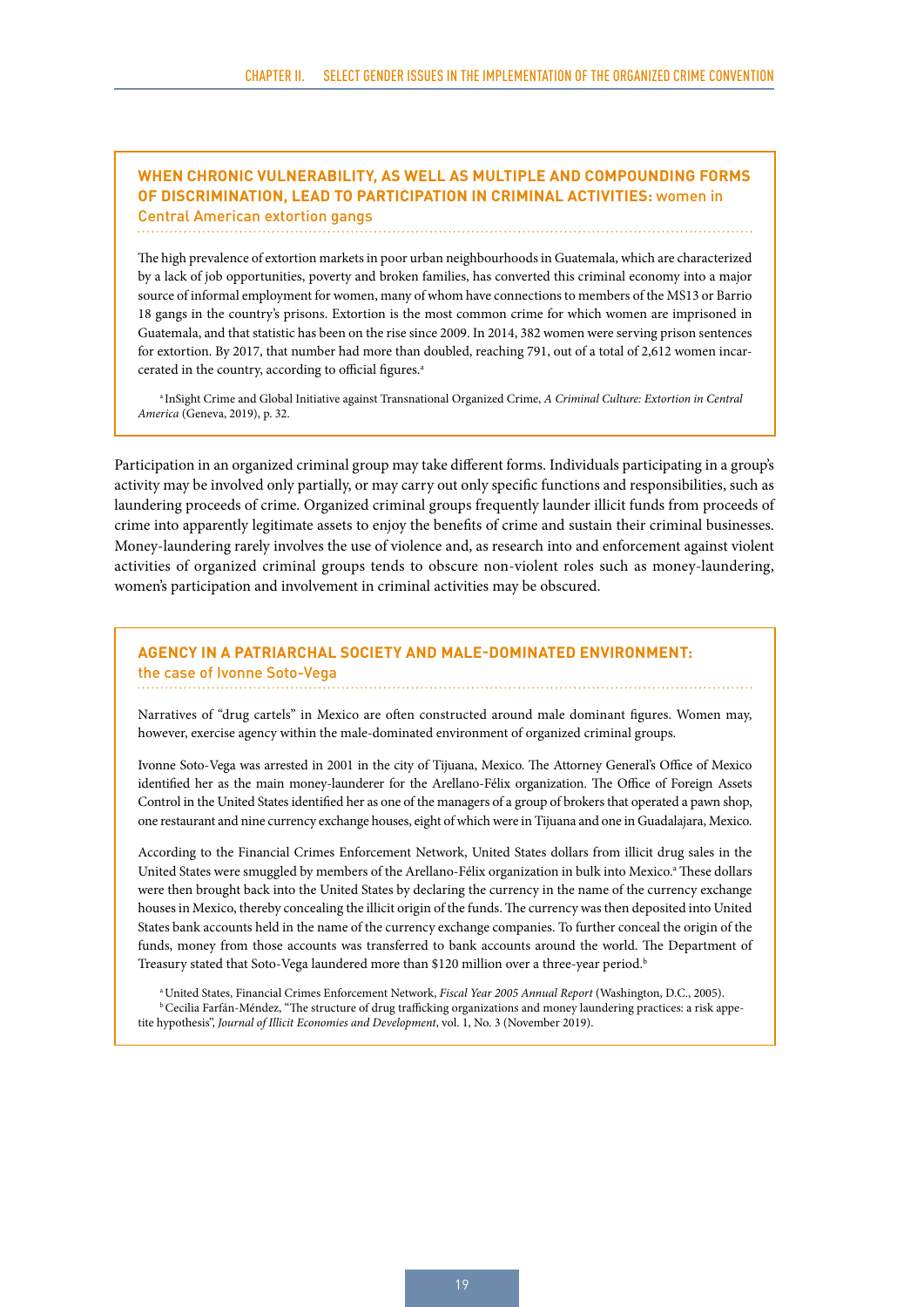#### <span id="page-27-0"></span>**Money-laundering**

Recognizing the links between money-laundering and organized crime, article 6 of the Organized Crime Convention requires that States parties adopt criminal offences relating to the laundering of proceeds of crime. Article 7 further requires that States parties adopt additional measures to combat money-laundering.

Although data and statistics concerning women's involvement in money-laundering are partially available in some States, a lack of gender-disaggregated data persists and might contribute to a distorted perception of the reality of the situation. In the United States, according to the statistics collected by the United States Bureau of Justice Statistics, on average, fewer than 1,000 people are sentenced each year in the country for money-laundering offences, compared with more than 20,000 for drug trafficking. Of those sentenced for money-laundering, about 20 per cent are women.<sup>31</sup>

#### **AGENCY WITHOUT LEADERSHIP:** the case of Lam Meiling

Lam Meiling was an illiterate woman from a poor background. She grew up and got married in Dongguan, mainland China, but moved to Hong Kong, China, in 1989, where she worked as a food delivery driver until 2002. She was accused of laundering \$860 million between 2002 and 2005 and was arrested in 2008.

According to her, the money-laundering started when she was instructed by a female friend, who raised the defendant's two children in mainland China, to register as a remittance agent. Upon her friend's instructions, Lam used the relevant bank accounts to process money on her behalf, without asking about the source of the funds. She received 4,500 yuan (approximately \$500) as a monthly payment. On average, she laundered \$20 million every month.

The judge considered that, although Lam was not the mastermind behind the scheme, there was no doubt that she was aware of what she was doing, despite her being illiterate, owing to the sums involved, the number of accounts and the duration of the crime.

The court decided that, despite the existence of mitigating circumstances, Lam would be sentenced to 10 years, the maximum penalty being 14 years' imprisonment, because she had received a significant fine for failing to keep remittance records in 2002, which should have encouraged her to be more vigilant. The court further noted that when such a serious charge was involved, personal factors, such as family and a low level of education, do not constitute a reason for reduction of sentence. In the appeal, the defence argued that, since the case did not involve cross-border laundering, the sentence was too heavy. This was rejected by the court, which stated that the main motive for sentencing in such cases was deterrence.<sup>a</sup>

a BBC News, "HK woman jailed for laundering \$860m", 12 March 2013.

#### *Measures to combat money-laundering (article 7)*

Article 7 of the Organized Crime Convention sets out a number of mandatory and voluntary measures to ensure that comprehensive and effective legal and administrative regimes are put into place to both deter and detect money-laundering.

It is now widely recognized that anti-money-laundering measures – in common with all policy measures in a gendered world – are not gender-neutral; they can hinder or promote social and gender equality. While measures to prevent money-laundering are positive developments, some measures may have disproportionate impacts upon groups on the basis of their gender identity. For example, strict procedures in relation to opening bank accounts and requirements to produce identity documents can disproportionately affect women and girls, who in many countries face financial, literacy, social and logistical barriers to accessing the

<sup>31</sup> United States Sentencing Commission, "Statistical information package: fiscal year 2019 – first circuit" (April 2020).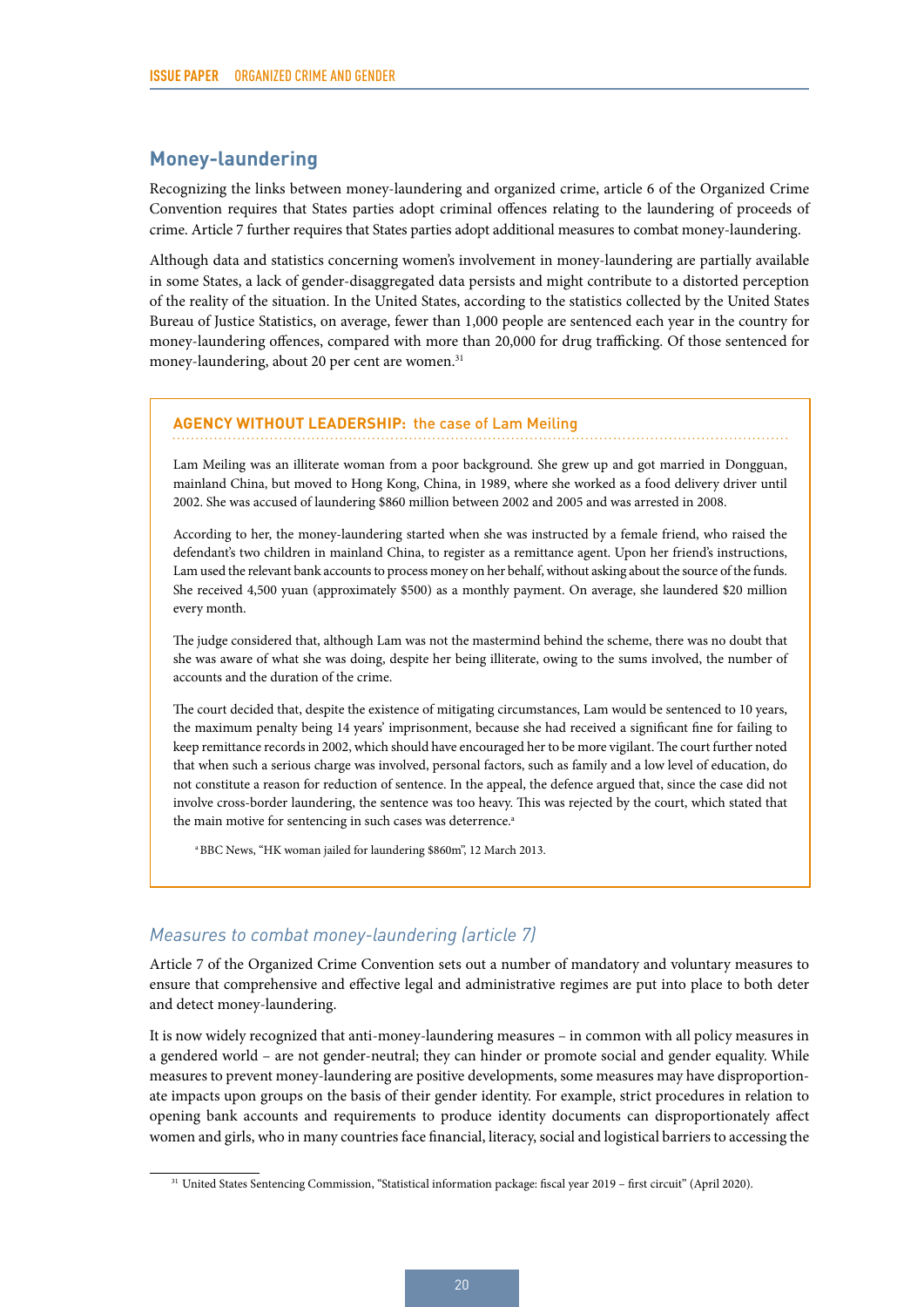<span id="page-28-0"></span>banking system. Know-your-customer requirements, which require applicants to submit identity documents to have access to banking services, can have the effect of excluding large numbers of women who do not have access to, or who have difficulties accessing, such documents. A lack of identity documents to meet international know-your-customer requirements has been identified as one of the main barriers to women's financial inclusion and access to the global economy.32

#### **PROMISING PRACTICE**

To avoid disproportionately negative effects of anti-money-laundering measures on individuals on the basis of their gender identity, it is important that countries implement international legal standards (such as the International Standards on Combating Money Laundering and the Financing of Terrorism and Proliferation of the Financial Action Task Force) in consideration of the needs, characteristics and environment of the different targets and stakeholder groups. In this regard, the availability of gender statistics and a subsequent appropriate gender analysis can have a positive impact on the efficiency of anti-money-laundering measures adopted by countries, avoiding further exacerbation of the gender gap in financial access.

The Financial Action Task Force calls upon countries to identify, assess and understand the risks of money-laundering and terrorist financing that they face. Countries are encouraged to look at risks in a holistic manner, namely, in close association with the characteristics of the different customer target groups and their environments.

To guide countries in striking a balance, the Alliance for Financial Inclusion developed a guideline note on gender considerations in balancing financial inclusion and anti-money-laundering and countering the financing of terrorism that could be used in the implementation of the Organized Crime Convention and its article 7. Examples provided in the guidance note include ways of integrating gender and women's financial inclusion considerations into risk assessments and customer due diligence, acknowledging that women present a lower risk profile as customers of financial institutions and assessing crime risk by gender.<sup>a</sup>

a Alliance for Financial Inclusion, "Gender considerations in balancing financial inclusion and anti-money laundering and countering the financing of terrorism (AML/CFT)", Guideline Note, No. 31 (Kuala Lumpur, 2018), p. 18.

#### **Corruption**

Recognizing the links between corruption and organized crime, article 8 of the Organized Crime Convention requires that States parties adopt offences criminalizing certain corrupt acts. Article 9 requires that States parties adopt additional measures to combat corruption.

Adopting a gender-responsive lens allows for a better analysis and understanding of how gender affects the roles held by members of organized criminal groups, including in relation to corruption. Arguably, bribery payments are gendered as a result of the inherent social and cultural norms that influence how people interact and how they access public services such as education and health care. Empirical research in Myanmar<sup>33</sup> revealed that gendered divisions of labour giving women caregiving roles result in women frequently coming into contact with public services, such as education and health care, therefore putting them more at risk of becoming victims of corruption at those points of service delivery. On the other hand, women in leadership roles have often been more motivated and invested in addressing corruption in public services that disproportionally affects women. Nevertheless, irrespective of women's social and economic position, corruption is more likely to get in the way of their political and professional ambitions and opportunities than it is for

<sup>&</sup>lt;sup>32</sup> Alliance for Financial Inclusion, "Gender considerations in balancing financial inclusion and anti-money laundering and countering the financing of terrorism (AML/CFT)", Guideline Note, No. 31 (Kuala Lumpur, 2018).

<sup>33</sup> UNODC, Regional Office for Southeast Asia and the Pacific, "Thematic brief on gender and corruption in Myanmar: initial insights from focus group discussions" (October 2020).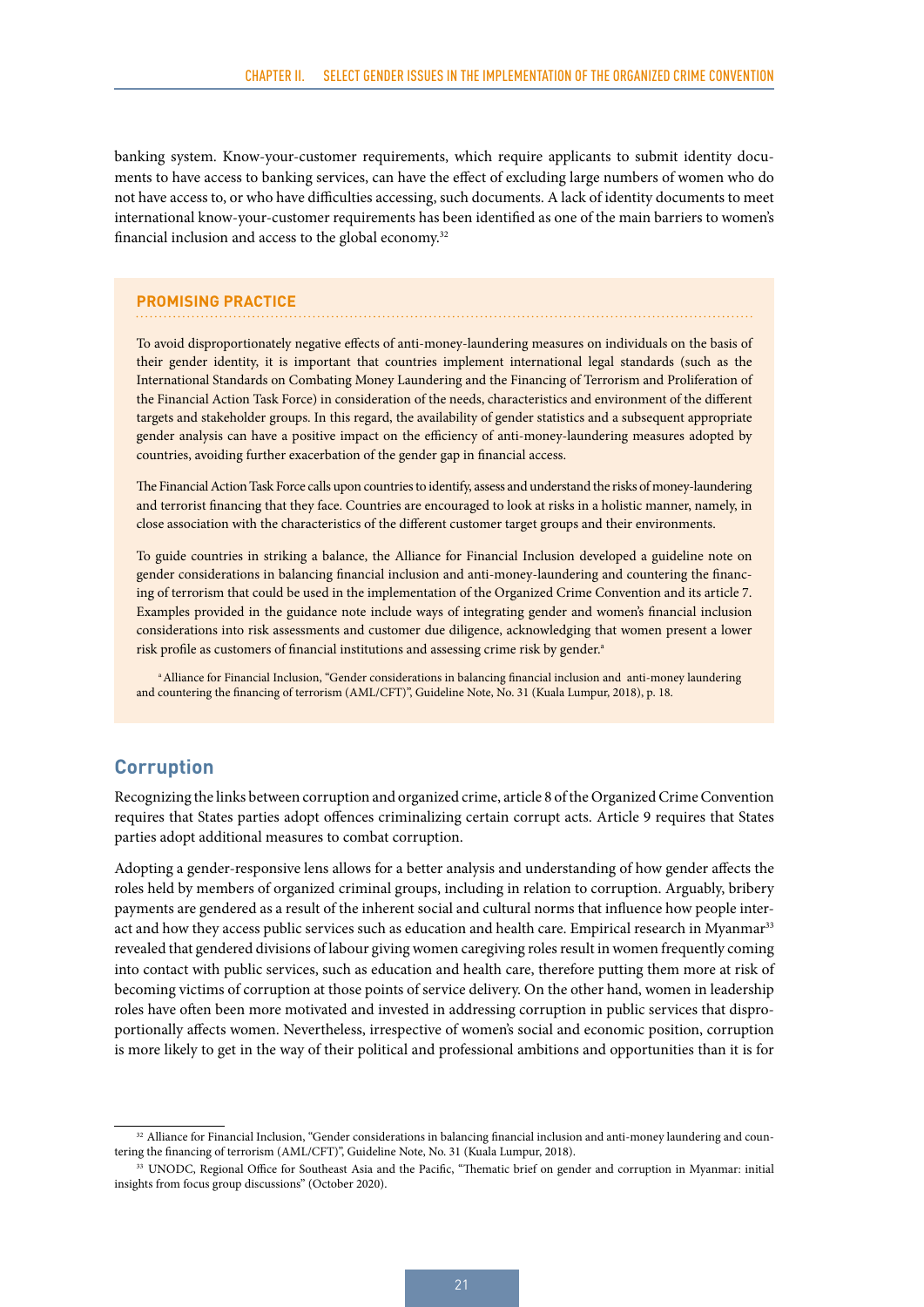<span id="page-29-0"></span>men, meaning that women are more likely to look for ways to counter corruption. As a result, increased gender equality in local governments has also led to reduced levels of bribery in accessing State services.<sup>34</sup>

#### *Measures against corruption (article 9)*

Article 9 of the Organized Crime Convention insists on the necessity for States parties to implement measures to promote integrity and to prevent, detect and punish the corruption of public officials.

#### **PROMISING PRACTICE**

The National Anti-Corruption Action Plan of Ghana was developed in 2010 and 2011 through a multi-stakeholder consultation process. In it, not only is the disproportionate negative impact of corruption on women, children and groups such as persons with disabilities and other vulnerable groups acknowledged, but the unique differences, needs, concerns, priorities and experiences of women and men that need to be taken into account in the development, implementation and monitoring of anti-corruption strategies and initiatives are also explicitly highlighted.<sup>ª</sup> The initiative to bring a gender-responsive perspective to the document came primarily from one of its drafters, who pushed for recognition of the different ways that corruption could affect men and women. Prior to the development of the Plan, most Ghanaians considered reducing corruption to be the responsibility of just a few institutions, but there are signs that the process of developing and adopting the Plan in parliament generated a greater sense of collective responsibility and that it is mobilizing organizations to take sexual corruption more seriously. Under the Plan, every public agency is expected to develop a sexual harassment policy. The 2017 implementation report on the Plan stated that 27 institutions had developed and published sexual harassment policies for their workplaces, compared with 21 in 2016. Continued improvements have since been reported in the press.<sup>b</sup>

This represents a positive example of how gender can be mainstreamed into anti-corruption policy and plans and how a gender-responsive perspective needs to be integrated into the development of such policies and plans. It illustrates that a comprehensive and inclusive approach to the phenomenon of corruption, taking into account the ways in which incentives for bribery will impact women and men differently, is more likely to be successful.

a Ghana, *National Anti-Corruption Action Plan* (NACAP), 2012–2021 (December 2011), p. 38. **b UNODC**, *The Time is Now: Addressing the Gender Dimensions of Corruption* (Vienna, 2020), p. 115.

#### **Notion of serious crime**

Another concept central to the scope of application of the Organized Crime Convention is the notion of serious crime. The Convention applies to the prevention, investigation and prosecution of offences established in accordance with its articles 5, 6, 8 and 23, as well as serious crime, where such offences are transnational in nature and involve an organized criminal group. For the purposes of the Convention, serious crime is defined, in article 2 *(b)*, as conduct constituting an offence punishable by a maximum deprivation of liberty of at least four years or a more serious penalty, leaving the determination of what constitutes serious crime to national legislators.

By defining serious crime – and hence the scope of the Organized Crime Convention – by reference to national legislation, the Convention remains a flexible legal instrument, capable of tackling new forms of organized crime as they emerge. For example, while not all forms of cyber organized crime currently being perpetrated would have been apparent at the time of drafting the Convention, the flexible definition of serious crime allows the Convention to be used to address new and emerging forms of cyber organized crime

<sup>34</sup> UNODC, *The Time is Now: Addressing the Gender Dimensions of Corruption* (Vienna, 2020).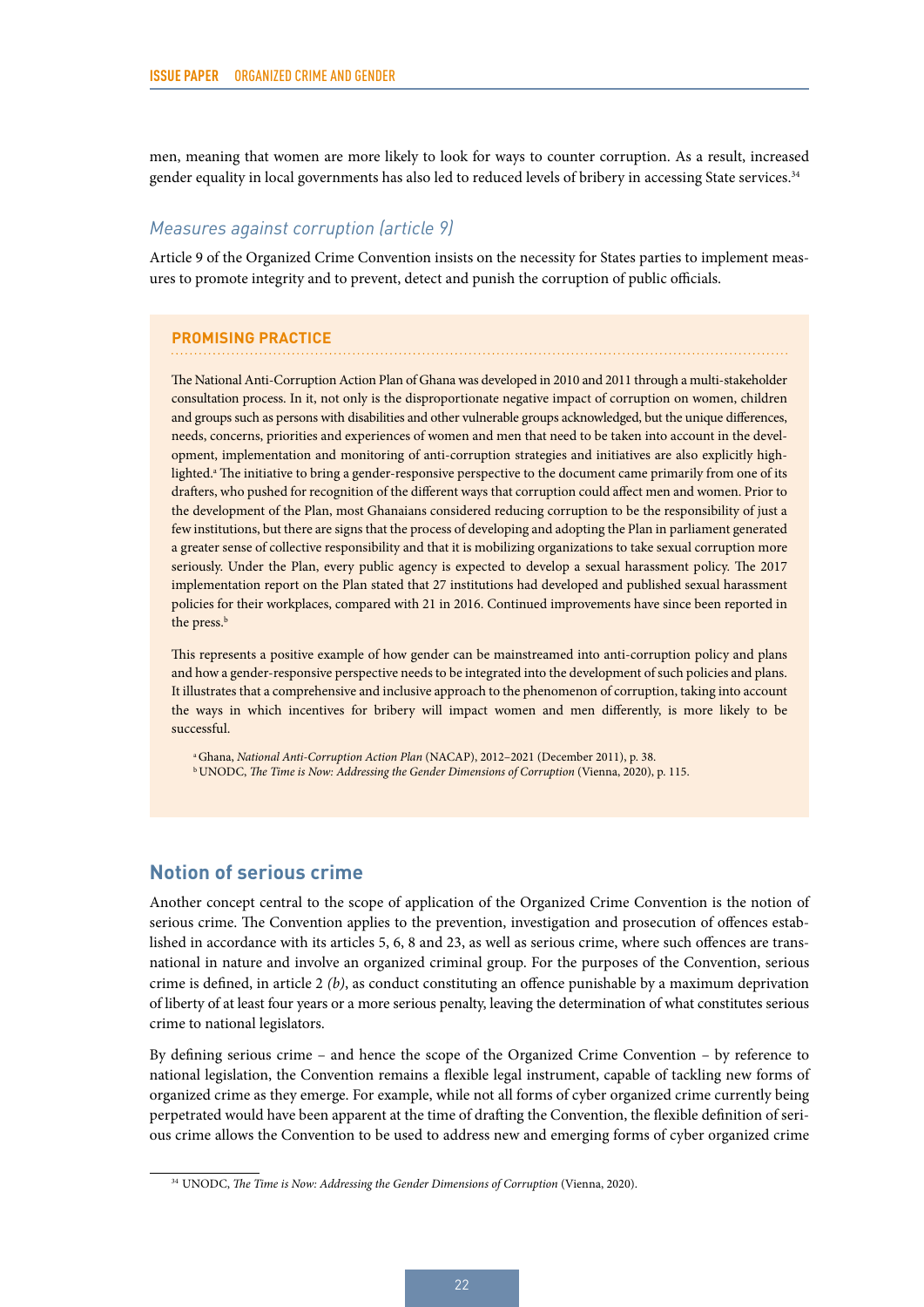as they are addressed by national legislators. Another form of crime not expressly mentioned in the Organized Crime Convention, but capable of being covered by the Convention through the notion of serious crime, is the manufacturing of and trafficking in falsified medical products. The example below presents this crime from a gender perspective.

#### **APPLICATION OF THE ORGANIZED CRIME CONVENTION TO THE FIGHT AGAINST FALSIFIED MEDICAL PRODUCTS:** a gender perspective

The sudden increase in demand for medical products to address the coronavirus disease (COVID-19) pandemic has led to an expansion in trafficking in falsified medical products,ª often by organized criminal groups.

*How does the Organized Crime Convention apply to the fight against falsified medical products?* 

The notion of serious crime, defined by reference to States parties' domestic criminal laws, allows the Organized Crime Convention to be used to tackle falsified medical product-related crime, provided that States parties have made offences such as the manufacturing of and trafficking in falsified medical products subject to maximum penalties of at least four years' imprisonment, that the offence is transnational and an organized criminal group is involved.

#### *A gender perspective in the fight against falsified medical products*

At the global level, women constitute the majority of the world's poorest populations and also suffer more frequently from different serious diseases (such as HIV/AIDS and malaria).<sup>b</sup> These illnesses require expensive and intensive treatments, making them often inaccessible. As a result of socioeconomic constraints, it is unlikely that women with limited resources will go to court to seek compensation for falsified medical products bought in good faith. This problem is at the root of the illicit manufacturing of and trafficking in medical products.

The European Committee on Crime Problems found that women tend to face increasing disadvantages due to their roles in the household, difference in status and entitlement, differences in access to resources, care and support, and cultural norms leading to health risks, and are therefore more at risk from falsified medical products.<sup>c</sup>

At-risk populations are disproportionately affected by organized crime, including during the COVID-19 pandemic. In line with the findings by the European Committee on Crime Problems outlined above, the difference in access to resources and access to the legal system may increase the likelihood that women are affected by falsified vaccines.

Organized criminal groups have taken advantage of the COVID-19 pandemic by attacking vulnerabilities and gaps in health-care and criminal justice systems. This includes the manufacturing of and trafficking in falsified medical products.<sup>d</sup> In the context of a global health emergency, adopting a gender-responsive approach to the pandemic and to organized criminal groups exploiting the situation is of paramount importance to ensure the protection of those more at risk.

The COVID-19 Global Gender Response Tracker of the United Nations Development Programme monitors policy measures enacted by Governments worldwide to tackle the pandemic and highlights responses that have integrated a gender lens. It includes national measures that directly address women's economic and social security, including violence against women.

a For an in-depth discussion, see UNODC, "Report on COVID-19-related trafficking of medical products as a threat to public health" (Vienna, 2020).

b World Health Organization, *Leading the Realization of Human Rights to Health and Through Health: Report of the* 

<sup>c</sup> European Committee on Crime Problems, "A gender perspective on the counterfeiting/falsification of medical products and similar crimes: concept note", document CDPC (2017).

d UNODC, "COVID-19 vaccines and corruption risks: preventing corruption in the manufacture, allocation and distribution of vaccines" (Vienna, 2020), p. 6.

e Available at [https://data.undp.org/gendertracker.](https://data.undp.org/gendertracker/)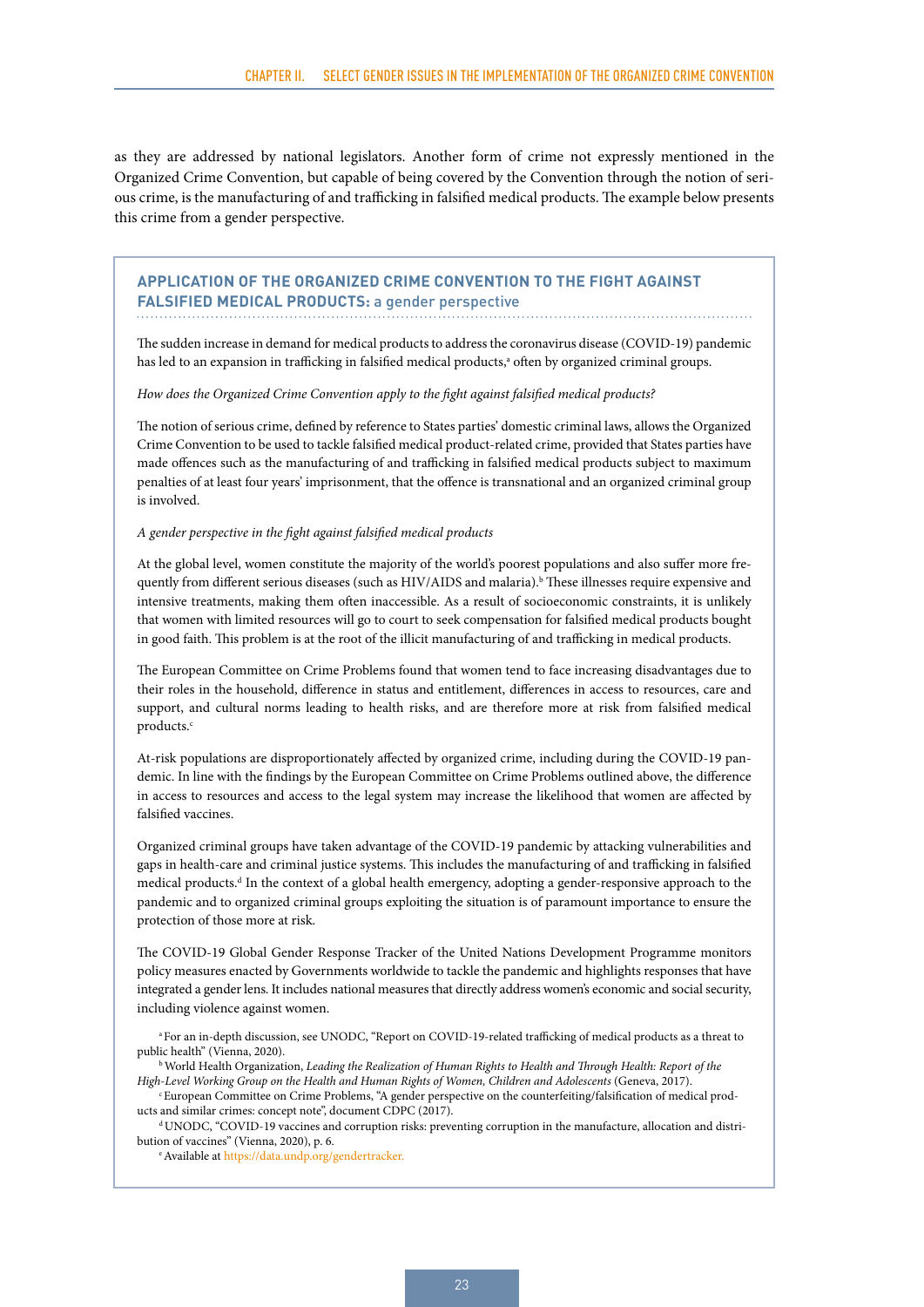#### **APPLICATION OF THE ORGANIZED CRIME CONVENTION TO CYBER ORGANIZED CRIME AND ONLINE SEXUAL EXPLOITATION:** a gender perspective

#### *How does the Organized Crime Convention apply to cyber organized crime?*

The notion of serious crime, defined by reference to States parties' domestic criminal laws, allows the Organized Crime Convention to be used respond to cybercrime – provided that States parties have made such offences subject to maximum penalties of at least four years' imprisonment, the offence is transnational and an organized criminal group is involved.

Moreover, article 2 of the Organized Crime Convention introduces the notion of other material benefit. This reference is to be interpreted broadly, so that it can cover crimes with tangible but non-monetary objectives<sup>a</sup> and include personal benefits such as sexual gratification.<sup>b</sup> This provision is, therefore, particularly useful in dealing with cases of online sexual exploitation of children.

#### *A gender perspective in the fight against cybercrime and online sexual exploitation*

Certain types of cybercrime are not gender-neutral and, as such, addressing them from a gender-based perspective, recognizing their differentiated impact is of paramount importance to ensure and develop a more comprehensive approach to combating and preventing them. One example is cyber violence, in particular online sexual violence, such as the non-consensual distribution of intimate images. Women and girls are overwhelmingly the victims of this behaviour, which is premised upon their objectification.

Non-consensual distribution of intimate images, or the dissemination of sexually explicit images or videos of others without their permission, often involves situations in which the individual consented to the creation of the photos or videos but expected that they would be kept private, while in other cases, images may have been taken surreptitiously and then shared. In a recent study of 3,044 adults (54 per cent of whom were women), 1 in 20 reported having experienced non-consensual distribution of intimate images.<sup>c</sup>

In various parts of the world, women and LGBTIQ+ and gender non-conforming individuals are disproportionately subjected to various forms of online abuse. A poll in 2017 revealed that approximately one quarter of the 4,000 women surveyed in Denmark, Italy, Poland, Spain, Sweden, the United Kingdom and the United States had experienced some form of online abuse (e.g. cyber harassment) at least once. Furthermore, 41 per cent of the women who had experienced online abuse feared for their personal safety as a result.<sup>d</sup> According to a 2020 report, while evidence shows that women are disproportionally targeted, men, transgender and gender non-conforming people are also affected.<sup>e</sup>

In the context of cybercrime, the use of a gender-responsive lens is needed to recognize and understand the dynamics of cybercrime and to respond appropriately. For example, age and desire for social relationships are increasingly becoming risk factors involved in the possibility of an individual falling victim to online sexual extortion (or "sextortion"). Sextortion occurs when an individual threatens to share or otherwise distribute personal information or intimate images or videos if the target does not provide the offender with other images or videos of a sexual nature, engage in sexual acts in view of the perpetrator online, or provide the perpetrator with money or other goods. Both adults and children can be the targets of sextortion.

#### **Age and desire for social relationships as risk factors**

The eSafety commissioner of Australia found that 7 out of 10 victims of online sexual exploitation were men. One particular investigation found that many of them were foreign male students who were eager for companionship after they arrived to study at university. Many victims used social media or dating sites in an attempt to make new friends but were then coaxed into sharing intimate images of themselves and later blackmailed by criminal gangs.<sup>f</sup> In 2018, Australia introduced new legislation to address the issue of non-consensual distribution of intimate images. It involved the introduction of a complaints and objections system, which provided that service providers, end users and host servers could be served with a removal notice requiring them to remove an intimate image from the service, and established a civil penalty regime for failing to comply with such a notice.<sup>g</sup>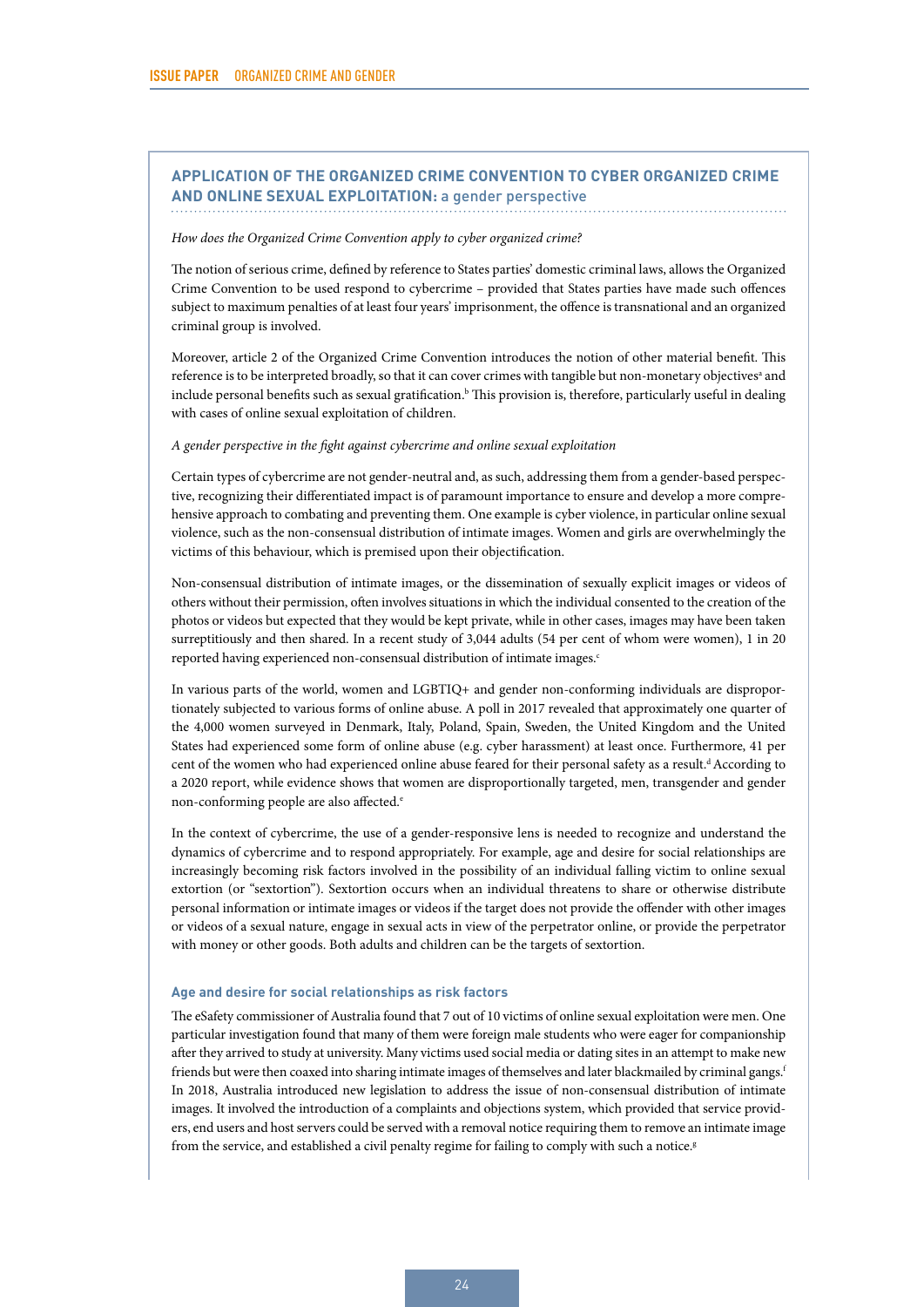According to a Canadian Survey on cyberbullying and cyberstalking, cyberbullying and online harassment was more prevalent in younger age groups and within the homosexual and bisexual populations, while cyberstalking was more prevalent among women and single people. Furthermore, young Canadians with experience of victimization were significantly more likely to experience cyberbullying and cyberstalking. For instance, 31 per cent of those who were physically or sexually assaulted before the age of 15 experienced either cyberstalking or cyberbullying, compared with 13 per cent of those who did not report a prior experience of assault.<sup>h</sup>

Young girls are also disproportionately subjected to sexual abuse and exploitation online, including non-consensual sharing of images. In its *Global Threat Assessment 2019*, the WePROTECT Global Alliance highlighted the normalization of sexual behaviour online as a contributing factor for the increase in sexual images generated by children. Sometimes these images are shared in a consensual manner between peers and further distributed without consent. In other cases, the images are produced as a result of coercion and deception. This contributes to an overall increase in child sexual exploitation material found online. The Alliance highlighted that children who were refugees or living in displaced communities where it was difficult to monitor online child sexual abuse or where there was limited access to child protection services were especially vulnerable to sexual exploitation online.

<sup>a</sup>*Travaux Préparatoires of the Negotiations for the Elaboration of the United Nations Convention against Transnational Organized Crime and the Protocols Thereto* (United Nations publication, Sales No. E.06.V.5).

- <sup>b</sup>*Legislative Guides for the Implementation of the United Nations Convention against Transnational Organized Crime and the Protocols Thereto* (United Nations publication, Sales No. E.05.V.2).
- c Yanet Ruvalcaba and Asia Eaton, "Nonconsensual pornography among U.S. adults: a sexual scripts framework on victimization, perpetration, and health correlates for women and men", *Psychology of Violence*, vol. 10, No. 1 .
- d UNODC, Education for Justice, University Module Series, Cybercrime, Module 12: Interpersonal Cybercrime, "Gender-based interpersonal cybercrime", February 2020.
- e Hazel Feigenblatt, *Breaking the Silence around Sextorsion: The Links between Power, Sex, and Corruption* (Berlin, Transparency International, 2020).

f Beh Lih Yi, "Growing number on young men in Australia targeted for 'sextortion'", Reuters, 12 March 2020. g Baker McKenzie, "Australia: new law to protect individuals from non-consensual sharing of intimate images online", *Lexology*, 1 October 2018.

h Darcy Hango, *Cyberbullying and Cyberstalking among Internet Users aged 15 to 29 in Canada*, Insights on Canadian Society Series (Statistics Canada, 2016).

#### *Discriminatory laws affecting women and LGBTIQ+ individuals disproportionately*

Where gendered inequalities, stereotypes, norms and values are prevalent in cultures and societies, they are likely to be expressed or reflected in the laws, policies and institutions of those societies. Criminal law and related procedures are no exception.35

Criminal justice systems have historically been designed by and for heterosexual, cisgender men, which means that current laws and institutions often fail to consider the different needs of individuals of all genders and exacerbate inequalities. It also means that current laws and institutions affect various groups in society in different ways, leading to discriminatory practices. For example, data from Australia and the United States indicate that lesbian and bisexual women are overrepresented among female offenders.<sup>36</sup>

Examples of discriminatory substantive criminal law may include criminalizing forms of behaviours that: *(a)* are not criminalized or punished as harshly if they are performed by a particular gender; *(b)* can only be performed by a certain gender; and *(c)* are not crimes according to any international legal standard. For instance, certain laws provide reduced sentences for (predominantly male) perpetrators who kill in response to provocation caused by the behaviour of wives or female relatives but require aggravated sentences for

<sup>35</sup> UNODC, Education for Justice, University Module Series, Crime Prevention and Criminal Justice, Module 9: Gender in the Criminal Justice System, "Topic one: gender-based discrimination and women in conflict with the law", July 2019.

<sup>36</sup> Paul L. Simpson, "Understanding the over-representation of lesbian or bisexual women in the Australian prisoner population", *Current Issues in Criminal Justice*, vol. 31, No. 3 (September 2019).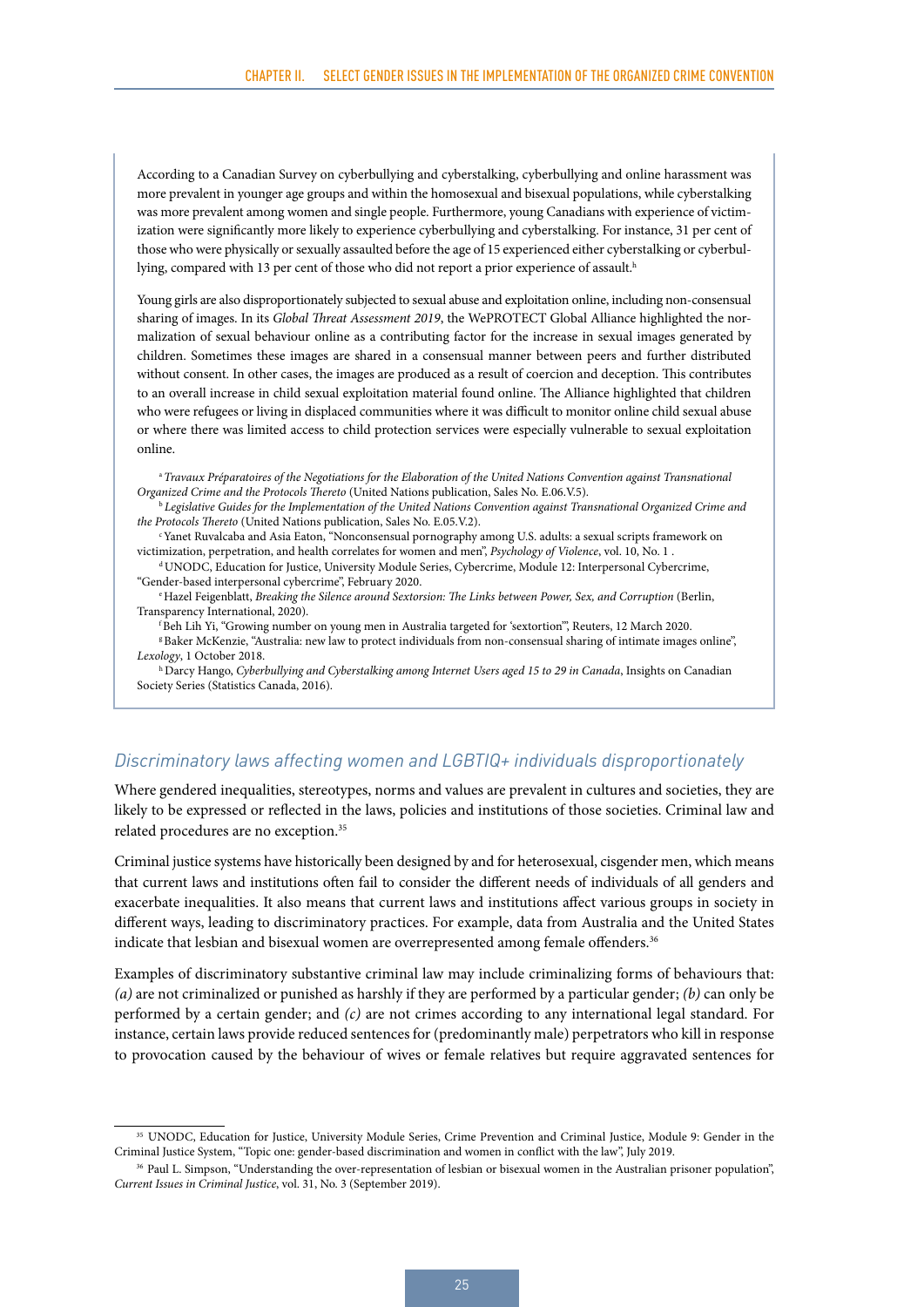(predominantly female) perpetrators who kill their abusers with premeditation. Moreover, discrimination plays a role in sentencing, as women are imprisoned for petty offences more often than men, as a result of their inability to pay bail.

On the other hand, discrimination in substantive criminal law can also occur when there is a failure to criminalize in order to prevent and provide redress for crimes that disproportionately affect one gender. A case in point is the prevention of self-defence claims for victims and survivors of violence and the disregard for psychological impact in sentencing.

Awareness of the existence of discriminatory criminal codes and procedures is relevant not only for legal reform. Discriminatory criminal codes and procedures have a direct impact on the implementation of the Organized Crime Convention, as a result of the negative compounding effects they have on the treatment of women and LGBTIQ+ individuals within the criminal justice system. Criminal justice systems often fail women by ignoring their trauma and the realities and dynamics of domestic violence.<sup>37</sup> For example, courts are not equipped with the right guidance or show reluctance to consistently take victimization of offenders into account as a possible mitigating factor.<sup>38</sup> Similarly, as highlighted in a recent study by UNODC, women and girls who are victims of trafficking in persons and are sexually exploited by organized criminal groups have been prosecuted and convicted for trafficking in persons-related crimes.<sup>39</sup>

Data show that being a victim of sexual or gender-based violence can also play a role in certain types of crimes committed by women.<sup>40</sup>



<sup>37</sup> Penal Reform International and Linklaters, *Women Who Kill in Response to Domestic Violence: How Do Criminal Justice Systems Respond?* (London, 2016).

<sup>38</sup> UNODC, Education for Justice, University Module Series, Crime Prevention and Criminal Justice, Module 9: Gender in the Criminal Justice System.

<sup>39</sup> UNODC, *Female Victims of Trafficking for Sexual Exploitation as Defendants*.

<sup>40</sup> UNODC, Education for Justice, University Module Series, Crime Prevention and Criminal Justice, Module 9: Gender in the Criminal Justice System.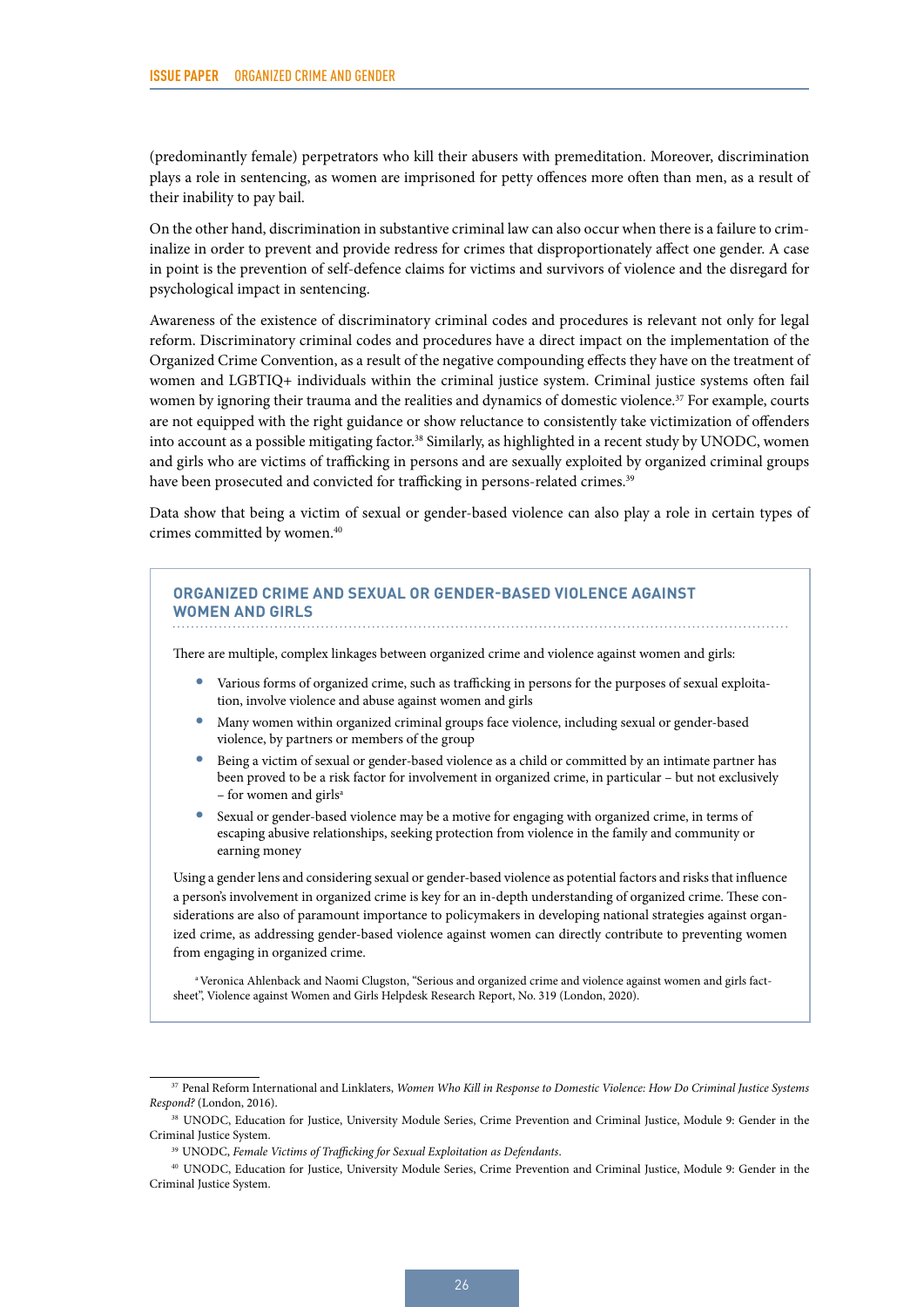In addition to sexual or gender-based violence, the disproportionate effects of poverty and harsh drug policies on women should also be taken into consideration when analysing offences committed by women and when seeking to understand the increasing rate of women offenders.<sup>41</sup>

Discriminatory laws and legal practices also have a negative impact on LGBTIQ+ individuals, who face pervasive forms of everyday discrimination, and pervasive risks to their physical safety and well-being, for which they find little redress in law.<sup>42</sup>

In the context of the implementation of the Organized Crime Convention, States parties need to consider that contact with the criminal justice system imposes a range of additional risks to individuals who identify as, or are perceived to be, LGBTIQ+. These risks are present whether they are brought into contact with the law as victims, witnesses, defendants or convicted offenders. In countries where homosexuality is seen to be outside socially accepted bounds, or criminalized, LGBTIQ+ individuals often endure profound stigmatization, which may prevent their full and equal participation in all aspects of personal and public life. While not all LGBTIQ+ individuals identify as homosexual, it is important to note that, where homosexuality is proscribed, the criminal justice system has the potential to impose a lifelong stigma (and punishment) by means of the mechanisms of legal prohibition, conviction, record of conviction and, in some cases, sex offender registration and public notification schemes. In some countries, it may also result in the death penalty. In these contexts, data on LGBTIQ+ individuals should be collected only if anonymity is ensured, owing to the potential risks and harms that could be caused. In contexts where the human rights of LGBTIQ+ individuals are recognized and protected by law, it is important to gather data on offenders that are disaggregated by sexual orientation and gender identity, as evidence from Australia and the United States indicates that LGBTIQ+ individuals are overrepresented as offenders.<sup>43</sup>

Despite the lack of extensive data on gender discrimination in the criminal justice system for the LGBTIQ+ community, there is evidence of this practice in courts and police stations, even in countries where being an LGBTIQ+ individual is not criminalized by national laws.

Gender bias and gender discrimination in the criminal justice system hinder the full exercise of the rights of equal access to justice of LGBTIQ+ individuals, in particular the right to be heard and recognized as victims of organized crime. Awareness-raising activities and gender training are urgently needed for criminal justice officials to avoid the use of gender discriminatory language and practices against LGBTIQ+ individuals, who are more vulnerable to discrimination. Providing such awareness-raising and training contributes to a more effective outcome of investigations and avoids impunity.

<sup>41</sup> For an important resource in this area, see *United Nations Police Gender Toolkit: Standardised Best Practices on Gender Mainstreaming in Peacekeeping* (2015).

<sup>42</sup> UNODC, Education for Justice, University Module Series, Crime Prevention and Criminal Justice, Module 9: Gender in the Criminal Justice System, "Topic three: discrimination and violence against individuals that identify as, or are perceived to be, LGBTI".

<sup>43</sup> Simpson, "Understanding the over-representation of lesbian or bisexual women in the Australian prisoner population".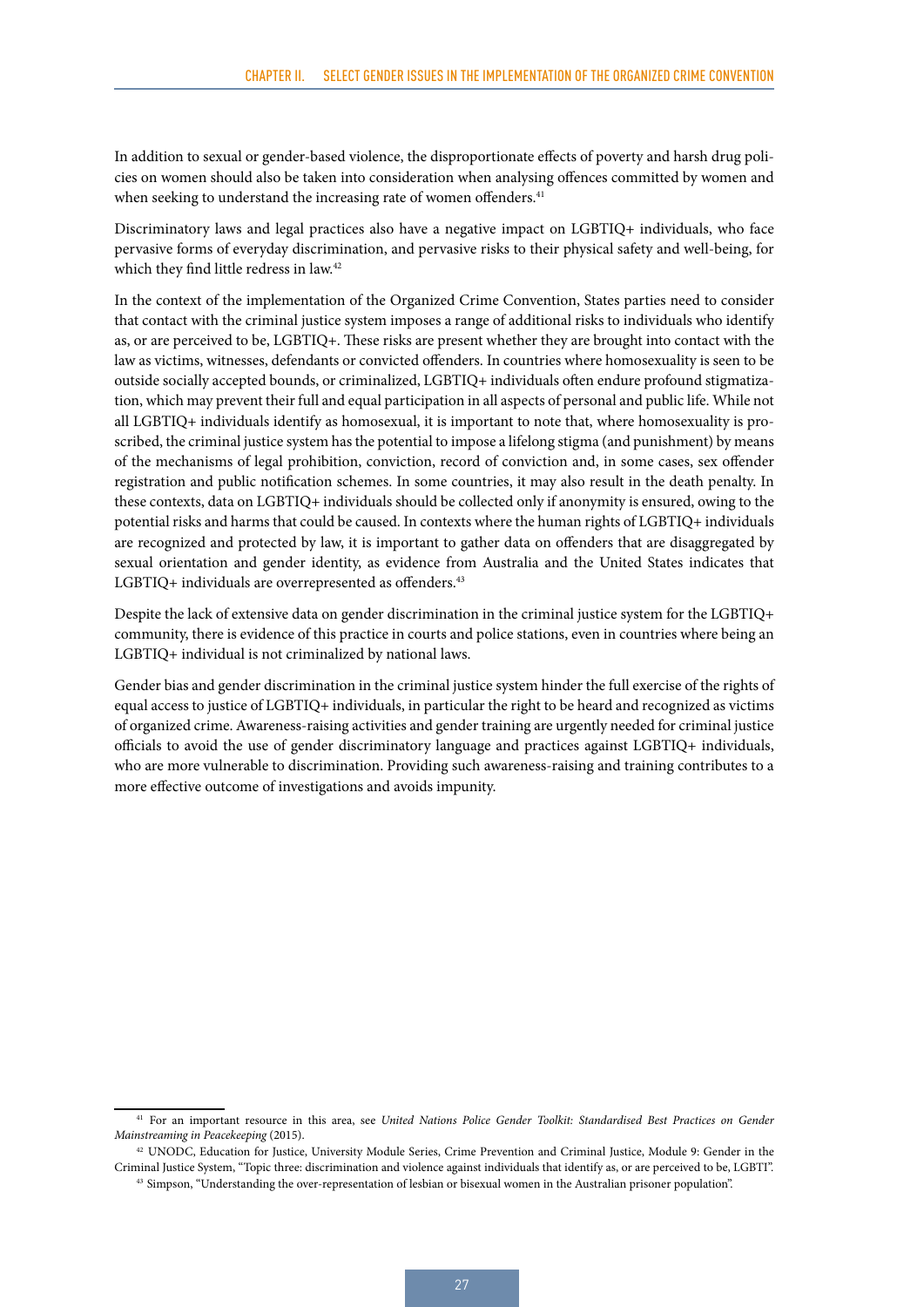#### **PROMISING PRACTICE**

Transgender people challenge one of the basic assumptions of many incarceration systems: segregation by sex, with sex (and corresponding gender identity) taken to mean male and female only, and usually the sex assigned at birth. Transgender people's gender expression may or may not align with their gender identity and often varies depending on their desire for and access to transition-related health care, such as hormones and surgeries; this in turn, results in challenges to long-standing classification systems in correction systems. The binary system of classification fails to reflect the complexity of society and has created a multitude of complications when it comes to caring for transgender people in contemporary correctional settings.<sup>a</sup>

Official data collected by the United States Bureau of Justice Statistics confirm that transgender prisoners in jails and prisons experience exceptionally high rates of victimization relative to other prisoners. When examining rates of sexual misconduct (by both staff and prisoners), they found that almost 40 per cent of transgender prisoners had experienced sexual victimization while incarcerated, compared with 4 per cent of prisoners as a whole.

In 2020, attacks against transgender prisoners who were housed without consideration of their gender identity prompted an overhaul of guidelines for transgender prisoners in the United Kingdom, including the establishment of a new transgender unit at Downview Prison in south London.<sup>b</sup>

It is paramount that transgender women and men are safe while in the care of the State, including in detention facilities, jails and prisons. When sentenced persons are transferred, they should be housed according to their gender identity rather than their assigned sex at birth.

<sup>a</sup> Jae Sevelius and Valerie Jenness, "Challenges and opportunities for gender-affirming healthcare for transgender women in prison", *International Journal of Prisoner Health*, vol. 13, No. 1 (March 2017).

b Danny Shaw, "Eleven transgender inmates sexually assaulted in male prisons last year", BBC News, 21 May 2020.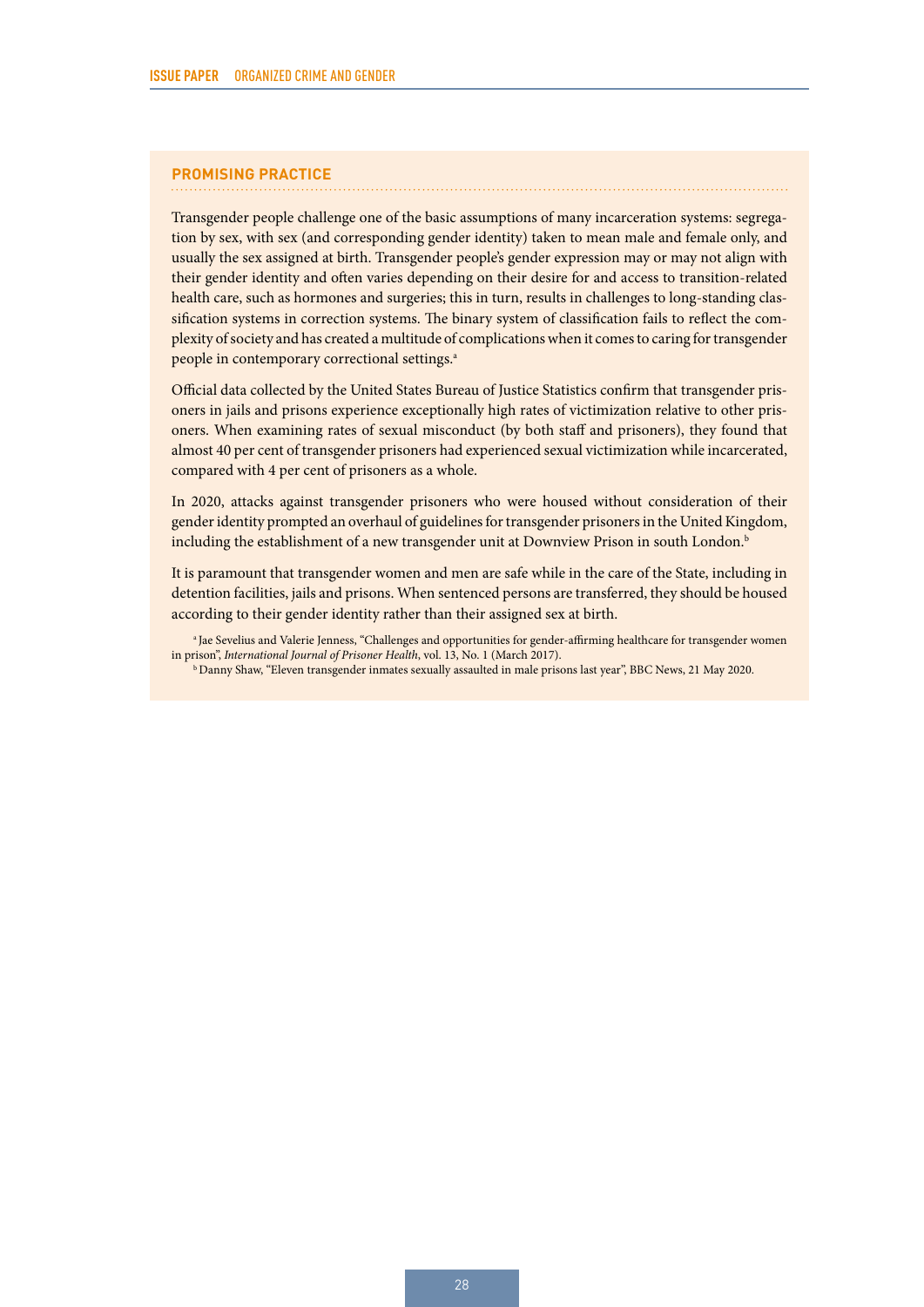#### <span id="page-36-0"></span>INVESTIGATION AND LAW ENFORCEMENT

This section contains an overview of different gendered aspects of investigating, adjudicating and prosecuting organized crime. It is focused on gender-based discrimination, gender stereotypes and the impact and importance of taking gender diversity into account in the criminal justice system in relation to different forms of organized crime. It addresses a selection of relevant provisions of the Organized Crime Convention and provides practical examples of good practices and challenges.

The criminal justice system generates different experiences depending on individuals' gender identities and roles and intersectional barriers due to racism, sexism, ableism, homophobia and socioeconomic status, to name a few. As part of the implementation of the Organized Crime Convention, adopting a gender-responsive approach in the criminal justice system and understanding these differences and inequalities can help identify needs, target assistance and ensure that all needs are met.

In addition, it is important to consider the biases inherent in the design and operation of the criminal justice system itself.

In terms of considering judicial procedures and prosecution of organized crime from a gender-responsive perspective, it is worth considering who benefits from the proceeds of organized crime and whether the distinction between perpetrator and victim is clear cut.

#### **Investigation**

#### *Special investigative techniques*

Article 20 of the Organized Crime Convention addresses special investigative techniques, such as undercover operations, electronic surveillance and controlled delivery. These are applied by law enforcement officials for the purposes of detecting and investigating crimes and suspects without alerting the target persons and can be highly intrusive. The use of special investigative techniques can have a disproportionate effect on particular groups of people, according to their gender. A gender-responsive application of these measures guarantees the principles of necessity and proportionality that needs to be respected when implementing them, by ensuring that the victim's or survivor's well-being is balanced with the investigative requirements.<sup>44</sup>

#### **CHALLENGES**

Special investigative techniques differ from routine investigation methods and include both covert techniques and the use of technology. They are particularly useful in dealing with sophisticated organized criminal groups in view of the dangers and difficulties inherent in gaining access to criminal operations and gathering information and evidence for use in domestic prosecutions.

However, power asymmetries in interactions between the police, victims and perpetrators foster opportunities for misconduct. For example, in one recorded case, undercover agents sexually assaulted victims when investigating a group involved in trafficking in persons for the purpose of sexual exploitation. Moreover, the victims had nowhere to turn, or recourse to justice as law enforcement agents were committing the violence.<sup>a</sup>

a McKenzie Shuman and others, "Documents: federal agents engaged in sex acts with victims", ABC News, 11 May 2020.

<sup>44</sup> Mirko Fernandez and Jane Townsley, UN-Women, UNODC and International Association of Women Police (IAWP), *The Handbook on Gender-responsive Police Services for Women and Girls Subject to Violence* (New York, UN-Women, UNODC and International Association of Women Police, 2021), p. 109.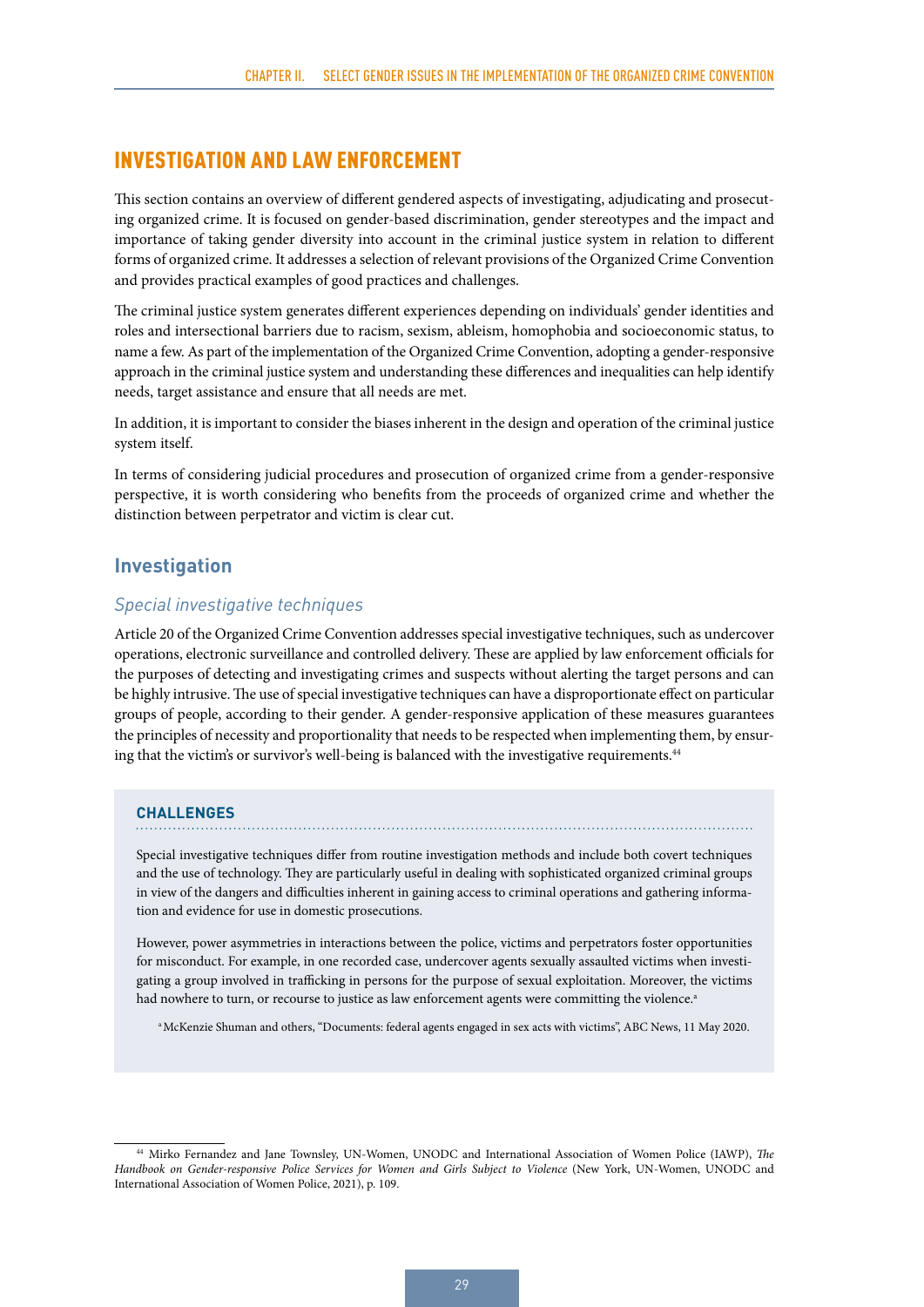#### *Gender diversity in the criminal justice workforce: a focus on law enforcement*

The importance of gender diversity in law enforcement and security forces and its impact on the prevention of crime and conflict has been widely recognized, including by the international community.45

The composition of the criminal justice workforce has an impact on the treatment of individuals who come in contact with the criminal justice system, whether as accused persons, prisoners, witnesses or victims. It is unrealistic to expect that criminal justice institutions can deliver fair treatment to all if the composition of the workforce is not representative of the diversity in the broader population, and/or where discriminatory human resources policies, lack of equal education and employment opportunities and obstacles to equal access to leadership positions continue to persist. It is equally important to ensure that individuals who are often less represented within the criminal justice workforce have the proper skills and qualifications, irrespective of their sex, gender or sexual orientation.

Criminal justice institutions, especially police services, continue to remain largely male dominated. UNODC regularly collects data on the number and percentage of women police officers and judges in countries around the world. According to data compiled in September 2018, the percentage of women police officers across all the countries studied varied between 3 and 37 per cent, with the rate in most countries between 10 and 20 per cent.46 The latest UNODC report on women in law enforcement in the Association of Southeast Asian Nations (ASEAN) region confirms the global trend: in South-East Asia for example, women are still underrepresented across law enforcement agencies in the region, with female officers accounting for only 6 to 20 per cent of the law enforcement workforce.47

Evidence from practitioners in the expert group meeting held on 1 and 2 February 2021 also suggests that societal roles and expectations affect female officers' careers, as they may face constraints in terms of professional advancement, which, in turn, affect the overall quality of criminal justice institutions. Evidence from the ASEAN region highlights that women continue to be used in particular roles and are rarely assigned as case agents or deployed to operational roles, criminal investigations or specialist operations teams that are often important for career advancement in law enforcement.<sup>48</sup> Furthermore, the predominantly masculine environment in criminal justice institutions and agencies limits the agency of female and gender-diverse personnel, which ultimately undermines the quality of investigations by authorities.

The presence of female staff can increase the effectiveness of detection and investigation. Research has found that female officers are better positioned to meet the needs of women and girls in their communities, that their presence improves the response to gender-based crimes, increases agencies' perceived legitimacy and enhances intelligence collection.<sup>49</sup> Only if people trust the police will they be willing to cooperate and comply with their instructions, enabling the police to succeed in performing their functions to guarantee the rule of law. In the context of organized crime, female personnel may be better suited to identifying and interviewing female victims.

Ignoring gender-responsive approaches can have a negative impact on the law enforcement approach. For example, research has shown that, when law enforcement entities consider women as outsiders to organized criminal activities, women become valuable members of organized criminal groups. This paradox of invisibility favours organized criminal groups because women will not receive the same amount of attention from law enforcement entities as men and the media will perpetuate the stereotype of the female offender as the

<sup>&</sup>lt;sup>45</sup> The Security Council has repeatedly highlighted the differential impact of conflict on women, men, boys and girls and therefore the necessity to mainstream gender perspectives into peacekeeping (see Council resolutions 1325 (2000), 1820 (2008), 1888 (2009), 1889 (2009), 1960 (2010), 2106 (2013), 2122 (2013), 2242 (2015), 2467 (2019) and 2493 (2019)). In its resolution 2185 (2014), the Council emphasized the promotion of gender equality as part of a comprehensive approach to conflict prevention and sustainable peace.

<sup>46</sup> UNODC, Education for Justice, University Module Series, Crime Prevention and Criminal Justice, Module 9: Gender in the Criminal Justice System, "Topic four: gender diversity in the criminal justice workforce", July 2019.

<sup>47</sup> UNODC, International Criminal Police Organization (INTERPOL) and UN-Women, *Women in Law Enforcement in the ASEAN Region* (Bangkok, 2020).

<sup>48</sup> Ibid.

<sup>49</sup> Ibid.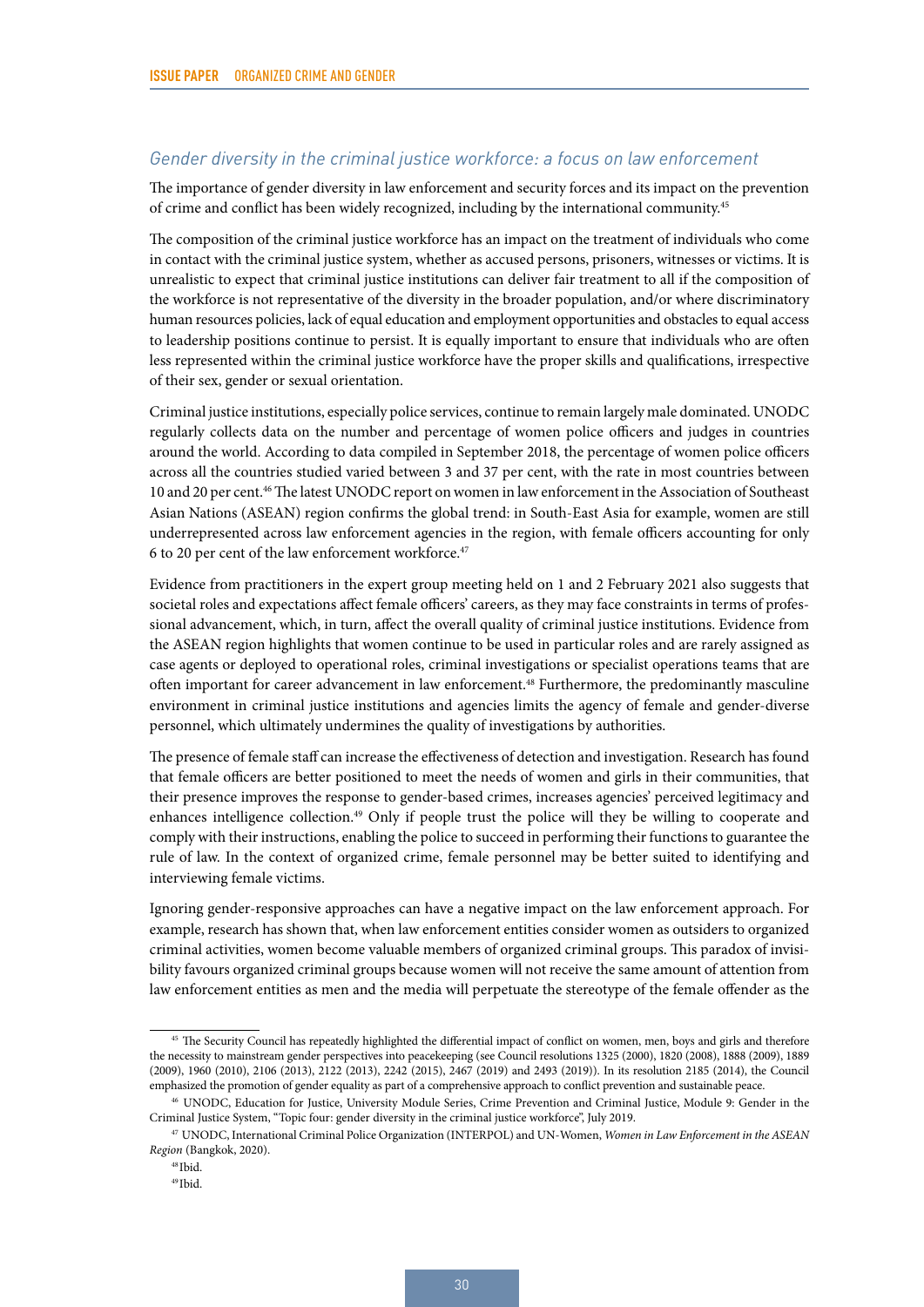exception rather than the norm.<sup>50</sup> In this context, if law enforcement agencies in different jurisdictions lack gender-responsive approaches, organized criminal groups may operate undetected. Therefore, adopting a gender-responsive approach could increase the likelihood of detecting criminal activity.

Similarly, adequate training on gender-related matters is important to ensure adequate treatment of suspects, victims and witnesses of organized crime. For example, when investigating and, in particular, interviewing suspects or victims, it is important to consider gender. Vulnerable victims or witnesses may prefer to speak to law enforcement officers of a particular gender, hence a gender-responsive approach may also improve the outcome of the investigation and may reduce the likelihood of secondary victimization, which can increase trauma.

#### **PROMISING PRACTICE**

In Kenya and Nigeria, there has been a general increase in the number of women at various levels of law enforcement and the judiciary. Staff are trained to be more sensitive to the needs of women victims and women are deployed to perform searches on other women at border control points.

In the context of organized crime, in particular wildlife crime, anti-poaching units and law enforcement units are generally predominately male. Nonetheless, there are some examples in Africa of mostly female ranger units, such as the Black Mamba Anti-Poaching Unit of the Balule Nature Reserve in South Africa. UNODC has found that the employment of women from local communities in the all-female Anti-Poaching Unit (taking part in anti-poaching patrols, outreach and community education programmes) has helped bridge the gaps between wildlife conservationists and local communities, attracting broad community support for sustainable wildlife management. Indeed, since its establishment, the Black Mambas have contributed to a reduction of 76 per cent in poaching on the reserve.<sup>a</sup>

a UNODC, "Gender brief for UNODC Staff: mainstreaming gender in organized crime and illicit trafficking projects" (Vienna, 2020), p. 15.

#### **PROMISING PRACTICE**

The Ibero-American Association of Public Prosecutors (AIAMP) includes public prosecutor's offices from 22 countries in Latin America, the Caribbean and Europe (Andorra, Portugal and Spain). The Association aims to strengthen ties of cooperation and professional development among members of public prosecutor's offices and develop common strategies that allow them to improve their institutional capacities, which is an essential requirement to provide rights protection.

AIAMP also has a network of specialized gender networks (to strengthen coordination among Ibero-American public prosecutor's offices in matters relating to the investigation, protection and criminal prosecution of genderbased violence and femicide, including in relation to and in the context of organized crime. To structure their plan of action, the network approved a five-year strategic plan for the period 2019–2023, with the aim of strengthening criminal investigations and prosecution on gender issues in the countries that are part of AIAMP. The main objective of the network is to strengthen the capacities of the public prosecutor's offices for the improvement of gender equality and equity, as well as the investigation, protection and prosecution of cases related to gender-based violence and femicide. Their work is focused on, among others, the following areas:

- *(a)* Local adaptation process of the Latin American Model Protocol for the Investigation of Gender-related Killings of Women;
- *(b)* Femicides in the context of organized crime;
- *(c)* Recording data on femicides;
- *(d)* Sexual violence;
- *(e)* Gender mainstreaming within the public prosecutors offices.

<sup>&</sup>lt;sup>50</sup> Farfán-Méndez, "Women's involvement in organized crime and drug trafficking".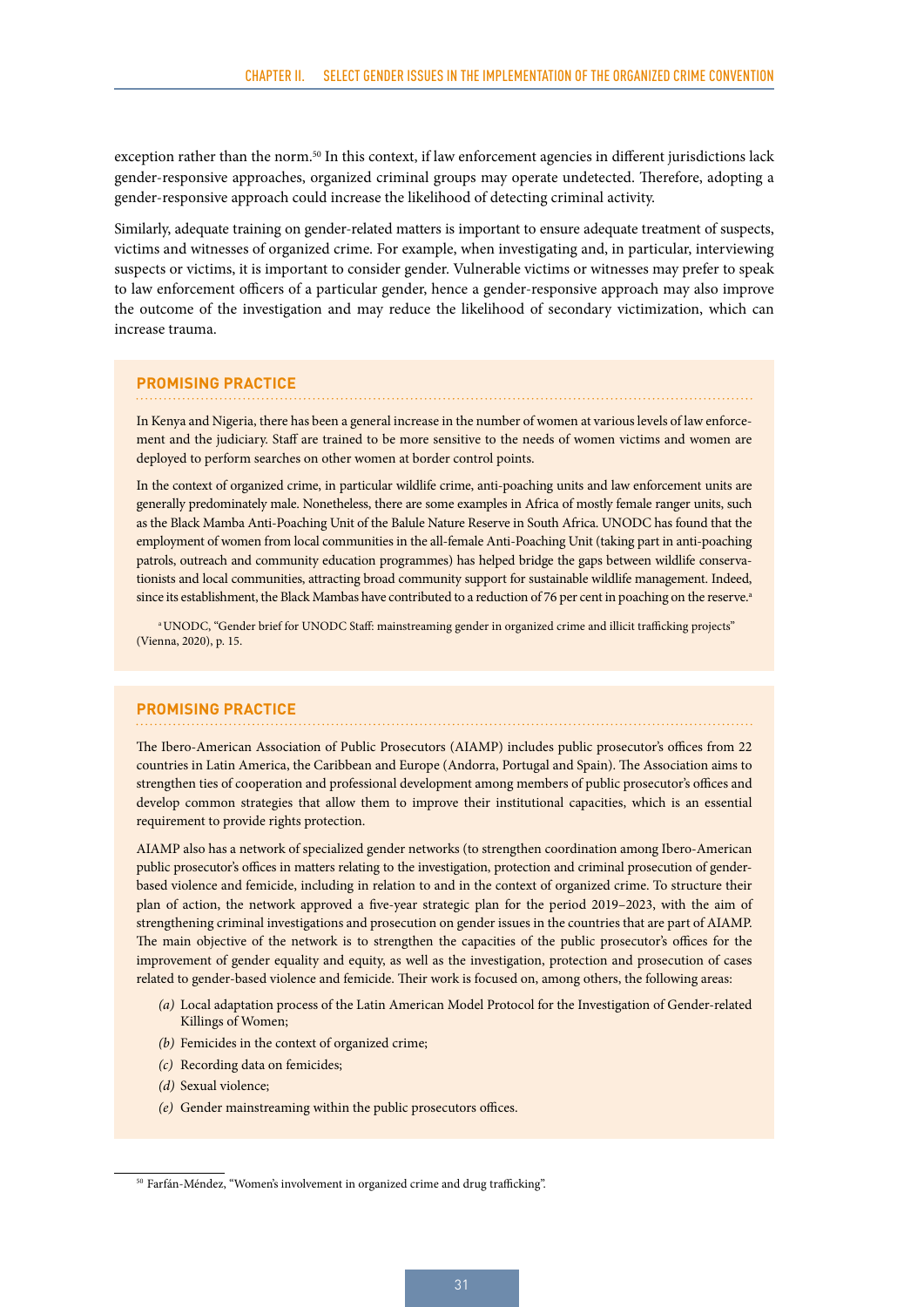#### <span id="page-39-0"></span>**Prosecution, adjudication and sanctions**

Article 11 of the Organized Crime Convention is aimed at ensuring effective prosecution, adjudication and sanctioning of cases falling within the scope of the Convention and ensuring that prosecution, adjudication and sanctioning are proportionate to the damage done and the benefits accrued through criminal activity.

Using a gender-responsive lens in prosecuting and adjudicating organized criminal offences allows judges and prosecutors to:

- *(a)* Understand the real motives behind the commission of an organized crime offence. For example, in some circumstances, joining an organized criminal group represents a way of seeking protection from sexual or gender-based violence;
- *(b)* Steer prosecution efforts towards those who are responsible for those crimes. To do so, it is crucial that prosecutors examine the evidence, in particular where vulnerable women and girls are concerned, to assess if those women and girls have been groomed or forced into committing crimes. The same principle applies to other vulnerable groups. Recognizing such grooming will help steer the prosecution towards those who are responsible for and have mandated the crimes, rather than those who have been forced to commit them;
- *(c)* Consider relevant mitigating circumstances;
- *(d)* Consider appropriate sanctions that take into account the individual's intersectional identity (including gender identity), needs and risk factors to determine an appropriate sanction and/ or consider alternatives to imprisonment and diversion from prosecution.

The above list is not exhaustive, but rather highlights some reasons why adopting a gender-responsive approach in prosecuting and adjudicating organized crime is of fundamental importance, as it not only takes into account the rights of the defendants and victims of organized crime, preventing, among other things, revictimization, but also addresses the level of impunity in organized crime cases.

#### **PROMISING PRACTICE**

In 2020, the Crown Prosecution Service of the United Kingdom developed new legal guidance for prosecutors on decision-making in gang-related offences. The guidance covers the need to consider if there is evidence that any women and girls involved in gang-related cases have been groomed or forced into committing a crime.

It is stated in the guidance that criminal gangs often prey on vulnerable people; some are forced into debt bondage, or face being stabbed or shot if they go to the police or a rival gang. Cases have been seen of some being sexually assaulted, beaten, controlled and even, used for sexual favours or prostituted for payment for drugs.

The guidance covers a wide range of issues related to gang offending and gang culture, including the examination of tactics used by gangs to recruit vulnerable victims, and addresses the increasing number of women and girls involved in gang-related crimes. It is designed to help prosecutors identify vulnerable victims who may need to be diverted from prosecution or offered a defence if they have been groomed, coerced or manipulated into committing crimes.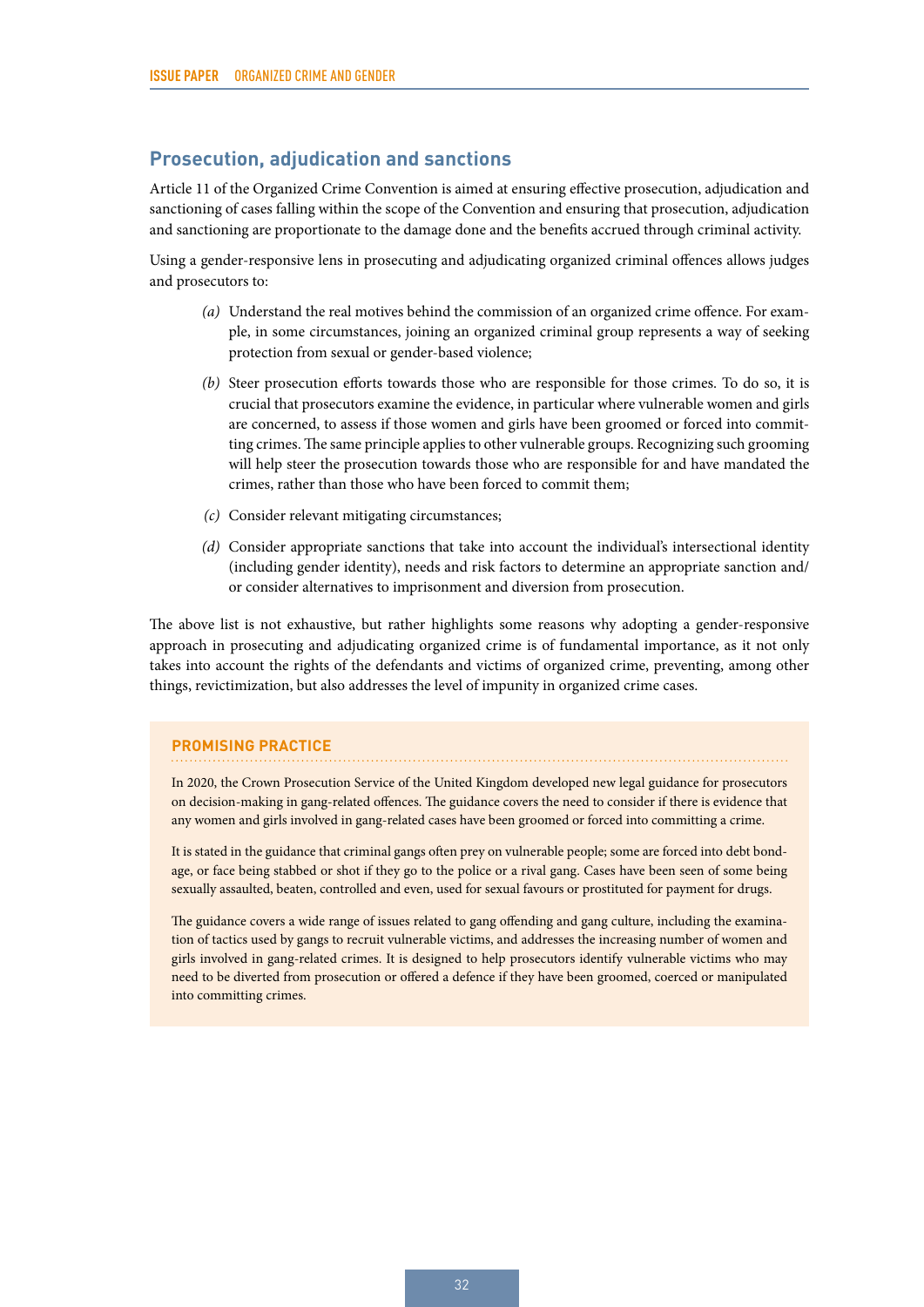If criminal justice practitioners ignore the intersectional and gendered impact of organized crime during the prosecutorial and adjudicatory phases, gender inequalities already inherent to the criminal justice system may be perpetuated or compounded, as outlined in table 3 below.

| Table 3. Gender-based challenges in the criminal justice system |  |  |  |
|-----------------------------------------------------------------|--|--|--|
|                                                                 |  |  |  |

| Pretrial     | Lack of or different access to the financial resources that allow suspects and accused<br>to access legal representation<br>Increased likelihood of pretrial detention owing to a lack of ability to pay bail<br>$\bullet$<br>Women and LGBTIQ+ individuals in pretrial detention are at higher risk of sexual<br>۰<br>violence and other forms of abuse<br>Ways in which individuals' needs are met by the criminal justice system: women, for<br>۰<br>example, may require more comprehensive legal aid services to address their needs<br>holistically (in criminal, civil and family matters)                    |
|--------------|----------------------------------------------------------------------------------------------------------------------------------------------------------------------------------------------------------------------------------------------------------------------------------------------------------------------------------------------------------------------------------------------------------------------------------------------------------------------------------------------------------------------------------------------------------------------------------------------------------------------|
| <b>Trial</b> | Increased likelihood of gender bias and judicial stereotyping, affecting, for example,<br>the judge's perception of the facts and of the credibility of witnesses, the admissibility<br>of evidence, the identification of those at risk or who are vulnerable, and ultimately<br>shaping judicial decisions<br>Lack of knowledge of people's personal history and backgrounds (e.g. history of<br>۰<br>abuse or violence may lead to a lack of appropriate measures (e.g. alternatives to<br>imprisonment)<br>Lack or insufficient use by judges of social services reports to identify mitigating<br>circumstances |
| Post-trial   | Increased risk of stigmatization and rejection by families and communities<br>٠<br>Female and LGBTIQ+ prisoners are at a heightened risk of sexual violence and other<br>۰<br>forms of abuse<br>Lack of access to post-release care and follow-up that are suited to addressing mental<br>٠<br>health and other complex needs                                                                                                                                                                                                                                                                                        |

#### *Proportionality of sentences*

The Organized Crime Convention, in its article 11, paragraph 1, requires that the applicable sanctions for offences take into account the gravity of that offence, which is a general principle of criminal law common to national legal systems that is also protected by international human rights law. The principle of proportionality of penalties requires that criminal penalties adequately reflect, but not exceed, the gravity of the offence and the circumstances of the offender. It is linked to the more general principle of international human rights law that any restrictions of human rights must be necessary and proportionate to a legitimate aim.

This principle thus reflects States' obligations to both convicted persons and victims. On the one hand, States should avoid penalties that fail to adequately take into account the gravity of the offence. On the other hand, penalties that are disproportionality harsh in comparison with the gravity of the offence and the circumstances of the offender may amount to arbitrary deprivation of liberty or cruel, inhuman or degrading treatment or punishment. They may also be inconsistent with the essential aim of the penitentiary system, namely, the rehabilitation of offenders. Moreover, legislation that establishes mandatory minimum sentences that preclude sentencing judges from taking into account the gravity of the offence and the circumstances of the offender, including relevant mitigating factors, is likely to lead to the imposition of disproportionate penalties. Furthermore, mandatory minimum sentences may have a discriminatory impact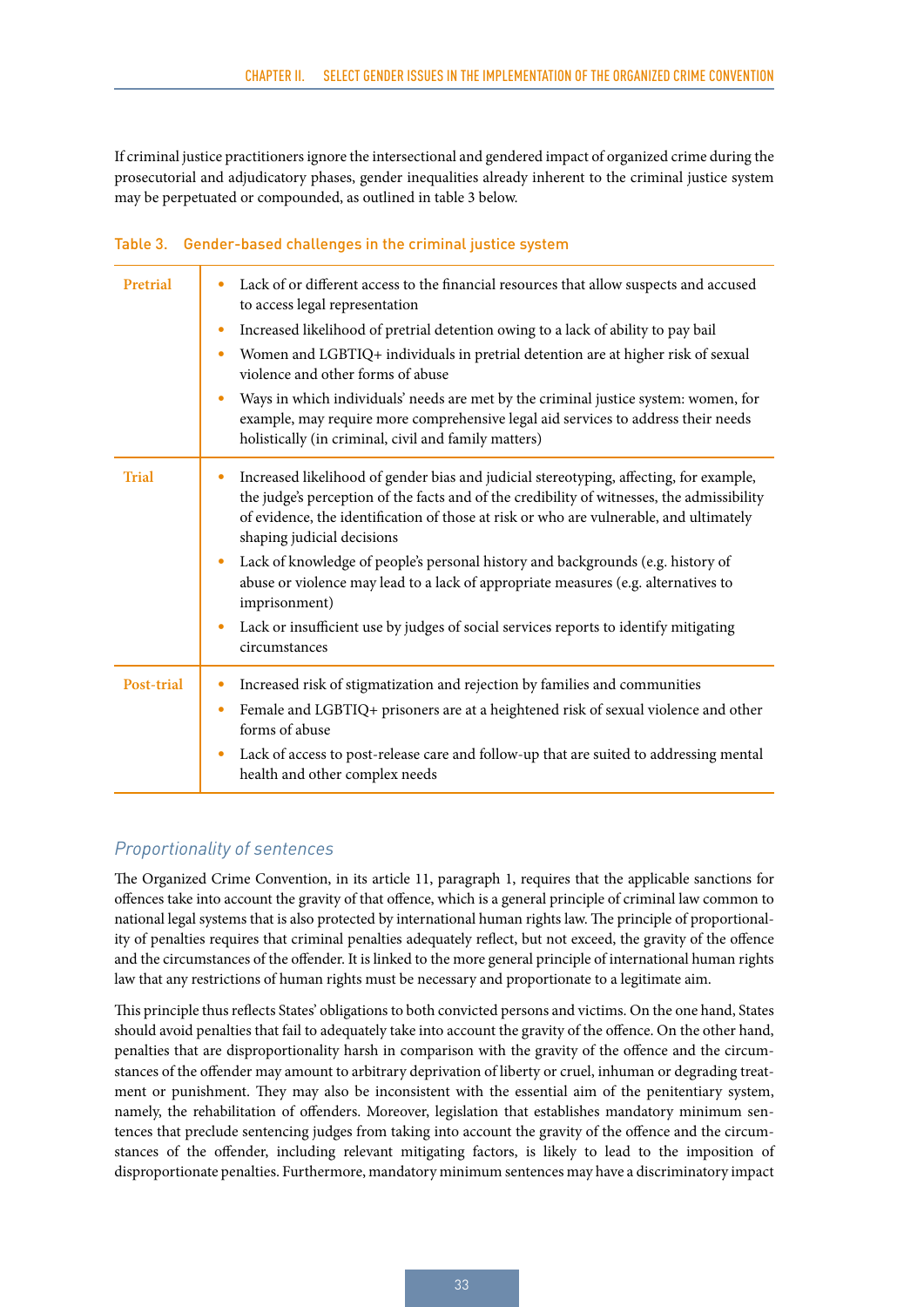on certain groups. For example, mandatory minimum sentences for drug-related offences have resulted in a disproportionate impact on women, who are more likely to be involved in drug-related offending at lower levels and hence more likely to be sentenced to a disproportionately harsh penalty under mandatory minimum sentencing laws.<sup>51</sup>

#### **PROMISING PRACTICE**

The proportionality of sanctions for drug offenders should take into account several factors, such as the level or rank of the offender within the criminal organization, as well as gender perspectives.

A promising example that showcases the inclusion of a gender perspective into legislation affecting the proportionality of sanctions comes from Costa Rica. In 2013, the country amended article 77 of Law 8204 so as to reduce the penalties for introducing drugs into prisons. As a result, women who are convicted of bringing drugs into prison as their first offence, and who are affected by some of the conditions of vulnerability noted in the law, can be eligible for alternatives to incarceration.<sup>a</sup>

More generally, States could consider non-custodial alternatives, including the availability of options on the basis of an individual's specific circumstances (family situation, criminal record, etc.) and, specifically, questions related to intersectionality and chronic vulnerability.

a Washington Office on Latin America and others, *Women, Drug Policies, and Incarceration: A Guide for Policy Reform in Latin America and the Caribbean* (Washington, D.C., 2015), p. 20.

#### *Gender stereotypes as a form of agency*

The examples of women engaging in drug offences highlight how women's offending can be explained by both the exercise of their agency and their victimization. Findings from incarcerated female drug offenders in Latin America would suggest that some women become involved in the drug trade by choice and others as a result of community or family factors.52 As a result, victimization and empowerment can be interrelated.

Research has found that women war criminals and their legal teams actively manipulate gendered assumptions about women's roles in conflict and take advantage of existing biases to fight for better conditions, reduced charges and shorter sentences.<sup>53</sup> Similarly, biases within law enforcement may lead to officials overlooking women's involvement in organized crime. Furthermore, women continue to be underestimated in judicial contexts and in mafia cases are often purported to be weak. The way in which women are perceived by judges and framed by social media and the press may also influence sentencing and risks, leading, in certain circumstances, to impunity.

This is not to say that men and women should receive identical treatment within the criminal justice system. Rather, by taking into account agency, social relationships, chronic vulnerability and intersectional factors, it is possible to offer victims equal access to justice and also hold offenders – from all genders – accountable for their actions.

<sup>51</sup> *World Drug Report 2018*, booklet 5, *Women and Drugs: Drug Use, Drug Supply and Their Consequences* (United Nations publication, 2018), pp. 27, 29 and 32.

<sup>52</sup> Corina Giacomello, "Women and drug policies in Latin America: a critical review of the United Nations resolution 'Mainstreaming a gender perspective in drug‐related policies and programmes'", *Howard Journal of Crime and Justice*, vol. 56, No. 3 (September 2017).

<sup>53</sup> Izabela Steflja and Jessica Trisko Darden, *Women as War Criminals: Gender, Agency and Justice* (Stamford, Stamford University Press, 2020), p. 14.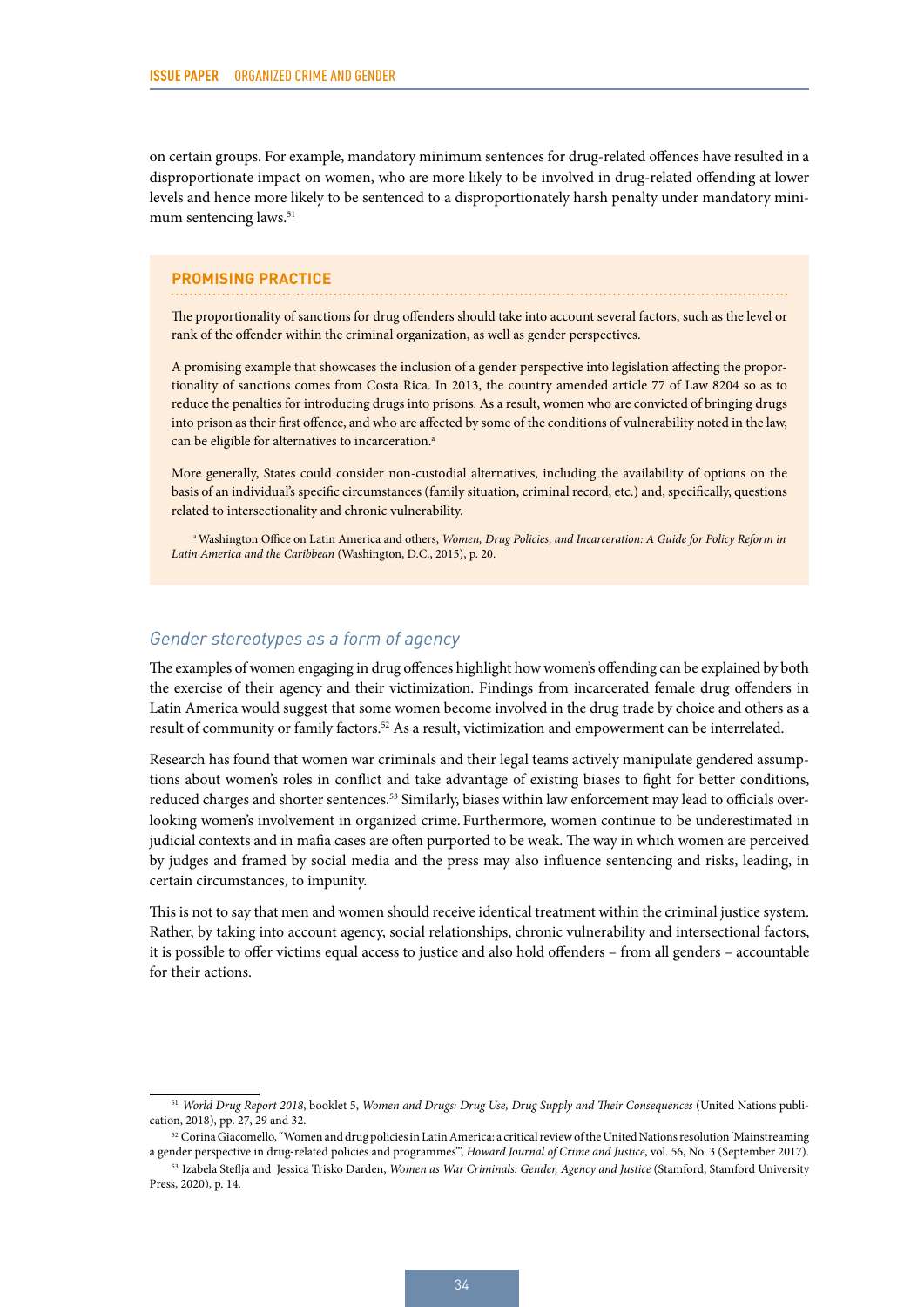#### <span id="page-42-0"></span>**Seizure and confiscation**

Article 12, paragraph 1, of the Organized Crime Convention provides that States parties are to adopt, to the greatest extent possible within their domestic legal systems, such measures as may be necessary to enable confiscation of:

- *(a)* Proceeds of crime derived from offences covered by the Convention or property the value of which corresponds to that of such proceeds;
- *(b)* Property, equipment or other instrumentalities used in or destined for use in offences covered by the Convention.

Article 12, paragraph 2, provides that States parties are to adopt such measures as may be necessary to enable the identification, tracing, freezing or seizure of any item referred to in article 12, paragraph 1, for the purpose of eventual confiscation.

The appropriate and effective use of seizure and confiscation is key in preventing organized criminal groups from profiting from their crimes and the proceeds thereof, as well as in preventing them from using those proceeds to commit further offences. The Organized Crime Convention recognizes that confiscation can contribute to compensation for and restitution to victims of organized crime: article 14, paragraph 2, provides that, when acting on a request for international cooperation for the purposes of confiscation, pursuant to article 13 of the Convention, States parties should, to the extent permitted by domestic law, give priority consideration to returning the confiscated proceeds of crime or property to the requesting State party for the purposes of restitution or compensation.

Gender considerations (positively) and gender bias (negatively) also influence the applicability of seizure and confiscation measures: the participation of women in the economic and financial sphere may remain hidden and is often not recognized. This may result in the concealment of the illegal origins of assets accumulated by organized criminal groups. Many States have responded to this by allowing seizure orders to be issued against properties registered under "clean" names but suspected of being used to hide assets of organized criminal groups, allowing criminal justice systems to extend to family members and other people used to conceal the true ownership of a property or asset (sometimes known as a "front") of organized criminal groups. At the same time, authorities need to consider who truly benefits from those assets, as seizure and confiscation orders may otherwise have a disproportionate effect on women and people of diverse gender. Women are often used to conceal the true ownership of assets owned by organized criminal groups or the true leadership of such groups, without benefiting from the proceeds of crime.

Furthermore, when defining the criteria for the temporary assignment and disposal of seized and confiscated assets, in the context of national asset management programmes, States are encouraged to consider establishing programmes for the reuse of confiscated assets for social purposes that include a gender perspective. This is, for example, the approach taken by Spain, which established programmes for the reuse of confiscated assets that address the problem of substance use disorders and include a gender perspective under the eligibility criteria for the distribution of confiscated funds.<sup>54</sup>

<sup>54</sup> Salvatore Costantino, *The Importance of Reuse of Confiscated Assets for Social Purposes in Fighting the Illegal Economy: Some Case Studies* (Palermo, Italy, 2012), p. 31.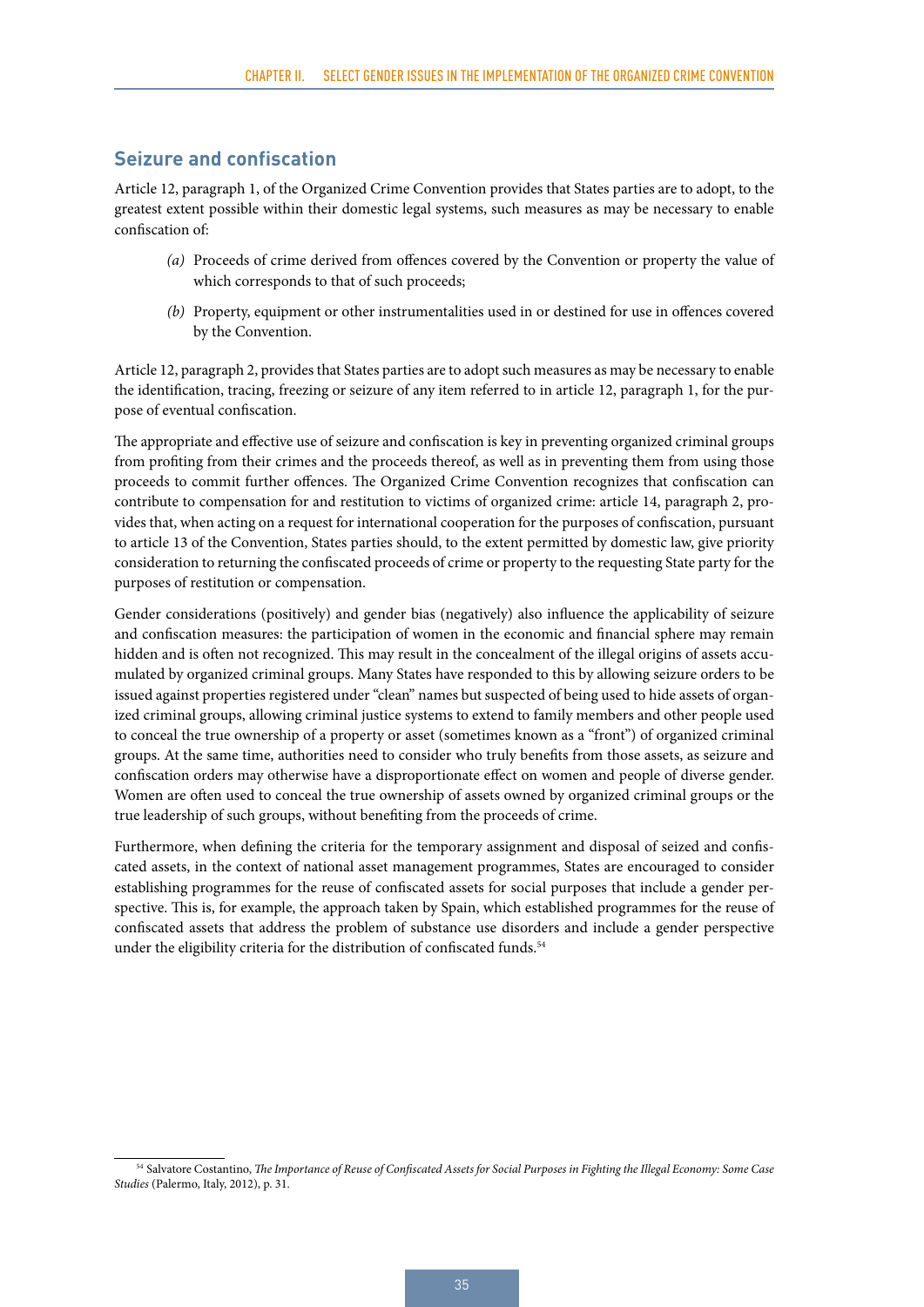#### <span id="page-43-0"></span>**PROMISING PRACTICE**

Despite lengthy confiscation procedures, Italy has achieved widespread success in non-conviction-based asset recovery cases associated with anti-Mafia preventive measures. The use of seized and confiscated assets has been guaranteed by several agreements among institutions that allow for the allocation of confiscated houses to families who have lost their homes, for women experiencing violence, refugees and homeless people, among others. Furthermore, the gendered dimension in asset confiscation can have symbolic value. For example, a football team under the Camorra's control was confiscated and transformed into "*Nuova Quarto Calcio per la Legalità*", a team based on the values of legality and rule of law and with a public shareholding governance structure.<sup>a</sup> Likewise, a house in Rome confiscated from an organized criminal group was assigned to an organization offering shelter to women experiencing violence.<sup>b</sup>

The above examples highlight how confiscated proceeds of crime can be reinvested into society to tackle the gender dimensions of crime and areas of vulnerability that may lead to women participating in crime in the first place.

<sup>a</sup> Conference room paper on the Italian experience in the management, use and disposal of frozen, seized and confiscated assets, prepared for the eighth meeting of the Open-ended Intergovernmental Working Group on Asset Recovery, held in Vienna on 1 and 12 September 2014 (CAC/COSP/WG.2/2014/CRP.3); and UNODC, *Effective Management and Disposal of Seized and Confiscated Assets 2017* (Vienna, 2017).

b Laura Bogliolo, "Roma, la casa confiscata alla mafia ora accoglie donne vittime di violenza", *Il Messaggero*, 3 October 2019.

#### **PROMISING PRACTICE**

It is not unusual for criminal acts to be committed across jurisdictions and for victims to be located in more than one country. Proceeds of crime are commonly laundered through the financial systems of multiple countries, with members of the criminal organization operating or living in yet other countries. International cooperation for the return of confiscated proceeds of crime or property, to be returned to their legitimate owners or used to provide compensation to victims, is an important tool to provide access to justice in such cases.

Under a partnership between civil society organizations in Kazakhstan and the Governments of Kazakhstan, Switzerland and the United States of America, a social reuse project was developed that was financed by the proceeds of crime returned to Kazakhstan as part of a money-laundering and bribery case investigated by the Department of Justice of the United States. The three Governments, along with the World Bank, signed agreements for the restitution of \$84 million through a foundation, the BOTA Foundation, that operated between 2009 and 2014. This Foundation implemented a conditional cash transfer programme and awarded scholarships and grants aimed at improving health and poverty outcomes for children and youth. According to its final report, the programme delivered regular cash payments to four categories of beneficiaries within poor households: *(a)* those with preschool-aged children; *(b)* women with infants up to the age of 6 months; *(c)* households with children with disabilities up to the age of 16 and *(d)* young people aged 16–19 who had completed school and not yet found employment.<sup>a</sup>

a BOTA Foundation, The BOTA Foundation: Final Summative Report (Washington, D.C., IREX and Save the Children, 2015).

#### **Establishment of criminal record**

Article 22 of the Organized Crime Convention provides that States parties may adopt measures that would allow them to take into consideration an alleged offender's previous convictions in another State. Article 22 of the Organized Crime Convention allows States parties discretion in establishing the appropriate terms and purposes under which the type of information may be used, which may include, depending on the legal system in question, determination of penalty and/or guilt. It must be stressed that the admission of evidence of prior convictions has a highly prejudicial effect, which may be further reinforced by gender biases or gender discrimination on the part of the finder of fact (that is, either the judge or the jury). A record of previous offending can lead the court or jury to assume that, because the individual committed another crime, they must have committed the present crime as well. This assumption is unfair to the alleged offender, and a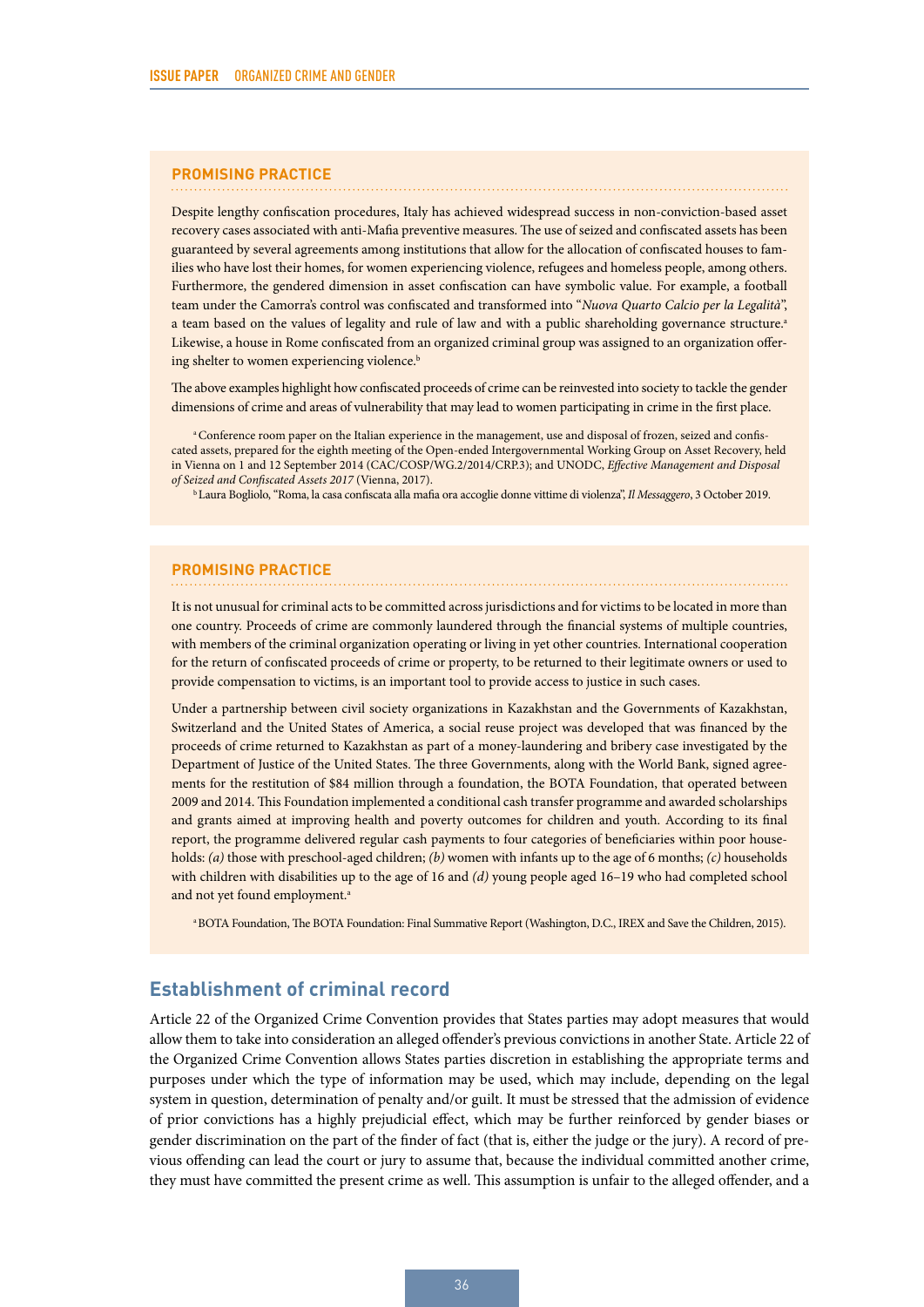<span id="page-44-0"></span>conviction based upon such an assumption undermines the proper administration of justice. For this reason, some legal systems restrict the circumstances in which such evidence may be admitted. Where evidence of a prior conviction is sought to be admitted, the probative value of the evidence will need to be carefully weighed against the likely prejudicial effect that the evidence may have on the defendant's right to a fair trial.<sup>55</sup>

#### **CHALLENGES**

In countries where there are penalties against those who identify or are perceived as LGBTIQ+, the criminal justice system has the potential to impose a lifelong stigma that may limit opportunities for individuals. For example, LGBTIQ+ individuals who are prosecuted for their gender identity or sexual orientation and receive a criminal record are prevented from equally participating in all aspects of personal and public life.

#### **Women drug offenders**

The experiences of women in drug offences are particularly useful for illustrating the devastating effects of discriminatory laws. Examining the responses of criminal justice systems to illegal narcotics is particularly relevant in the light of the revenue generated through drug trafficking, which was estimated at \$320 billion in 2016.56 Largely attributable to drug offences, the number of women in prisons around the world has been increasing rapidly in recent years, at a faster rate than that of men. Data from 2017 show that the female prison population increased by 53.3 per cent in the previous two years, compared with 19.6 per cent for men.57 For example, in the United States, arrests of women for drug-related offences, including both minor offences and major crimes, increased by 216 per cent between 1985 and 2019, compared with an increase of 48 per cent for men.58 Similarly, data from Australia show that, between 2002 and 2019, drug arrests for drug-related offences increased by 190 and 102 per cent for women and men, respectively.<sup>59</sup> In Latin America, incarceration for drug-related offences constitutes one of the main causes of overcrowding in prisons in the region and, depending on the country, the first or second most-common cause of female incarceration.<sup>60</sup>

When looking at the criminal justice system's response to illegal narcotics, a gender-responsive approach would, for instance, consider materials such as *Women, Drug Polices, and Incarceration: A Guide for Policy Reform in Latin America and the Caribbean*. 61

Many of the women incarcerated for drug offences have low levels of education, live in poverty and are the primary caregivers of dependent persons, including children, young people, the elderly and people with disabilities. Consequently, their incarceration can have devastating effects on their families and communities but contributes little, if anything, to dismantling illegal drug markets or improving public security. Moreover, prison tends to further limit women's chances of finding decent and legal employment when released, thus perpetuating a vicious cycle of poverty, involvement in drug markets and incarceration.<sup>62</sup>

These findings are also echoed in the *World Drug Report 2018*, in which it was found that some women involved in trafficking in drugs are victims of trafficking in persons, including trafficking for the purposes of

<sup>55</sup> UNODC, *Legislative Guides for the Implementation of the United Nations Convention against Transnational Organized Crime*  (Vienna, 2017), para. 461.

<sup>56</sup> Organisation for Economic Co-operation and Development (OECD), *Illicit Trade: Converging Criminal Networks*, OECD Reviews of Risk Management Policies (Paris, OECD Publishing, 2016).

<sup>57</sup> Roy Walmsley, "World Female Imprisonment List: women and girls in penal institutions, including pre-trial detainees/remand prisoners"*,* 4th ed., World Prison Brief, Institute for Crime and Justice Policy Research (London, 2017).

<sup>58</sup> Tiana Herring, "Since you asked: what role does drug enforcement play in the rising incarceration of women?", Prison Policy Initiative, 10 November 2020.

<sup>59</sup> Australia, Australian Criminal Intelligence Commission, *Illicit Drug Data Report 2018-19* and *Illicit Drug Data 2002-03*  (Canberra, 2020 and 2004).

<sup>60</sup> *World Drug Report 2018* , booklet 5, p. 32.

<sup>&</sup>lt;sup>61</sup> Washington Office on Latin America and others, (Washington D.C., 2015).

<sup>62</sup> Ibid.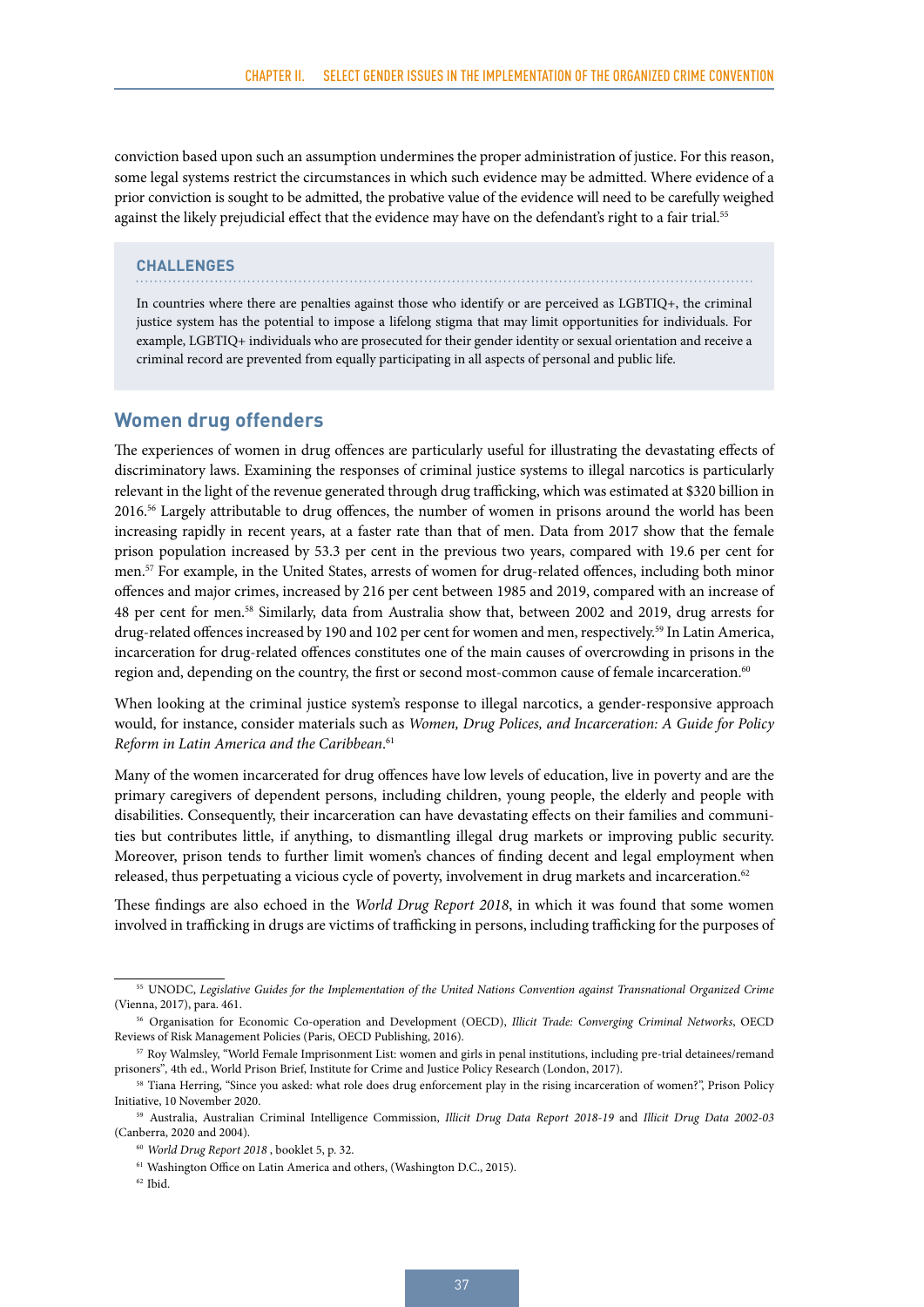sexual exploitation. Women's participation in the drug supply chain can often be attributed to vulnerability and oppression, where they are forced to act out of fear. However, this does not preclude the fact that some women may choose to participate.

Women may also accept lower pay than men for the same criminal activity. Some researchers have noted that women may feel compelled to accept lower rates of payment than men to carry out drug trafficking activities, which means that some drug trafficking organizations may be more likely to use women as mules.<sup>63</sup>

An exercise for mainstreaming gender into drug policy would involve asking a series of questions to maintain a critical approach. The questions could include:

- Who makes law and policy (representativeness)?
- What evidence is drawn upon?
- Whose voices are heard in consultation?
- What is the gender composition of the staff of the criminal justice agencies?
- What is the gender selectivity of searches and arrests for drugs?
- Can gender bias be identified in pretrial detention and sentencing?
- Are gender-disaggregated data available on those who produce, supply or consume drugs?<sup>64</sup>

Drug policies that mainstream gender should take extenuating circumstances into account, for example in the case of women who have dependants in their care or women who are pregnant. Furthermore, they should consider alternatives to incarceration that tend to be less costly and harmful, such as restorative or transformative justice.<sup>65</sup>

To conclude, analysing women drug offenders as victims does not preclude discussions of women choosing to participate in the drug trafficking business. The following example illustrates how women also exercise agency in drug trafficking markets.

#### **GRISELDA BLANCO**

Griselda Blanco gained notoriety in the 1970s and 1980s for shipping multi-ton shipments of cocaine from Colombia to Miami, United States. According to investigators, she was also the mastermind of countless murders.

Blanco became involved with cocaine trafficking through her marriage to a known drug trafficker. However, it was her creativity that helped grow their illicit enterprise through the manufacture of lingerie with secret compartments in which cocaine could be hidden and trafficked under the guise of a legitimate garment business.

In 1975, Blanco was charged in Miami with conspiring to manufacture, smuggle and distribute cocaine in the United States. For the next decade, she lived in Colombia using false names and documents to hide from authorities. The Drug Enforcement Administration arrested her in Irvine, California, in 1985. She was convicted and sentenced to six years' imprisonment.

In 1994, Blanco was charged with ordering three murders in the Miami area. The killings – including that of a 3-year-old boy, who was shot while in a car with his targeted father – had happened in 1982.

In 2004, after serving her sentence, Blanco was deported to her native Colombia. Local media reported that she was shot and killed in 2012<sup>a</sup>

a Rafael Romo, "'Queen of cocaine' killed in Colombia", CNN, 4 September 2012.

<sup>63</sup> *World Drug Report 2018*, booklet 5.

<sup>64</sup> Macaulay, "Gendering drug policy", p. 25.

<sup>&</sup>lt;sup>65</sup> See for example: *Handbook of Basic Principles and Promising Practices on Alternatives to Imprisonment*, Criminal Justice Handbook Series (United Nations publication, 2007). It should be noted that, in the application of the law, the extenuating circumstances that lead to alternatives to imprisonment should be applied equitably that is, also applied to men. While the intention is not to reinforce the stereotype of women as caregivers, existing data show that greater numbers of women have dependants in their care compared with men. In the United States, data from the Centers for Disease Control and Prevention show that two out of three caregivers are women who provide daily or regular support to children, adults or people with chronic illnesses or disabilities. Preliminary evidence also shows that the COVID-19 pandemic has created additional child-care responsibilities for women that are often shared unequally with their partners (see UN-Women, "Surveys show that COVID-19 has gendered effects in Asia and the Pacific", 29 April 2020).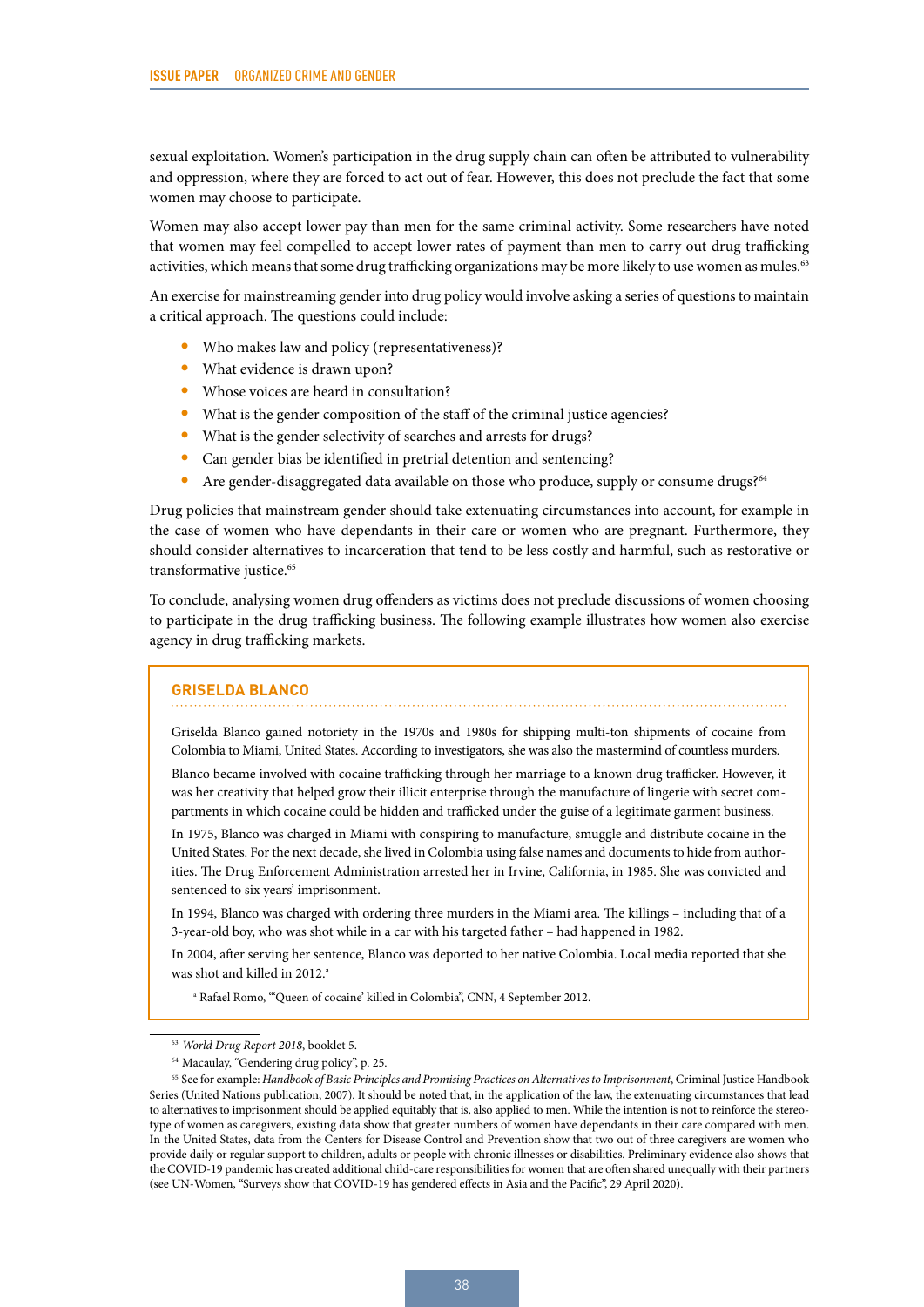#### <span id="page-46-0"></span>INTERNATIONAL COOPERATION

The present section will address the provisions of the Organized Crime Convention related to international cooperation. It provides an overview of different gender considerations that can be taken into account by Member States when requesting or responding to requests for international cooperation. It provides practical examples of how gender can be mainstreamed into different phases and forms of international cooperation and highlights how gender is also intertwined with international human rights obligations.

*"If crime crosses borders, so must law enforcement"*

Kofi A. Annan

In its resolution 55/25, in which it adopted the Organized Crime Convention, the General Assembly stated its determination to deny safe havens to those who engaged in transnational organized crime by prosecuting their crimes wherever they occurred and by cooperating at the international level.

By definition, preventing and limiting transnational organized criminal activities requires international cooperation. If States do not work with their counterparts, organized criminal groups will remain one step ahead.

Gender-responsive approaches in international cooperation and mutual legal assistance among Member States can be built and developed through the activities described in table 4 below.

| <b>MUTUAL LEGAL</b><br><b>ASSISTANCE ACTIVITY</b>                                                                | <b>EXAMPLES OF GENDER-RESPONSIVE CAPACITY-BUILDING</b><br><b>AND TECHNICAL ASSISTANCE</b>                                                                                                                                                                                            |
|------------------------------------------------------------------------------------------------------------------|--------------------------------------------------------------------------------------------------------------------------------------------------------------------------------------------------------------------------------------------------------------------------------------|
| Taking evidence or<br>statements<br><b>Effecting service of judicial</b><br>documents                            | Law enforcement agents receive adequate training that considers the<br>contexts (chronic vulnerability) and characteristics (intersectionality)<br>of the perpetrator                                                                                                                |
| <b>Executing searches and</b><br>seizures                                                                        | Searches and seizures are executed while there are no children present,<br>to avoid victimizing them<br>Searches are executed by personnel trained in respect for all genders,<br>taking into account the special needs of transgender and/or non-<br>binary individuals             |
| Providing information,<br>evidence, expert evaluations,<br>documents and records                                 | The experts assigned to perform expert evaluations are carefully<br>considered and chosen from a roster that has a clear gender-<br>mainstreaming component. The gender composition of the expert<br>evaluation teams and the evidence that they draw upon are taken into<br>account |
| <b>Identifying or tracing</b><br>proceeds of crime, property<br>or instrumentalities for<br>evidentiary purposes | Training is provided on gender awareness to correctly identify who<br>benefits from the criminal activities                                                                                                                                                                          |
| <b>Facilitating the appearance</b><br>of witnesses                                                               | Technology is used that allows testimony to be given without<br>endangering the witness. A support person is present during<br>testimony to prevent secondary victimization                                                                                                          |

#### Table 4. Examples of gender-responsive international cooperation through mutual legal assistance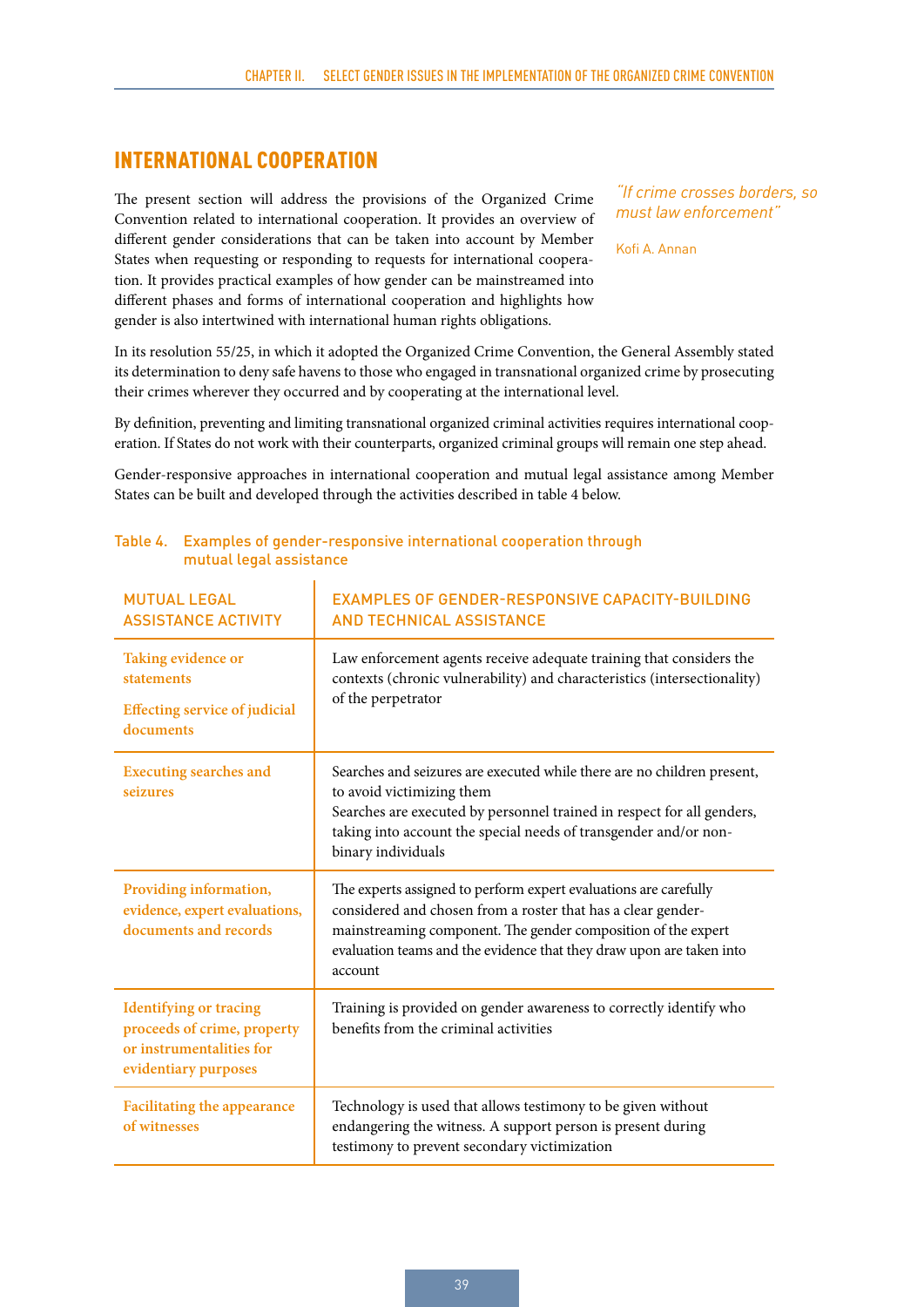#### <span id="page-47-0"></span>**Gender and non-refoulement**

As gender dimensions are increasingly recognised as a relevant factor shaping organized criminal activities, gender should also be taken into account in the return of persons involved in transnational organized crime, including to their country of origin.

Under conventional and customary international human rights and refugee law, the principle of nonrefoulement protects against the return of the individual concerned to reasonably foreseeable serious violations of human rights in the requesting State and, in the case of international refugee law, threats to life or freedom on the basis of protected grounds.66 The principle of non-refoulement applies not only to extradition but also to other forms of expulsion or return (refoulement). International human rights law prohibits a State from extraditing or otherwise transferring a person when its authorities know, or ought to know, that the person concerned would face a genuine risk of serious human rights violations in the territory to which extradition or transfer is foreseen. Article 3, paragraph 1, of the Convention against Torture and Other Cruel, Inhuman or Degrading Treatment or Punishment provides that no State may extradite a person to another State where there are substantial grounds ("foreseeable, personal, present and real")<sup>67</sup> for believing that the person would be in danger of being subject to torture. Decisions of regional human rights courts and United Nations treaty bodies have further held that a person may not be extradited where there are substantial grounds for believing that, if extradited, the person would face torture, cruel, inhuman or degrading treatment or punishment, including inhumane treatment as a result of being sentenced to death, a violation of their right to life, a flagrant breach of the right to liberty and security or a flagrant denial of justice in relation to their right to a fair trial. This applies to all persons, whether as perpetrators, witnesses or victims of organized crime.

Moreover, article 33 of the Convention relating to the Status of Refugees provides that no State may extradite a refugee to a State where the life or freedom of the person would be threatened on account of race, religion, nationality, membership of a particular social group or political opinion. This should also be read in conjunction with article 26 of the International Covenant on Civil and Political Rights, which prohibits any discrimination and guarantees to all persons (whether perpetrators, witnesses or victims of organized crime) equal and effective protection against discrimination on any ground such as race, colour, sex, language, religion, political or other opinion, national or social origin, property, birth or other status.<sup>68</sup>

The ground of "other status" mentioned in this provision may include grounds such as sexual orientation and gender identity.

It is important to assess when a person is to be returned, extradited or transferred to another country, including to their country of origin,<sup>69</sup> whether the person would be exposed to a real risk of other forms of serious ill-treatment on the basis of gender identity and/or sexual orientation.

The sections below set out in greater detail some of the gender implications of two different forms of international cooperation involving the physical transfer of persons: extradition (article 16 of the Organized Crime Convention) and transfer of sentenced persons (article 17).

#### **Extradition**

Article 16 of the Organized Crime Convention calls upon States parties to provide for extradition. The article also provides a list of principles that guarantee that any person subject to extradition proceedings for any

<sup>66</sup>Convention relating to the Status of Refugees, art. 33.

<sup>67</sup>Committee against Torture, general comment No. 4 (2017) on the implementation of article 3 in the context of article 22, para. 11.

<sup>&</sup>lt;sup>68</sup> See also Committee on Economic, Social and Cultural Rights, general comment No. 20 (2009) on non-discrimination in economic, social and cultural rights, paras. 27–35.

<sup>69</sup> See, for example, Office of the United Nations High Commissioner for Refugees, Guidelines on International Protection: Gender-Related Persecution within the context of Article 1A(2) of the 1951 Convention and/or its 1976 Protocol relating to the Status of Refugees (HCR/GIP/02/01 Rev.1).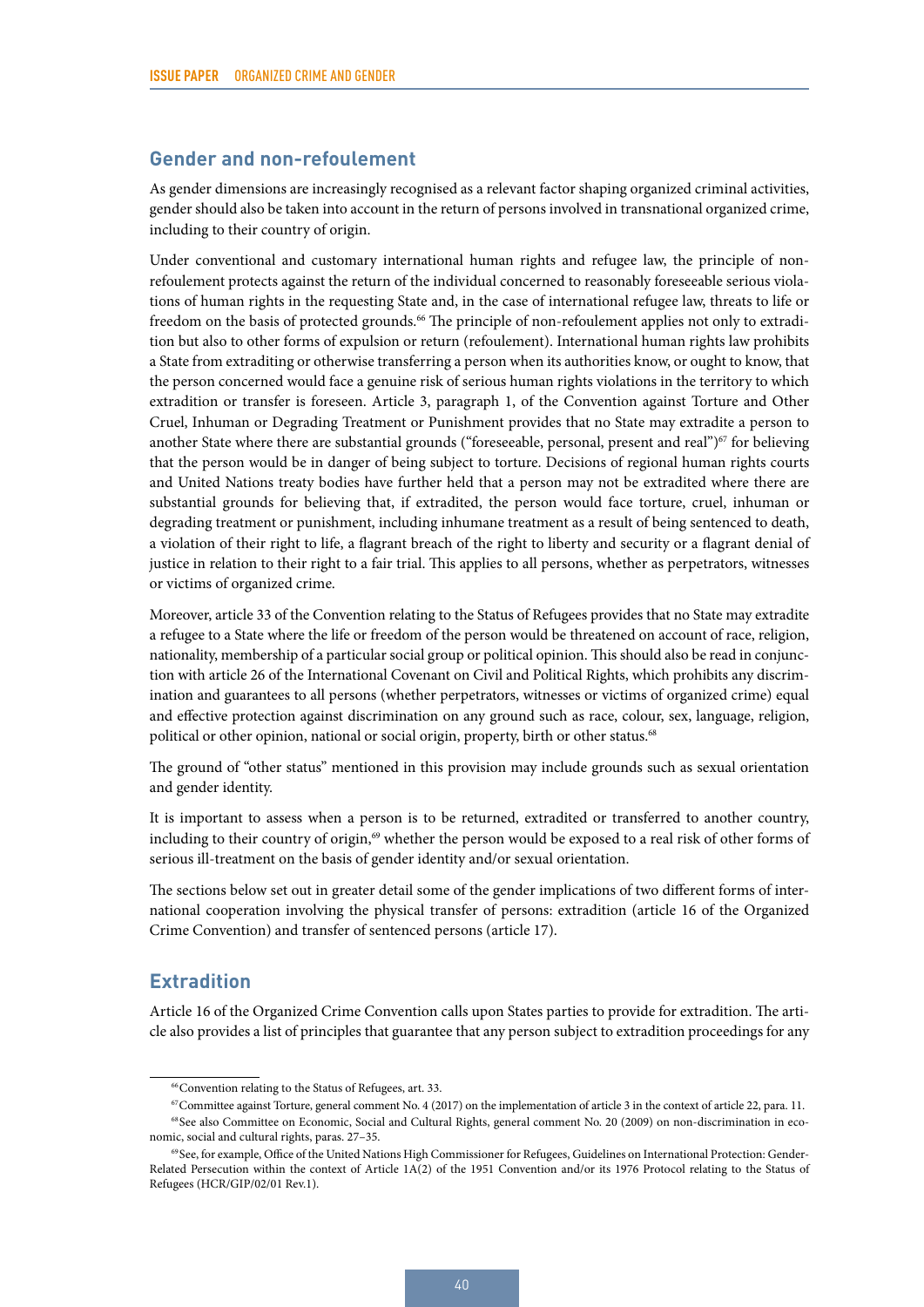offence to which the article applies is subject to fair treatment, including the enjoyment of relevant rights and guarantees provided by domestic law. Among these principles, the non-discrimination clause included in paragraph 14 of the article is of particular relevance in this context, as it provides a practical way of mainstreaming gender into international cooperation.

This clause stipulates that requested States have no obligation to extradite if there are reasons to believe that the person would be persecuted in the requesting State on account of sex, race, religion, nationality, ethnic origin or political opinion.

It should be noted, however, that the grounds listed in article 16, paragraph 14, include "sex" and not "gender" as a ground for exclusion from extradition. Notwithstanding this difference in language, Member States have the freedom to refuse an extradition request if compliance with the request would prejudice the person's position for any one of the reasons listed in article 16, paragraph 14, including gender.

While article 16 does not impose an obligation on States parties to the Organized Crime Convention to establish and apply grounds for refusal, States parties should establish and make appropriate use of such grounds for refusal to best respect, protect and fulfil human rights in the implementation of the Convention. In this regard, States should be aware of their obligations to guarantee equal and effective protection for all persons against discrimination under international human rights law<sup>70</sup> and, as applicable, under international refugee law. Moreover, the international human rights instruments to which States are party may include other circumstances in which a requested State will be required to refuse extradition and may also protect against discriminaStates parties to the Organized Crime Convention should establish and make use of grounds for refusal of extradition in cases where there are substantial grounds for believing that extradition is sought for the purpose of prosecuting or punishing a person on account of internationally protected grounds. States may wish to consider treating sexual orientation and gender identity as such protected grounds.

tion on grounds other than those mentioned in article 16, paragraph 14), such as sexual orientation and gender identity. These and other relevant grounds should be taken into consideration in the implementation of article 16 of the Convention.

In some States, statutory grounds for refusal of extradition are linked to the constitutional obligations in relation to the protection of fundamental rights and freedoms of the person sought for extradition, in line with article 16, paragraph 7, and, as such, could be interpreted more broadly to include gender identity. In addition to the domestic law of the requested State, any applicable bilateral or multilateral extradition treaties should be referred to when ascertaining the potentially applicable grounds for refusal. Article 16, paragraph 7, of the Organized Crime Convention should, moreover, be read in conjunction with article 16, paragraph 13, and article 16, paragraph 14. As discussed above, the latter provision preserves a number of human rights-based grounds for the refusal of extradition. These provisions are of particular importance to protect individuals who would face gender-based discrimination and gender-related persecution in the requesting State.

In addition, in the context of the implementation of the provisions of the Organized Crime Convention on international cooperation, States parties may wish to follow a more holistic approach in domestic legislation and expand the grounds for refusing extradition to include gender identity and sexual orientation. For example, some regional treaties, including the "Qualification directive" of the European Parliament and of the Council,<sup>71</sup> have been amended to encourage States parties to include gender identity as a reason for persecution (which could lead to international protection for individuals from the LGBTIQ+ community).<sup>72</sup>

<sup>70</sup> See, for example, International Covenant on Civil and Political Rights, art. 26.

<sup>71</sup> Directive 2011/95/EU of the European Parliament and of the Council of 13 December 2011 on standards for the qualification of third-country nationals or stateless persons as beneficiaries of international protection, for a uniform status for refugees or for persons eligible for subsidiary protection, and for the content of the protection granted (recast).

<sup>72</sup> European Union Agency for Fundamental Rights, *Protection against Discrimination on Grounds of Sexual Orientation, Gender Identity and Sex Characteristics in the EU: Comparative Legal Analysis* – *Update 2015* (Luxembourg, Publications Office of the European Union, 2015), p.101.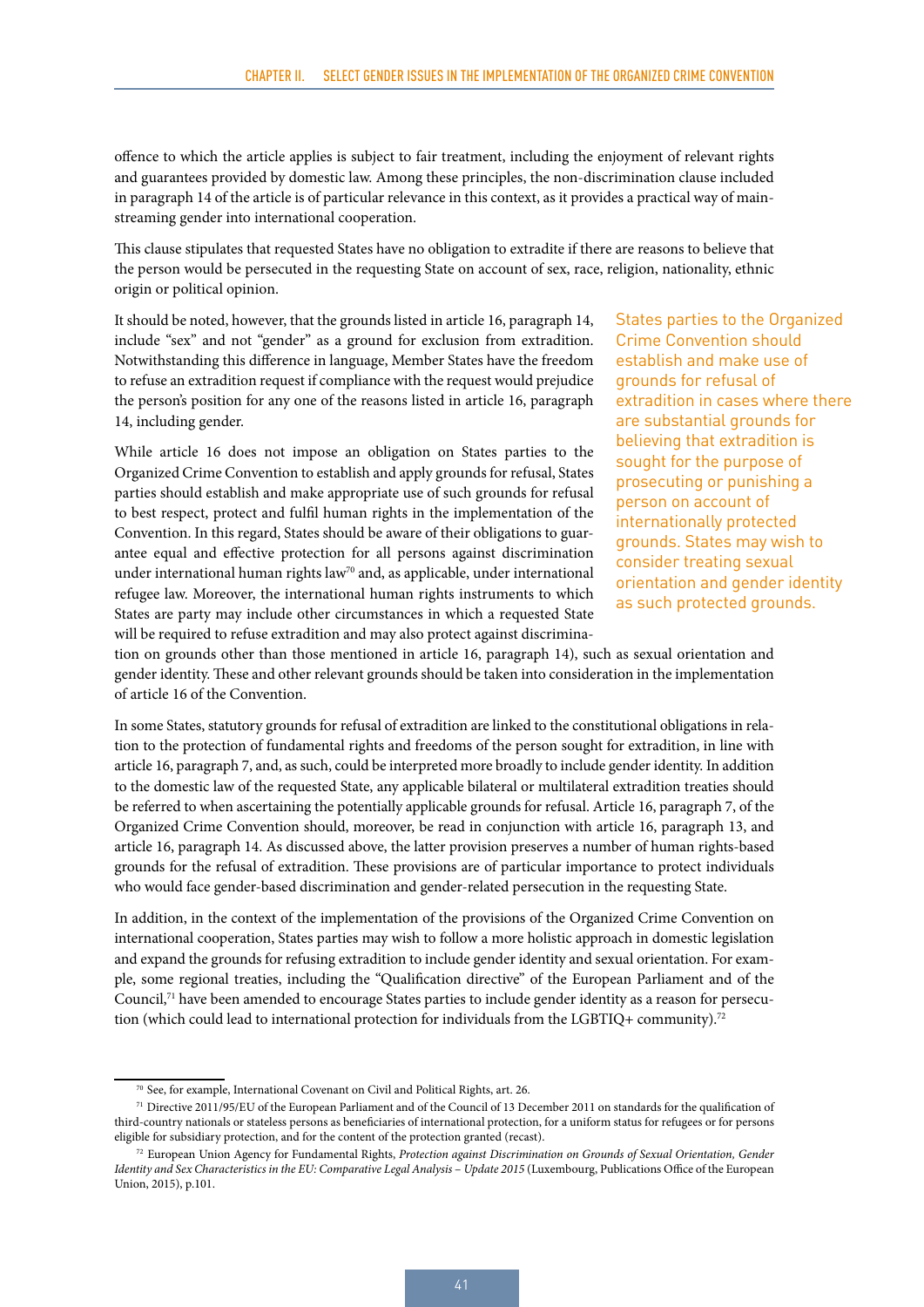#### <span id="page-49-0"></span>**Transfer of sentenced persons**

Article 17 of the Organized Crime Convention invites States parties to consider entering into bilateral or multilateral agreements or arrangements on the transfer to their territory of persons sentenced to imprisonment or other forms of deprivation of liberty for offences covered by the Convention, in order that they may complete their sentences there.

While the other forms of cooperation provided by the Organized Crime Convention are aimed primarily at regulating and realizing States' interests in prosecuting and punishing those responsible for crimes covered by the Convention, the transfer of sentenced persons pursues the interest of detainees to serve their sentences in a country where they have social links, as this also enhances their opportunities for reintegration into society. Moreover, article 17 may be used to facilitate the return of persons who may be imprisoned in harsh or inhumane conditions abroad or who are suffering language, religious, cultural or other forms of discrimination in a foreign prison system.73 There is a strong humanitarian argument in favour of the transfer of detainees who are in situations of particular vulnerability owing to their age, health condition, ethnicity, sexual orientation or gender identity.

#### **PROMISING PRACTICE**

The case of *Orobator v. Governor of Her Majesty's Prison Holloway and Secretary of State for Justice* presents an example of States cooperating to ensure the transfer of a sentenced person in compelling humanitarian circumstances.<sup>a</sup> The case concerned a pregnant woman from the United Kingdom who had been sentenced to life imprisonment in the Lao People's Democratic Republic for trafficking heroin. Although the bilateral treaty on transfer of prisoners between the United Kingdom and the Lao People's Democratic Republic had not yet entered into force, the two countries signed a memorandum of understanding to immediately apply the terms of the treaty administratively to facilitate the transfer of the woman to the United Kingdom. She was transferred to the United Kingdom on 7 August 2009, where she was re-sentenced according to national law.

a United Kingdom, England and Wales High Court (Administrative Court), case No. CO/9527 (2010) EWHC 58.

Adopting a gender-responsive approach to the transfer of sentenced persons allows for the identification of those at major risk and the provision of adequate protection. A useful tool in this regard is the United Nations Rules for the Treatment of Women Prisoners and Non-custodial Measures for Women Offenders (the Bangkok Rules). The Bangkok Rules provide policymakers, legal authorities and prison staff with a broad set of regulations that should reduce the number of imprisoned women and meet the needs of women in prison. With regard to transfer measures, rule 53 of the Bangkok Rules provides as follows:

Where relevant bilateral or multilateral agreements are in place, the transfer of non-resident foreignnational women prisoners to their home country, especially if they have children in their home country, shall be considered as early as possible during their imprisonment, following the application or informed consent of the woman concerned.

#### **Joint investigations**

Article 19 of the Organized Crime Convention requires that States parties consider concluding agreements or arrangements to establish joint investigative bodies in relation to matters that are the subject of investigations, prosecutions or judicial proceedings in one or more States.

Gender discrimination can also be considered an obstacle to international cooperation and joint investigations. According to the European Commission, there is evidence of States members of the European Union

<sup>73</sup> UNODC, *Model Legislative Provisions against Organized Crime* (Vienna, 2012), pp. 119–120.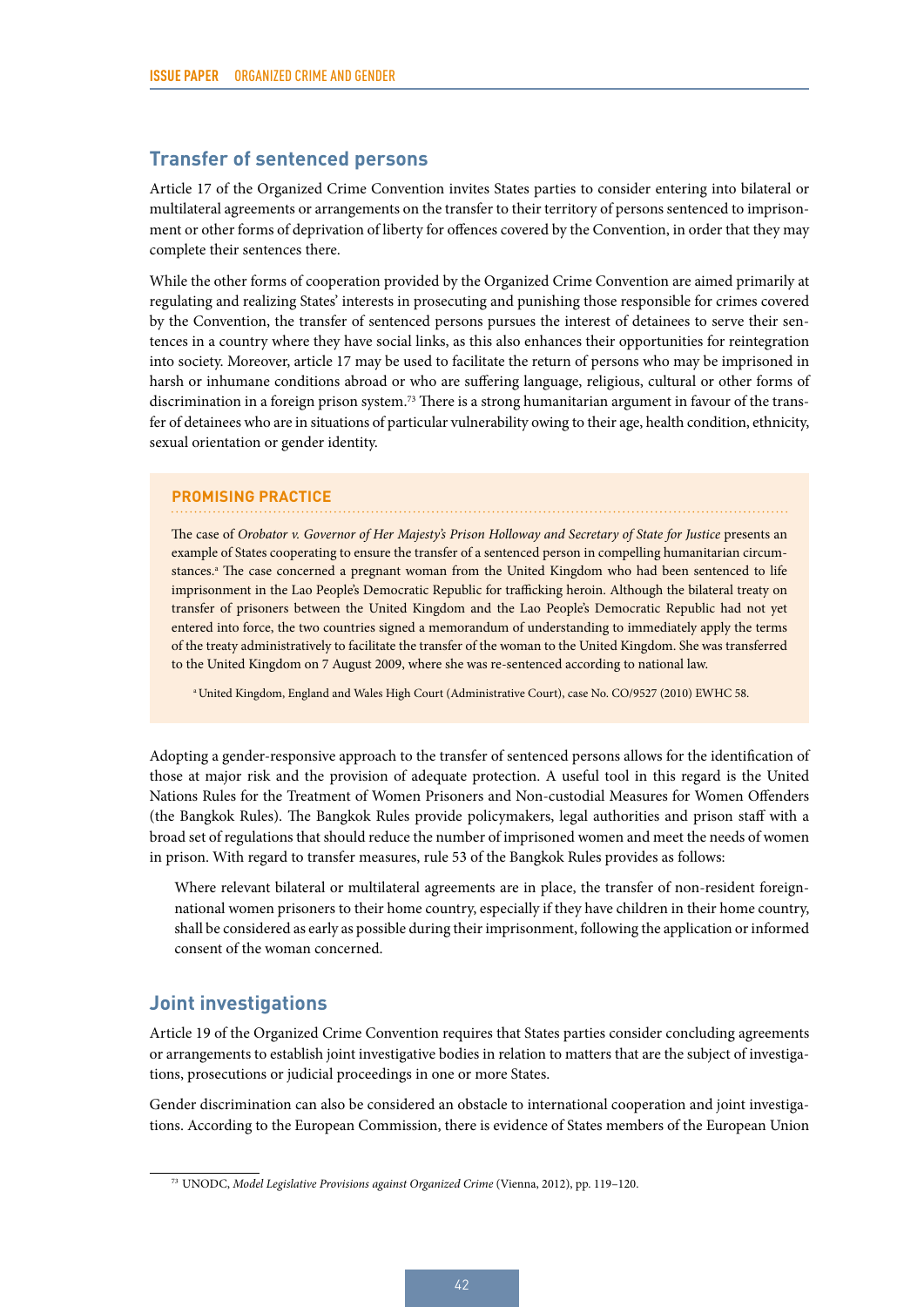<span id="page-50-0"></span>refusing to participate in joint investigative teams in cases of requests motivated by discrimination, including gender discrimination.74

#### **Collection, exchange and analysis of information on the nature of organized crime**

Article 28 of the Organized Crime Convention addresses the collection, exchange and analysis of information on the nature of organized crime. States parties are strongly encouraged to go beyond the criminal justice measures of international cooperation and assistance mentioned above and are encouraged to collaborate and share information on organized crime, recognizing the crucial importance of information collection and exchange to develop effective and evidence-based policies to prevent and combat organized crime.

Recalling the challenges posed by a lack of sex-disaggregated data and gender statistics, States parties to the Convention may consider adopting a gender-responsive approach when implementing this provision to ensure that data and evidence are gathered in a gender-sensitive manner, e.g. sex-disaggregated data, focus groups with both men and women and separate women's focus groups.

States can then develop their responses to preventing and combating organized crime on the basis of a more comprehensive understanding of the phenomenon that, in turn, is based on data and evidence collected in a gender-responsive manner and takes into account and addresses the different needs and interests of individuals, based on their sex, sexual orientation, sex characteristics and gender identity.

#### **PROMISING PRACTICE**

As part of its Feminist International Assistance Policy, Canada provides capacity-building support to projects that incorporate a gender perspective in countering and preventing crime. Gender-Based Analysis+ is a tool used by Canada for the analysis of gender and diversity considerations to assess how different women, men and gender-diverse people may experience policies, programmes and initiatives. It is one of several lenses through which all public project proposals are reviewed.

All projects are assigned a Gender Equality Identifier Code. The codes cover a spectrum from 0 to 3, based on how gender is integrated into the logical framework of proposed projects. Outcomes that are supported by the gender-based analysis are expected to be fully supported by outputs, activities, indicators, baselines and targets. Coding can be updated when changes are made to the project outcomes.

In order to integrate gender and diversity considerations from the first stages of a project proposal, implementing partners are encouraged to ask themselves the following questions:

- What are my biases? What are the partner's biases? What gender, ethnic, religious or other population groups may be affected or underrepresented in the project's inception, design and implementation?
- What are the gender and diversity elements in the project's ultimate outcome?
- How will the project's activities and outputs support the achievement of these outcomes?
- How will the project make those outcomes sustainable and enduring?
- How will we measure, monitor and assess the project's success in delivering on these commitments?

<sup>74</sup> Philip Gounev and others, "Part 3: legal and investigative tools" in *Study on Paving the Way for Future Policy Initiatives in the*  Field of Fight against Organized Crime: The Effectiveness of Specific Criminal Law Measures Targeting Organized Crime (Luxembourg, Publications Office of the European Union, 2014).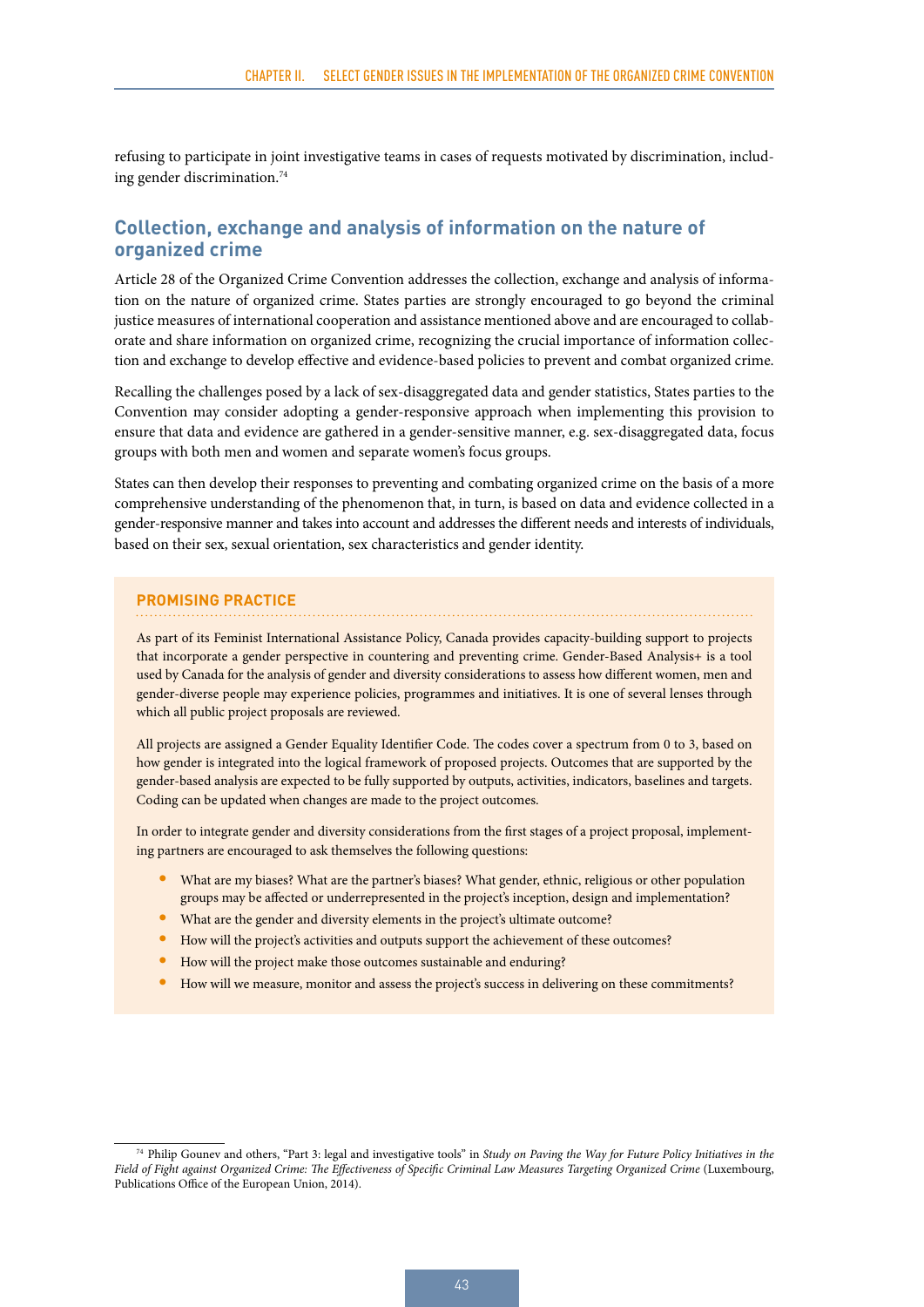#### <span id="page-51-0"></span>PROTECTION AND ASSISTANCE

This section considers the gender dimensions of those provisions of the Organized Crime Convention concerning the protection of witnesses and persons cooperating with the authorities and assistance to and protection of victims of organized crime.

#### **Witnesses and persons collaborating with law enforcement authorities**

The ability to provide effective protection to witnesses and assistance and protection to victims is critically important to ensuring the successful investigation into and prosecution of organized criminal groups. This is explicitly recognized by article 24 of the Organized Crime Convention, which requires States parties to ensure protection at all stages of an organized crime case (at the investigation stage, throughout the criminal proceedings and, in some cases, beyond the proceedings), to protect witnesses from intimidation and or retaliation by organized criminal groups. Such protection measures may include, for instance, measures for physical protection, relocation and non-disclosure or limitation on the disclosure of information concerning the identity or whereabouts of such persons and providing evidentiary rules to permit their testimony to be given in a manner that ensures their safety, such as permitting the use of technology and video links or other adequate means.

Although the term "witness" is not defined by the Organized Crime Convention, it is suggested that a broad notion of witnesses be applied when establishing measures for the protection of witnesses to best achieve the protective aims of article 24.75 The needs of those different witnesses may vary, including on the basis of their gender. What many witnesses may have in common is a reluctance to testify. Such reluctance can be explained by trauma, fear of retaliation by the members of the organized criminal group, a lack of trust in the authorities, fear of becoming involved or an unwillingness to incriminate themselves. The reluctance to provide information and testify is particularly relevant for groups characterized by strong family ties. To counter this reluctance, legislators may wish to make protective measures available not only to persons who actually testify, but also to persons cooperating with the authorities, as well as their relatives and persons close to them. Similarly, when planning and executing the protective measures, a gender-responsive approach, which considers the needs of those who give testimony, is fundamentally important in order to create conditions in which a witness feels safe and reassured to provide a truthful, accurate and complete statement. Adopting a gender-responsive approach in planning and executing protective measures may reveal that the needs of witnesses to organized crime might differ on the basis of gender.

#### **PROMISING PRACTICE**

In 2008, the Ibero-American Association of Public Prosecutors' Offices approved the Santiago guidelines on the protection of victims and witnesses, in which specific recommendations directed at public prosecutor's offices were compiled for the first time in a regional document. The recommendations are aimed at promoting the conditions that ensure that the protection required by victims and witnesses of crime can be provided in a timely, comprehensive and efficient manner.

Since their adoption, the guidelines have become a milestone document in the region. Guided by the principle of effectiveness, with a human rights perspective and a cross-cutting gender mainstreaming approach, the guidelines were reviewed and updated in 2020. The revised 2020 version highlight the importance of adopting a gender perspective when providing assistance and support to victims and witnesses of crime, including organized crime.

There is growing evidence that shows that gender, social status and employment status have an impact on an individual's willingness to testify.<sup>76</sup> The gender identity of an individual may also influence a person's decision

<sup>75</sup> UNODC, *Legislative Guides*, para. 409.

<sup>76</sup> Mustafa Demir, "The perceived effect of a witness security program on willingness to testify", *International Criminal Justice*  Review, vol. 28, No. 1 (July 2017).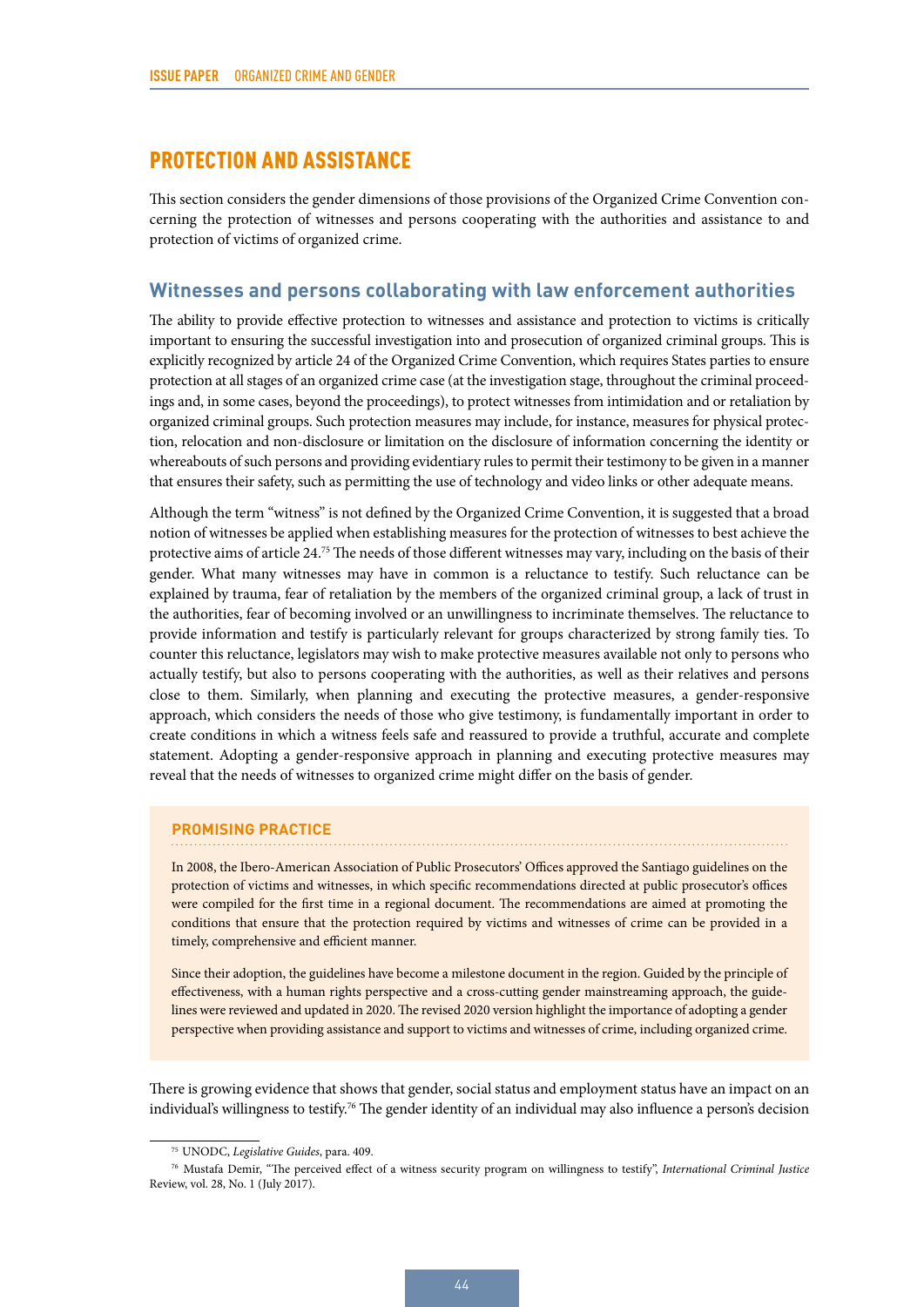to collaborate with the justice system. For example, women may choose to collaborate because of a desire for greater personal autonomy (economic and social). Indeed, women are often a valuable source of information for law enforcement entities because of the role they have traditionally played, in particular in the culture of some mafia-type groups, as mothers, wives and caregivers.

As documented in some high-profile cases such as the Lea Garofalo case (see box below), gender roles can also be a crucial factor in women's decisions to start collaborating with the justice system. When provided with appropriate assistance and support by institutions and civil society, women's cooperation and collaboration can result in an important process to break the chain by which organized crime replicates itself. In other words, gender can also be harnessed to institute change. Criminal justice systems need to take into account these differentiated factors on a case-by-case basis.

Relocation is an extreme measure as part of witness protection, and some gender-related problems are encountered by those in relocation programmes.<sup>77</sup> There may be a desire to return home to see family and friends. The risk of doing this can be high, and officials of the relocation programmes must work very hard to convince witnesses of the need to leave the past behind forever. These problems may be greater for women or LGBTIQ+ individuals going into witness protection programmes. In extreme cases, such as that of Maria Concetta Cacciola (see box below), they may be killed when trying to return to their homes.

#### **CHALLENGING ORGANIZED CRIME:** the story of Maria Concetta Cacciola

There are cases of women from inside the 'Ndrangheta, a mafia-type organization, turning against their relatives and collaborating with authorities. Maria Concetta Cacciola was one of those women.

Cacciola was born into a family that was part of the 'Ndrangheta and heavily involved in trafficking in drugs and weapons. Cacciola wanted her freedom and she turned to the Italian police, who put her into witness protection. She was completely isolated, as she had had to flee without her children. Cacciola thought that her mother would understand her decision, but her mother used the children to lure her back to her hometown. Against the advice of the police and her lawyers, Cacciola left the witness protection programme and retracted her testimony. In August 2011, she was found dead, having ingested a highly corrosive acid. A long investigation determined that she had been forced to ingest the acid. Her mother, father and brother were convicted of mafia-related crimes and for the violence leading to her death.<sup>a</sup>

<sup>a</sup> Connie Agius, "The Italian mafia and violence against women", OpenDemocracy, 3 December 2016.

Witness protection for women and their children requires joint efforts and coordination among multiple agencies that can provide social and financial services in addition to physical protection. However, these processes can be expensive for Governments and hard to maintain.

#### **MOTHERHOOD AND ORGANIZED CRIME:** the story of Lea Garofalo

Lea Garofalo is an anti-Mafia icon in Italy for standing up to her origins, the 'Ndrangheta and her family, who murdered her in 2009. Her story represents the courage of the many women who contributed to breaking up the illicit businesses of organized criminal groups in Italy thanks to their collaboration with law enforcement entities. Garofalo grew up and lived in an 'Ndrangheta family: she was the daughter of one Calabrian 'Ndrangheta boss and the sister of another. At the age of 16, she married a drug trafficker with 'Ndrangheta ties and they had a child.

<sup>77</sup> Pete Earley and Gerald Shur, *WITSEC: Inside the Federal Witness Protection Program* (New York, Bantam Books, 2002); Robert J. Kelly, Rufus Schatzberg and Ko-lin Chin, "Without fear of retribution: the witness protection program" in *Handbook of Organized Crime in the United States*, Robert J. Kelly, Rufus Schatzberg and Ko-lin Chin, eds. (Westport, Connecticut, United States, Greenwood Publishing, 1994); and John Partington and Arlene Violet, *The Mob and Me: Wiseguys and the Witness Protection Program*, (New York, Pocket Star Books, 2011).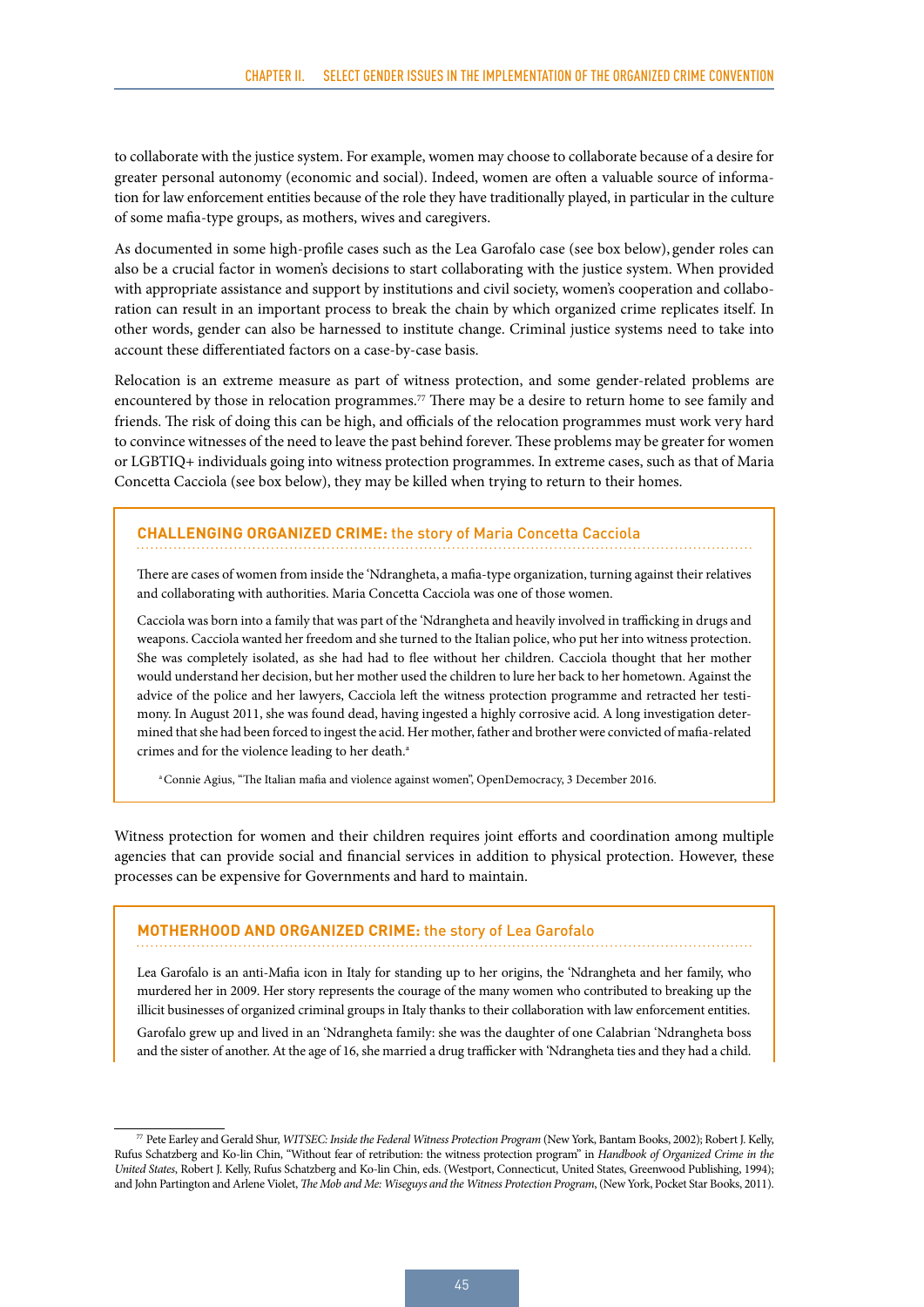#### <span id="page-53-0"></span>**MOTHERHOOD AND ORGANIZED CRIME:** the story of Lea Garofalo *(continued)*

In 2001, having moved to Milan, her husband was arrested. She subsequently walked away from the marriage and prevented him from seeing their daughter. She entered the witness protection programme, providing information on Calabrian 'Ndrangheta to law enforcement. Consequently, she and her young teenage daughter changed identities and ended up completely isolated from their friends and family.

Frustrated by her new isolated life and the denial of a permanent protection status within the programme – resulting from the fact that the evidence she had provided was considered reliable but not sufficient for criminal prosecution – she decided to leave the programme in 2009. She returned to Milan, where her husband killed her and disposed of her body with the help of some relatives.

In 2012, the five killers were convicted for aggravated murder and sentenced to life imprisonment. The verdict was confirmed by the Supreme Court of Justice in 2014.<sup>a</sup>

<sup>a</sup> More information about the case is available in the SHERLOC caselaw database (available at [https://sherloc.unodc.org/](https://sherloc.unodc.org/cld/en/st/home.html) [cld/en/st/home.html](https://sherloc.unodc.org/cld/en/st/home.html)).

Women and LGBTIQ+ individuals may face additional risks to their mental and physical well-being when they collaborate with law enforcement entities as witnesses, as a result of structural factors within the criminal justice system, which has historically been designed by heterosexual and cisgender men, often meaning that laws and policies fail to consider the perspectives of other groups. Overall, women encounter challenges at all stages of the criminal justice system, owing to the male-dominated and male-oriented design and delivery of criminal justice services. In some extreme cases, women and LGBTIQ+ individuals may be coerced into engaging in sexual acts with law enforcement officials in exchange for more lenient treatment, including for relatives or persons close to them. Evidence from Latin America shows that this form of "sextortion" is rarely detected and punished because victims seldom report perpetrators,78 meaning that risks for women within the criminal justice system continue to be mostly invisible.

As countries design or adjust their witness protection measures in relation to the implementation of the Organized Crime Convention, the need for gender-responsive measures cannot be overstated. Gendersensitive witness protection measures can be designed under a victim-centred approach that means placing the needs and priorities of victims at the forefront of any response. The needs and priorities of witnesses include: *(a)* being treated with dignity and respect; *(b)* having access to a safe, supportive, non-judgemental environment; *(c)* having access to appropriate information; *(d)* being enabled to make an informed choice; and *(e)* having the right to privacy and confidentiality.<sup>79</sup> Policies need to include adequate training and resources (human and financial) for all actors who work in the context of witness protection.

#### **Victims**

Article 25 of the Organized Crime Convention provides for assistance to and protection of victims, and in addition requires Member States to regulate victims' participation in criminal and other proceedings and establish appropriate procedures to provide access to compensation and restitution.

Gender affects the experiences of organized crime victims differently; therefore, using a gender-responsive lens in assessing the rights holders of the provisions of article 25 is vital to ensure adequate and effective protection and assistance to victims.

States parties to the Organized Crime Convention and criminal justice professionals bear obligations regarding the protection of victims. As stated in the Convention, victims need to be protected from further criminal acts, including retaliation and intimidation, and victims may be at ongoing risk, or may perceive that they are.

<sup>78</sup>Borja Díaz Rivillas and Ana Linda Solano López, "Being a woman or girl in Latin America increases the risk of experiencing corrupt practices by public officials", Eurosocial, 18 March 2020.

<sup>79</sup>UN-Women, Virtual Knowledge Centre to End Violence against Women and Girls, "Victim/survivor-centred approach", 14 January 2019.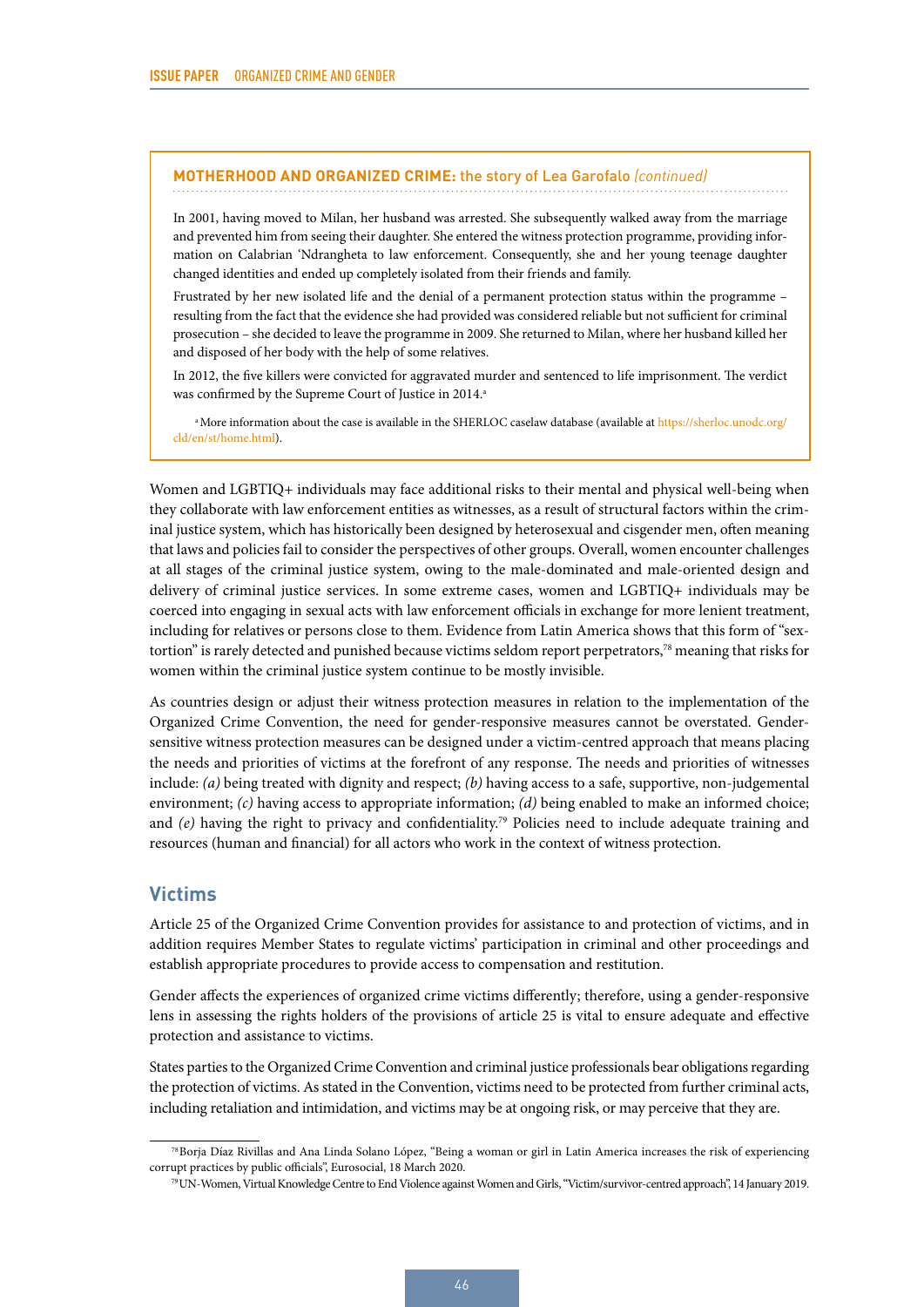As countries design or adjust their measures, legislators and policymakers need to consider whether women, men and gender-diverse persons are victimized by organized crime and trafficking in different or similar ways. A gender analysis of victims of organized crime and their profile and needs is crucial to understand victims' experiences and to ensure that victims' needs are appropriately identified

and addressed by relevant measures. A gender analysis can inform the development of effective prevention programmes and activities, targeting the specific needs of victims. The absence of a gendered approach in identifying the profile of victims of organized crime may lead to revictimization, secondary victimization and erroneously ignoring victims' experiences and undermining their inherent human right to seek protection. This also applies to male victims of organized crime. For example, ignoring, the differentiated gendered impact of organized crime on victims may lead to gender stereotyping, which may have as a consequence the reinforcement of social constructions such as masculinity, and hence increase men's reluctance to self-identify or acknowledge other men as victims.

The categories of perpetrator and victim in organized crime are not mutually exclusive and can coexist; as such, these categories should be seen as fluid. A gender-responsive approach allows investigators and prosecutors to identify those nuances.

In the context of the implementation of the Organized Crime Convention, an area of particular concern is secondary victimization. Secondary victimization refers to the victimization that occurs not as a direct result of the criminal act but through the response of institutions and individuals to the victim.<sup>80</sup> For victims who also collaborate as witnesses, the risks and vulnerabilities are compounded as they may also experience secondary victimization.

#### **PROMISING PRACTICE**

In a case from South Africa related to trafficking in children, the court found mitigating circumstances for the female co-accused (aged 24) considering the prior victimization that she had experienced. She had been trafficked for sexual abuse by her co-accused when she was very young. When she grew older, he gave her a job and a place to live on the compound where abuses took place. The circumstances of the case justified a more lenient approach in sentencing.<sup>a</sup>

<sup>a</sup>*State (South Africa) v. Mabuza and Chauke* (more details available in the UNODC SHERLOC caselaw database. Available at<https://sherloc.unodc.org/cld/en/st/home.html>)

#### **CHALLENGE**

In a case in Canada, evidence of prior victimization was disregarded by courts for the purposes of conviction and sentencing. In the case, the decision made references to the fact that the female defendant had handed over the money she had made from prostitution to her male co-defendant. The court also made reference to the fact that the defendant had told the court that she was a victim of human trafficking. Nonetheless, there was no indication in the decision that due account was taken of the possible contemporaneous or prior victimization of the female defendant by her male co-defendant or any other individual.

Such an approach departs from internationally recognized best practice, which recommends that justice sector professionals take measures to identify, protect and support victims of trafficking at an early stage and avoid prosecuting them for offences committed because of their exploitation by traffickers.<sup>a</sup>

a UNODC, *Female Victims of Trafficking for Sexual Exploitation as Defendants: A Case Law Analysis*, (Vienna, 2020), p. 17.

To avoid harm caused by, for instance, repeated and insensitive interviewing or having to wait in the same area as the offender before trial in court, it is important to ensure that victims, their relatives and those close

<sup>80</sup> UNODC, *Handbook on Justice for Victims: On the Use and Application of the Declaration of Basic Principles of Justice for Victims of Crime and Abuse of Power* (New York, 1999).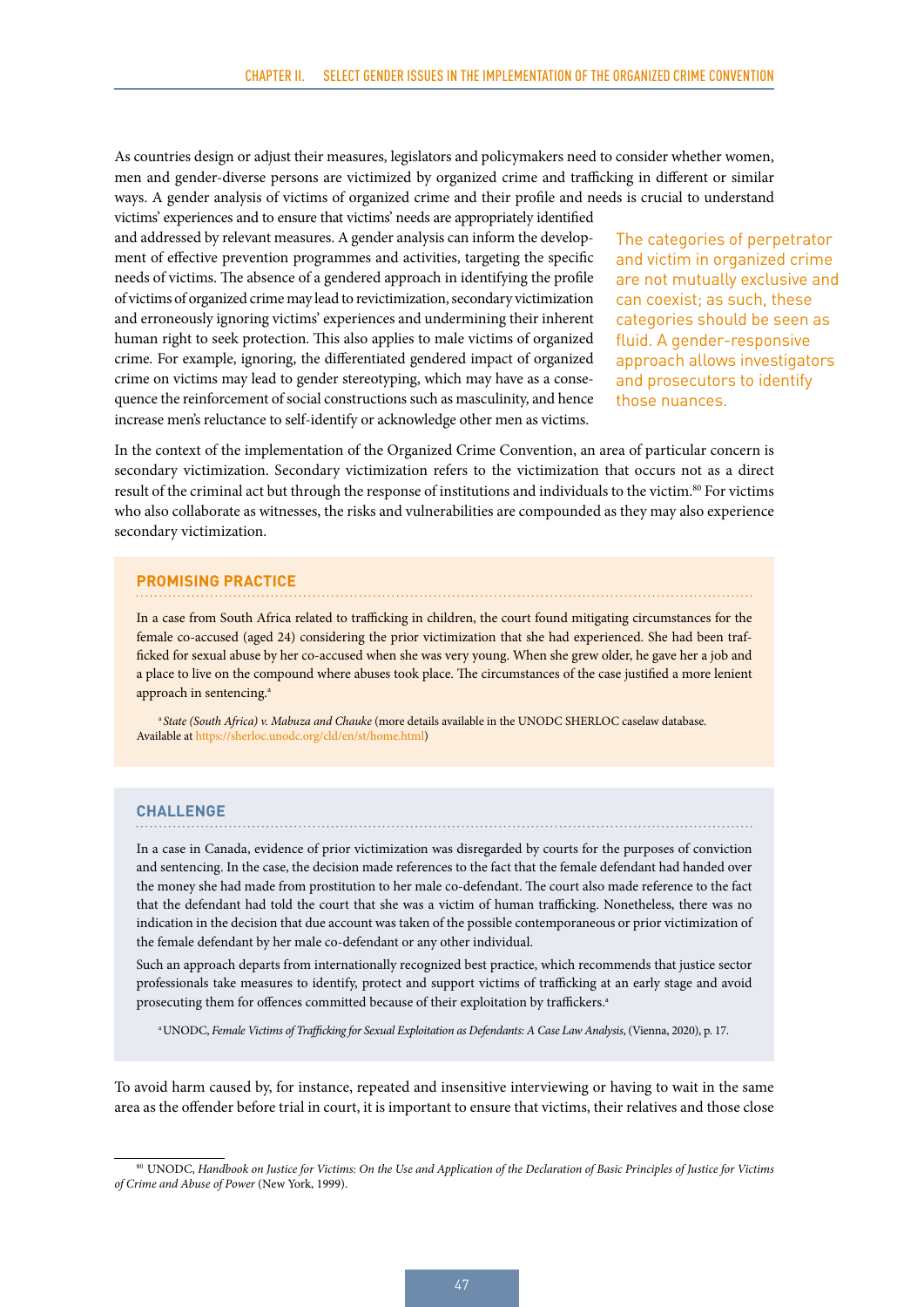to them are provided with assistance and protection. It is also important to recognize the potential need for long-term support to victims and their loved ones.<sup>81</sup>

#### **PROMISING PRACTICE**

*Liberi di scegliere* ("free to choose") is a memorandum of understanding signed in November 2019 between the Public Prosecutor's Office and the Juvenile Public Prosecutor's Office of the region of Calabria, the Department of Equal Opportunities of the Presidency of the Council, the National Anti-Mafia Prosecutor and the Italian civil society organization LIBERA, with the aim of supporting and ensuring an alternative life for victims of mafia violence and their families who want to dissociate from the criminal context. The initiative provides a set of protective and proactive measures to give youth coming from, or still living in, a context of organized crime effective opportunities for obtaining education, qualifications, work apprenticeships, social and psychological support and social reintegration. The protocol includes a specific "call to the mothers", to encourage them to engage with the authorities to protect and remove their children from the criminal network.

Bearing in mind challenges to reporting crime, such as trauma, the fear of retribution or lack of trust in authorities, it is imperative to raise awareness among communities about the importance of reporting organized crime and informing people about the different means available to the potential victim, at the lowest possible threshold. Examples and good practices can also be drawn from the context of anti-corruption and the protection of whistle-blowers.<sup>82</sup>

#### **PROMISING PRACTICE**

The national rescue and support programme for people affected by trafficking in persons, provided by the Ministry of Justice and Human Rights of Argentina in collaboration with federal law enforcement entities, adopts a gender-sensitive approach in treating victims of trafficking in persons. The programme is focused on the needs of the victim and ensures that all service providers have expertise in the causes, consequences and intersecting dynamics of trafficking in persons. An interdisciplinary team of psychologists, social workers, political scientists, doctors, lawyers and exclusive specialized police personnel, who provide psychological, social and medical assistance, legal advice and security to victims, from a gender and human rights perspective, provide assistance before and during trial proceedings.<sup>a</sup>

Although specifically developed and implemented for victims of trafficking in persons, this gender-sensitive approach supported by interdisciplinary and holistic assistance could be replicated in other organized crime contexts as it ensures that victims' needs are adequately addressed.

a UN-Women, Global database on violence against women, "Programa nacional de rescate y acompañamiento a las personas damnificadas por el delito de trata". Available at<https://evaw-global-database.unwomen.org/en>.

The example above shows the need to prioritize victims' needs for psychological support and physical security. It also brings to the fore the agency that individuals should be able to exercise, even as victims. In this regard, integrating a gender-responsive approach to victim support is essential. Equally important is avoiding gender stereotypes, as an absence of gender awareness can have detrimental consequences. First, gender stereotyping contributes to a failure to identify victims and underreporting; some stereotypes feed into the belief that men are not victims, whereas others feed into the belief that only certain crimes, such as

<sup>81</sup> UNODC, Education for Justice, University Module Series, Crime Prevention and Criminal Justice, Module 9: Gender in the Criminal Justice System, "Topic three".

<sup>82</sup> See UNODC, *The Time is Now*, chap. 4.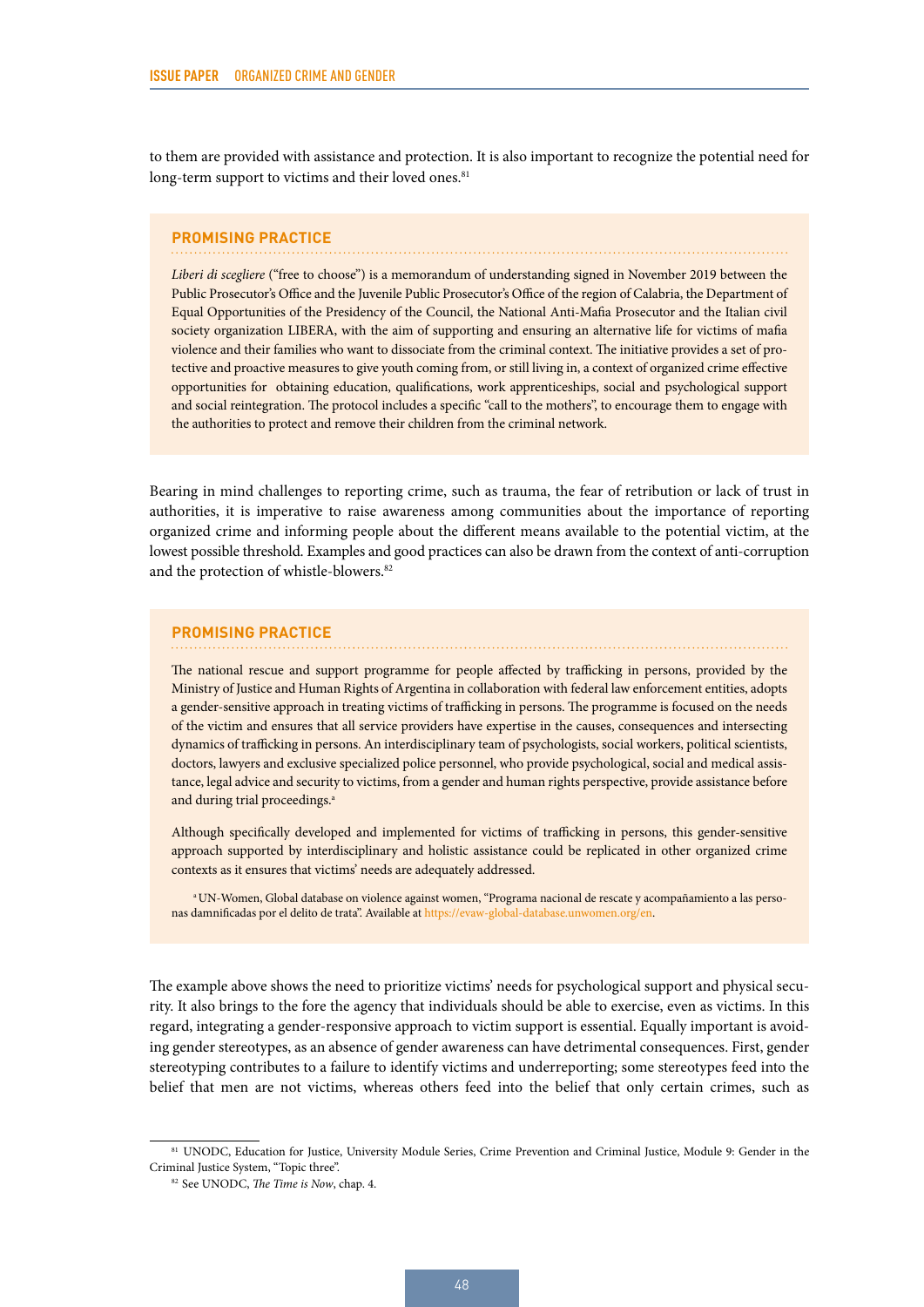<span id="page-56-0"></span>trafficking in persons, affect women. This may also lead to revictimization. Second, gender stereotyping leads to insensitive treatment. Gender stereotyping may lead to insensitive treatment by criminal justice officials and secondary victimization. Third, gender stereotyping results in a lack of assistance and protection: where individuals are not considered victims owing to gender stereotyping, they will not be offered assistance and protection. Victim services that are designed on the basis of stereotypes will not be able to respond to the different needs of all genders. This may lead to both revictimization and secondary victimization.

#### PREVENTION

Crime prevention comprises strategies and measures that seek to reduce the risk of crimes occurring, and their potential harmful effects on individuals and society, including fear of crime, by intervening to influence their multiple causes.<sup>83</sup> Notwithstanding the pivotal importance of effective law enforcement, prosecution and adjudication to combat organized crime, the importance of measures that prevent organized crime occurring in the first place is recognized in article 31 of the Organized Crime Convention.

Well-planned crime prevention strategies not only prevent crime and victimization, but also contribute to sustainable development. Prevention is key to achieving [Sustainable Development Goal 16](https://sdgs.un.org/goals/goal16) (Promote peaceful and inclusive societies for sustainable development, provide access to justice for all and build effective, accountable and inclusive institutions at all levels) in terms of reducing violence, crime and injustice, as well as for [creating safe and resilient cities](https://sustainabledevelopment.un.org/sdg11) (Goal 11) and to [eliminating all forms of violence against women and](https://sustainabledevelopment.un.org/sdg5)  [girls](https://sustainabledevelopment.un.org/sdg5) (Goal 5). The interconnection of crime prevention with other Sustainable Development Goals, in particular in terms of the advancement of gender equality, was emphasized by the Commission on Crime Prevention and Criminal Justice in 2017, with the adoption of its resolution 26/3, entitled "Mainstreaming a gender perspective into crime prevention and criminal justice policies and programmes and into efforts to prevent and combat transnational organized crime".

Effective prevention requires actors in the justice system to collaborate with those in other sectors to address the root causes of disputes, conflict, violence and human rights abuses with the aim of reducing the risk of crime occurring. Effective prevention needs to be based on evidence, with the aim of reducing levels of violence, in particular against women, children and at-risk groups. Evidence-based prevention, therefore, considers the four key concepts covered in this issue paper: *(a)* agency; *(b)* relationships; *(c)* chronic vulnerability; and *(d)* intersectionality.

It also means that professionals, such as social workers and criminal justice practitioners, including defence attorneys, who interact with offenders and victims should be included in the implementation of prevention programmes, to ensure that communication is effective and that referrals of individual cases to appropriate service providers run smoothly and are in the best interest of the individuals concerned.

An effective gender-responsive crime prevention strategy is necessary for the development of inclusive crime-prevention programmes and initiatives. It is crucial that, throughout the process (consultation, development and implementation of prevention strategies and programmes), the needs of people with different gender identities are accounted for and that they are heard in the process. Gender equality policies and initiatives can have a positive effect in preventing and countering organized crime.<sup>84</sup>

Similarly, partnerships with civil society organizations engaged in issues related to organized crime but that do not work primarily on achieving crime prevention and criminal justice objectives, including women's organizations or groups of LGBTIQ+ allies, can potentially be important partners in preventing and countering organized crime in certain parts of the world.

<sup>83</sup> Guidelines for the Prevention of Crime, para. 3.

<sup>84</sup> See UNODC, *The Time is Now*, chap. 4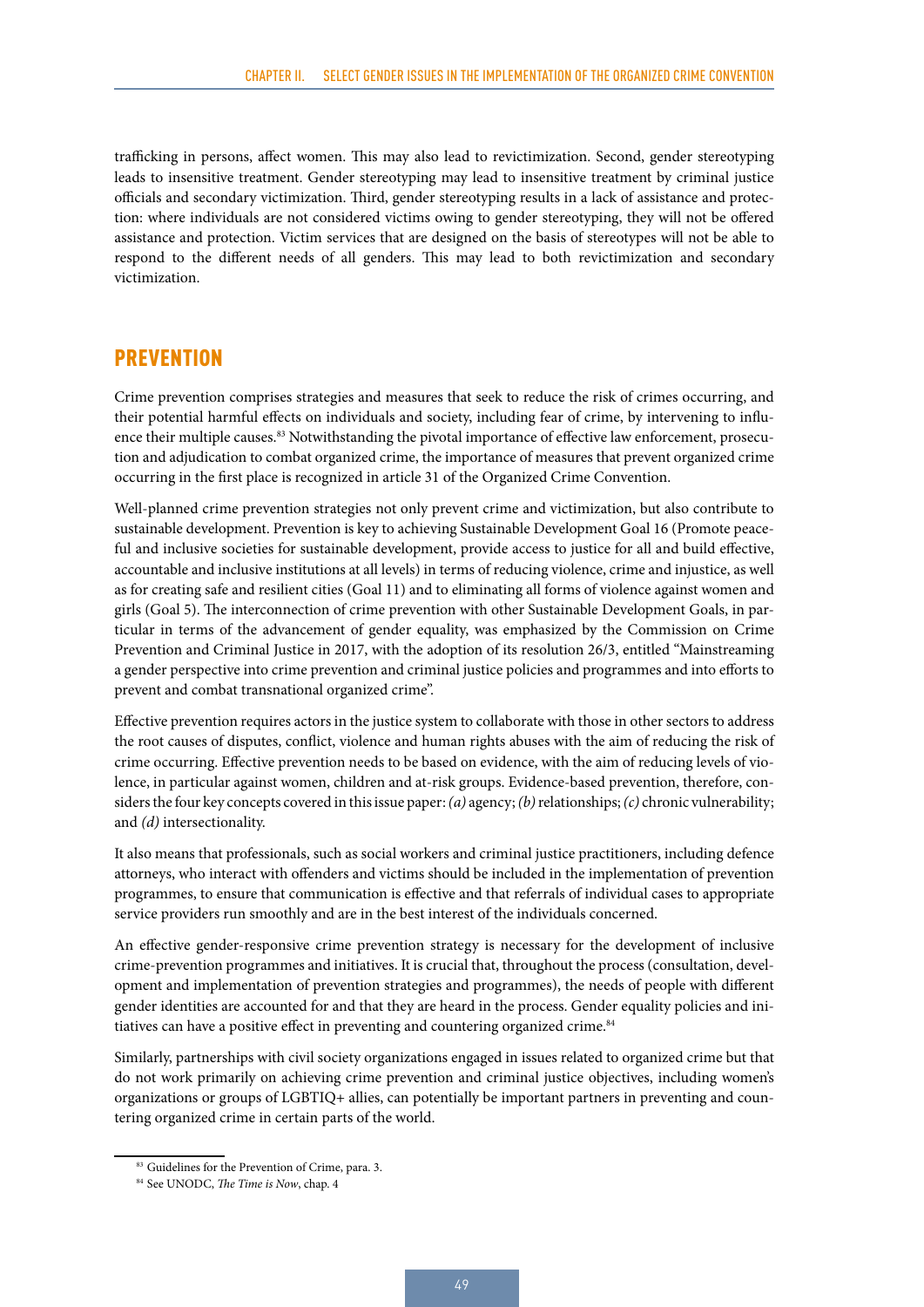#### **ORGANIZED CRIME STRATEGY TOOLKIT FOR DEVELOPING HIGH-IMPACT STRATEGIES**

To assist Member States in the development of counter-organized crime strategies, UNODC prepared a toolkit<sup>a</sup> that provides guidance on strategic principles relating to preventing and countering organized crime, while containing a description of some of the more specific approaches, capabilities and instruments that can be adopted to address the problem.

a Available at [https://sherloc.unodc.org.](https://sherloc.unodc.org)

#### **PROMISING PRACTICE**

In Argentina, with funding provided by the United Nations Democracy Fund, the United Nations Development Fund for Women partnered with a foundation for women's equality (Fundación Mujeres en Igualdad) to implement the Organizing Women against Corruption project. The project sought to organize and mobilize women in order to raise public awareness of their right to access public information.

A toolkit was produced that included materials on the access to information law, along with a road map for individuals and non-governmental organizations on requesting information about the financing and enforcement of gender policies. A documentary film entitled *Gender and Corruption* was also produced, to educate the public on a subject that remains sensitive and rarely discussed in Argentina. The film draws on the knowledge and experience of former and current public servants, members of specialized international agencies and civil society organizations. It shows how women, already disadvantaged, suffer even more from the loss of resources caused by corruption, how gender inequality can obstruct women's access to justice and information and how women, as victims of corruption, can even be further sexually exploited by being forced to be involved in transactional sex.<sup>a</sup>

a United Nations Development Programme, *Corruption, Accountability and Gender: Understanding the Connections, Primer in Gender and Democratic Governance*, vol. 5 (2010).

Motherhood affords opportunities for preventing or limiting the participation of young people in organized criminal groups. It is important to note that highlighting the role of mothers is not intended to further gender

Effective prevention requires a multi-stakeholder approach: it requires actors in the justice system to collaborate with other sectors to address the root causes of disputes and to avert conflict, violence and human rights abuses, including gender discrimination.

stereotypes that cast women as the natural nurturers and caregivers, but rather to recognize their relevant and positive role as change makers. In Italy, this phenomenon has been referred to in the media as "courageous mothers". This is also in line with findings on countering violent extremism<sup>85</sup> and Security Council resolution 1325 (2000), in which the Council reaffirmed the important role of women in the prevention and resolution of conflicts and in peace-building and stressed the importance of their equal participation and full involvement in all efforts for the maintenance and promotion of peace and security.

In the Philippines, for example, women, in particular in their roles as mothers and widows, typically spearhead community resilience initiatives. In South

Africa, mothers are seen as nurturers who should command respect. This role constitutes an entry point for women undertaking mediation and dialogue with gang members.<sup>86</sup>

A pilot study in the Netherlands exploring the extent of intergenerational continuity of crime in families of organized crime offenders found that, while in the large majority of the cases, the sons of members of organized criminal groups seemed to follow in their fathers' footsteps, that was not the case for daughters. Half of

<sup>85</sup>UN-Women, "Women's role vital in countering violent extremism", 2 October 2017.

<sup>86</sup>Lucia Bird, "Rethinking resilience: the role of women in community responses to organized crime", Policy Brief (Geneva, Global Initiative against Transnational Organized Crime, 2021).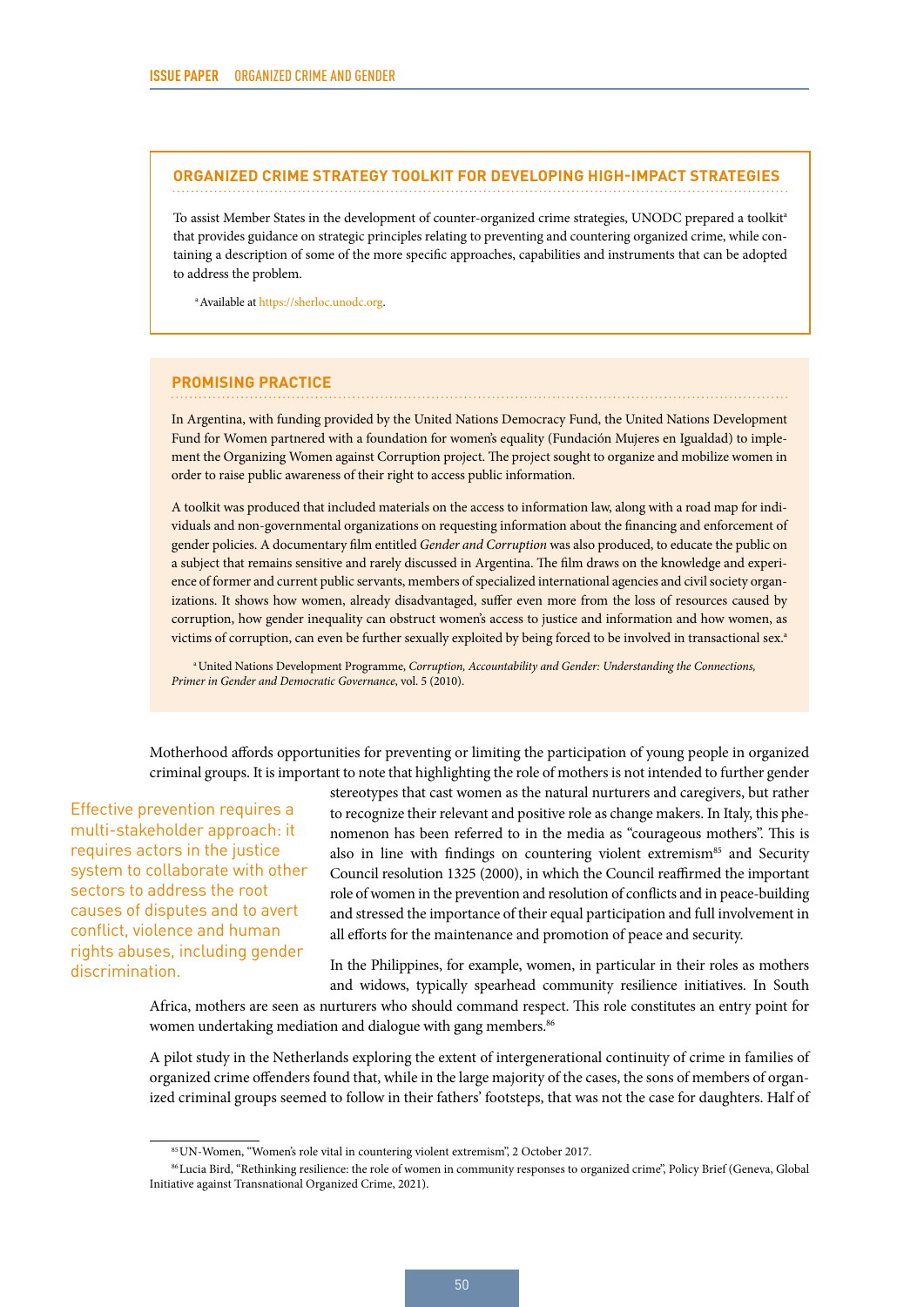the daughters did have a criminal record, but mainly for one minor crime only. Overall, however, the study found that intergenerational transmission, or the likelihood of sons and daughters following the path of their fathers into organized criminal groups, seemed to be facilitated by additional mediating risk factors such as inadequate parenting skills, a father's reputation and deviant social learning.<sup>87</sup> Once again, both intersectionality and people's relationships play an important role in preventing – or not – the participation of youth in organized criminal groups.

 Additional evidence from Italy highlights the influence of women in mafia families, where the mother's role as educator is decisive in passing on the mafia values to the younger generation. Similar evidence on the "hidden force" of mothers, has been found also in other communities, such as in Curaçao, where parents pass on values conducive to criminality within the context of economic vulnerability.<sup>88</sup>

#### **PROMISING PRACTICE**

In Peru, the national multi-sector policy against organized crime for 2019–2030 presents gender as one of the four cross-cutting approaches that must be addressed and included in efforts to prevent and combat organized crime. In particular, the national policy underlines the importance of taking into consideration gender, together with the three other cross-cutting approaches, to prevent crime from infiltrating communities through the assessment and analysis of its root causes and identification of the possible areas of intervention. The national policy also includes gender considerations in the majority of the indicators set out in the document to assess the implementation of approaches, tools and capabilities by relevant national entities for the prevention and combating of organized crime.<sup>a</sup>

<sup>a</sup> Available in the SHERLOC strategies database [\(https://sherloc.unodc.org/cld/en/st/home.html](https://sherloc.unodc.org/cld/en/st/home.html)).

#### **PROMISING PRACTICE**

In Pakistan, the national action plan to combat trafficking in persons and smuggling of migrants<sup>a</sup> includes a gender-sensitive approach, with the majority of the action plan's strategic objectives being gender-inclusive. The first objective is to establish vital mechanisms to combat trafficking in persons and smuggling of migrants through, among others, the development of a national action plan that is gender-sensitive. Furthermore, a genderinclusive approach was developed regarding the monitoring and evaluation of the action plan with the integration of gender- and age-disaggregated data to assess the implementation of the national action plan that must be achieved to combat trafficking in persons and smuggling of migrants in Pakistan.

<sup>a</sup> Available in the SHERLOC strategies database [\(https://sherloc.unodc.org/cld/en/st/home.html](https://sherloc.unodc.org/cld/en/st/home.html)).

<sup>87</sup>Meintje van Dijl, Edward Kleemans and Veroni Eichelsheim, "Children of organized crime offenders: like father, like child? An explorative and qualitative study into mechanisms of intergenerational (dis)continuity in organized crime families", *European Journal on Criminal Policy and Research*, vol. 25 (2019). It is important to highlight that the study was conducted based on a small sample of organized crime cases and families in one country, and the findings cannot be transposed to the global scale.

<sup>88</sup> Jacqueline Hicks, "The role of gender in serious and organised/transnational crime", K4D Helpdesk Report (March 2021).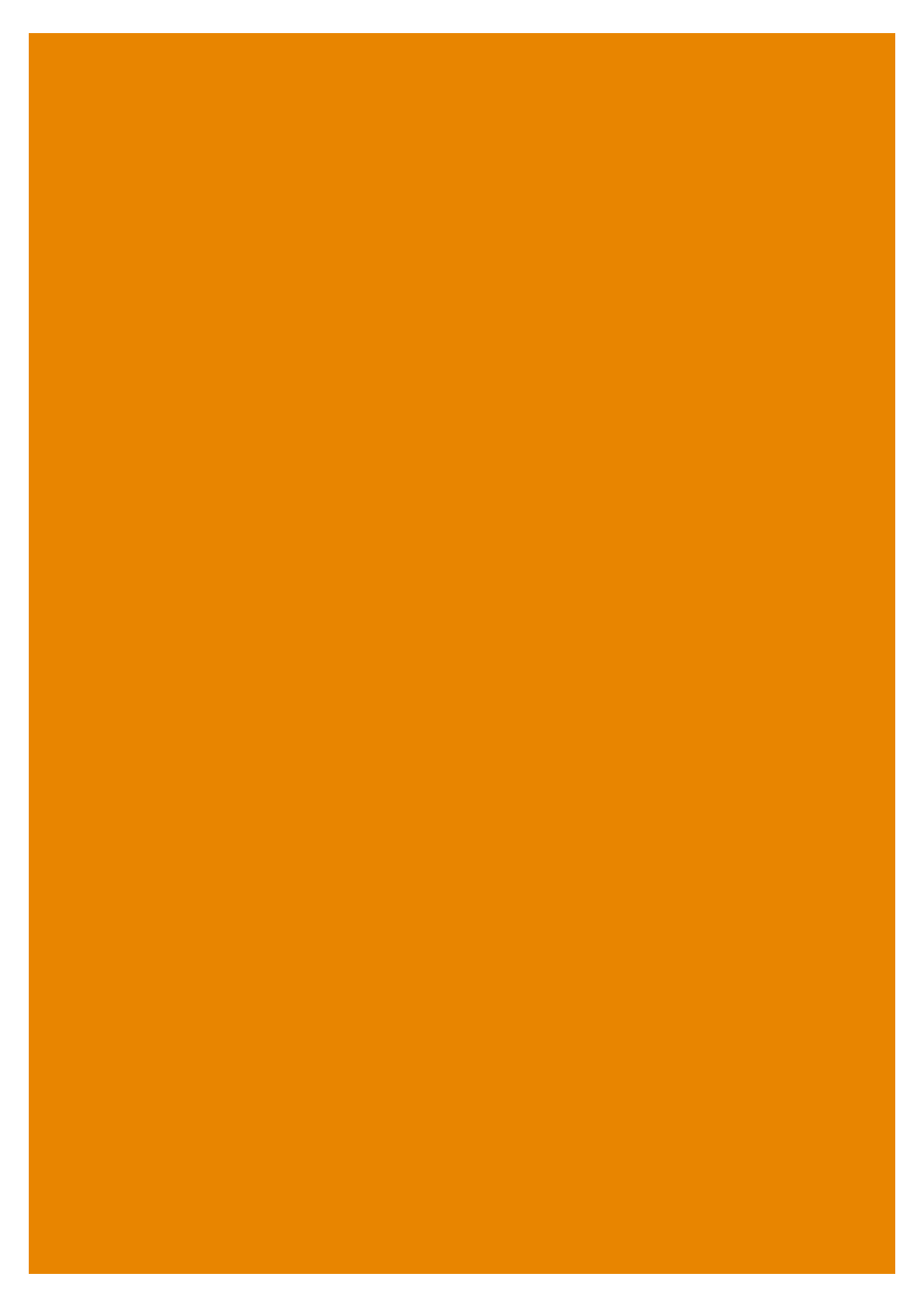## <span id="page-60-0"></span>**CONCLUSION**

#### GENDER MATTERS

The present issue paper is aimed at providing an overview of gender-related issues pertaining to the implementation of the Organized Crime Convention.

Recalling the international community's central commitment in the context of the 2030 Agenda for Sustainable of "leaving no one behind", mainstreaming gender considerations in countering and preventing organized crime will facilitate and contribute to more effective prevention, investigation, prosecution and adjudication of organized crime, more efficient and inclusive protection of victims and witnesses of organized crime and finally be of paramount importance for the effective implementation of the Organized Crime Convention.

The paper concludes that gender-mainstreaming is not a parallel effort or a "women's issue" separate from the implementation of the Organized Crime Convention but is an integral part of full implementation of the Convention.

### THIS PAPER IS JUST THE BEGINNING

Nevertheless, much remains to be done. For the most part, examples presented in the present paper focused on the binary categories of women and men, despite the understanding that gender is a spectrum. It is important to underscore, however, that this reflects the limited range of available research and information on practices by Governments around the world, rather than people's experiences. In order to develop discussions and understanding, future research on organized crime and gender, and by extension the implementation of the Organized Crime Convention, needs to further explore the experiences of diverse gender identities, as well as the different experiences of victims of organized crime within the criminal justice and the gender dimension of youth in organized crime. Significant data challenges still exist. Gender statistics, including sex-disaggregated data, need to be collected, disseminated and used to inform policy, legislation and practices in order to improve our understanding of gender and organized crime; and to prevent and combat organized crime more efficiently.

Therefore, this issue paper is not intended to be an exhaustive analysis of all the potential issues related to gender and organized crime. More research from scholars, practitioners and civil society is needed to develop in-depth knowledge of the wide array of areas related to organized crime and gender.